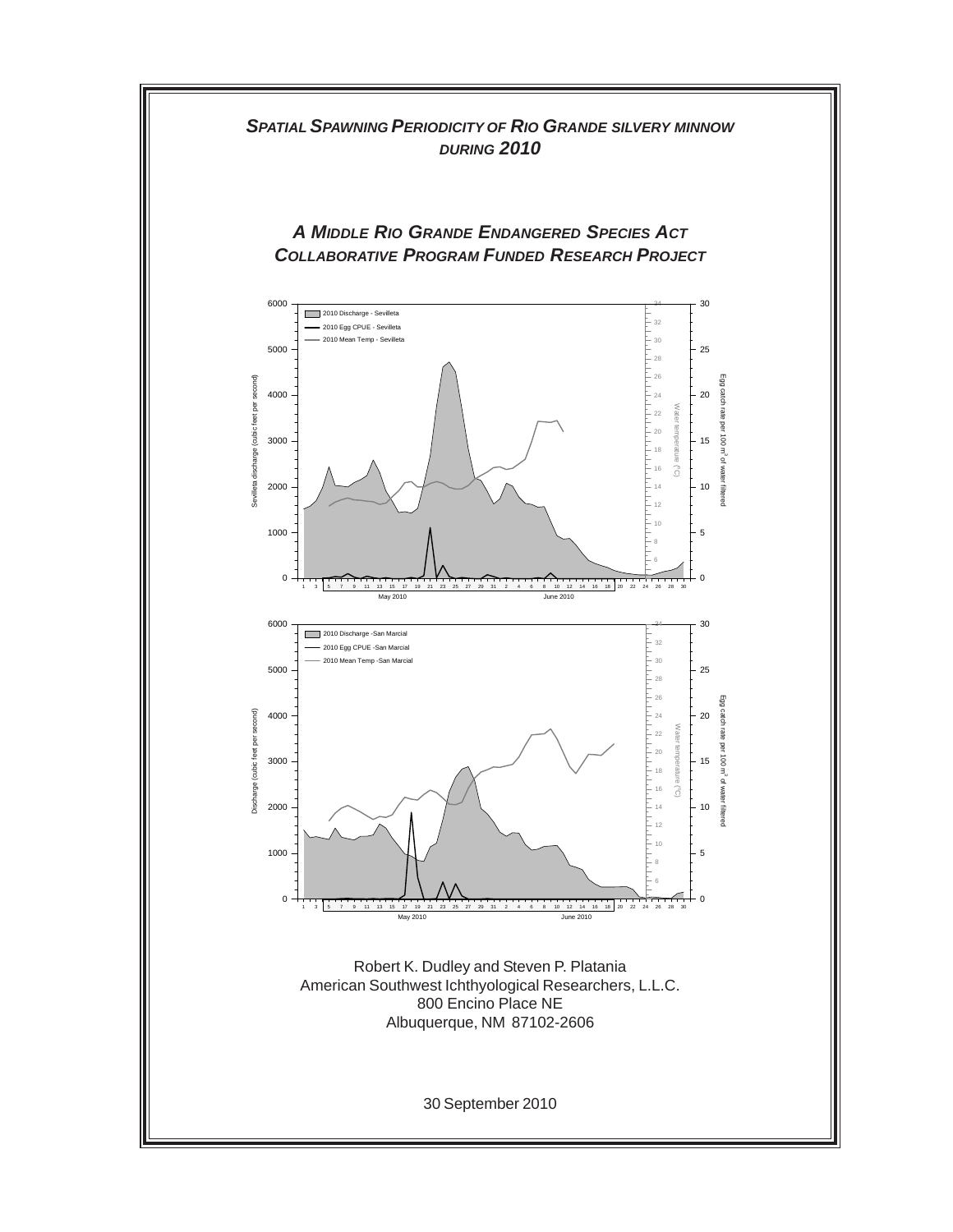# *SPATIAL SPAWNING PERIODICITY OF RIO GRANDE SILVERY MINNOW DURING 2010*

prepared for:

*MIDDLE RIO GRANDE ENDANGERED SPECIES ACT COLLABORATIVE PROGRAM*

under USBR contract:

Number R10PS40031 U. S. Bureau of Reclamation Upper Colorado Regional Office 125 South State Street, Room 6107 Salt Lake City, UT 84138-1102

prepared by:

Robert K. Dudley and Steven P. Platania American Southwest Ichthyological Researchers, L.L.C. 800 Encino Place NE Albuquerque, NM 87102-2606

submitted to:

U. S. Bureau of Reclamation 555 Broadway NE, Suite 100 Albuquerque, NM 87102-2352

30 September 2010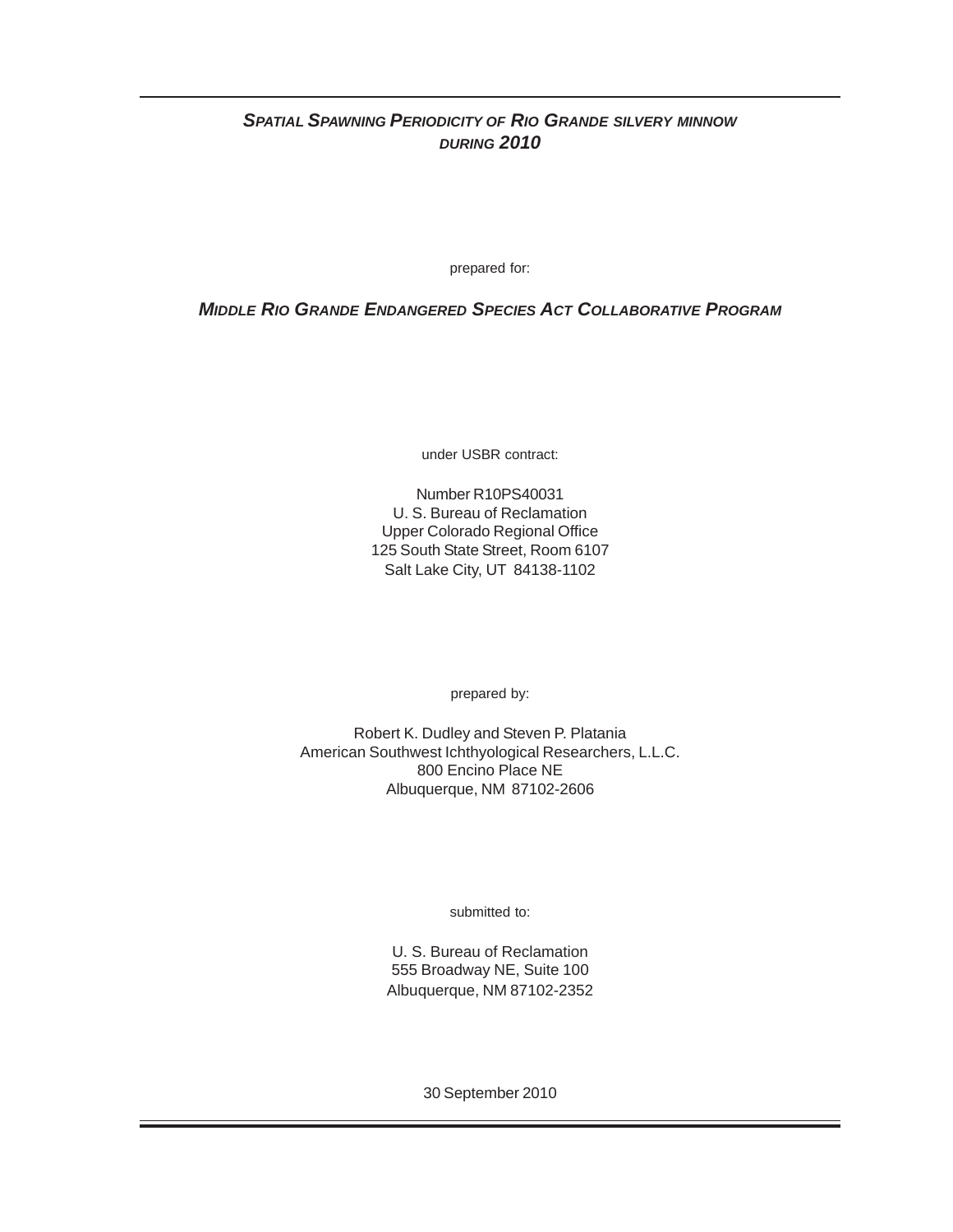# **TABLE OF CONTENTS**

| 2010 Rio Grande silvery minnow spatial spawning periodicity studies 16 |  |
|------------------------------------------------------------------------|--|
|                                                                        |  |
|                                                                        |  |
|                                                                        |  |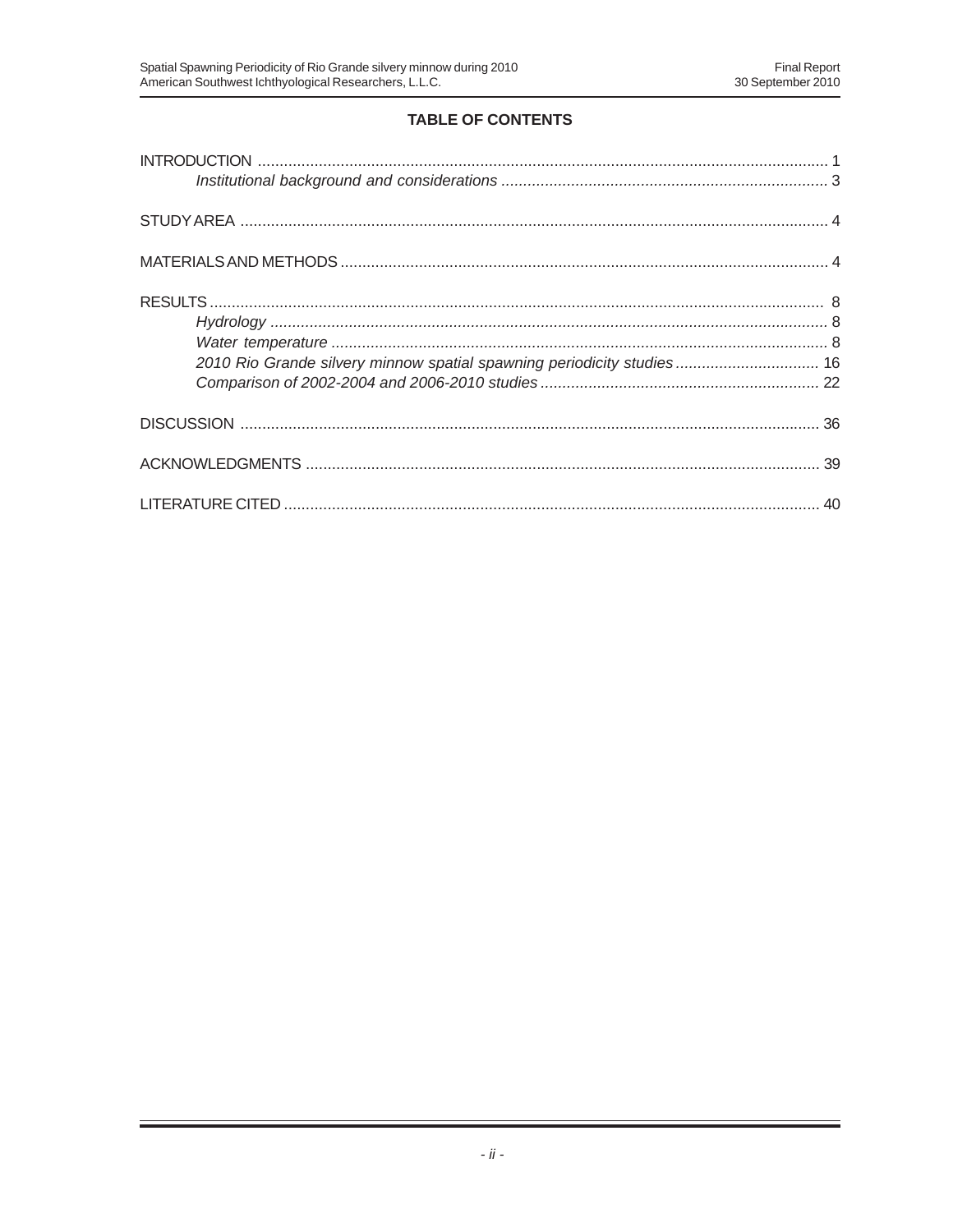# **LIST OF TABLES**

| Table 1. | Summary of 2010 mainstem Rio Grande sampling effort for Rio Grande silvery                                                                                        |
|----------|-------------------------------------------------------------------------------------------------------------------------------------------------------------------|
| Table 2. | Number of Rio Grande silvery minnow eggs collected per day by site  21                                                                                            |
| Table 3. | Volume of water sampled (6 hours), volume of water available (6 hours), and number<br>of Rio Grande silvery minnow eggs estimated to be transported downstream of |
| Table 4. | Catch rates of Rio Grande silvery minnow eggs by year, site, and category (mean                                                                                   |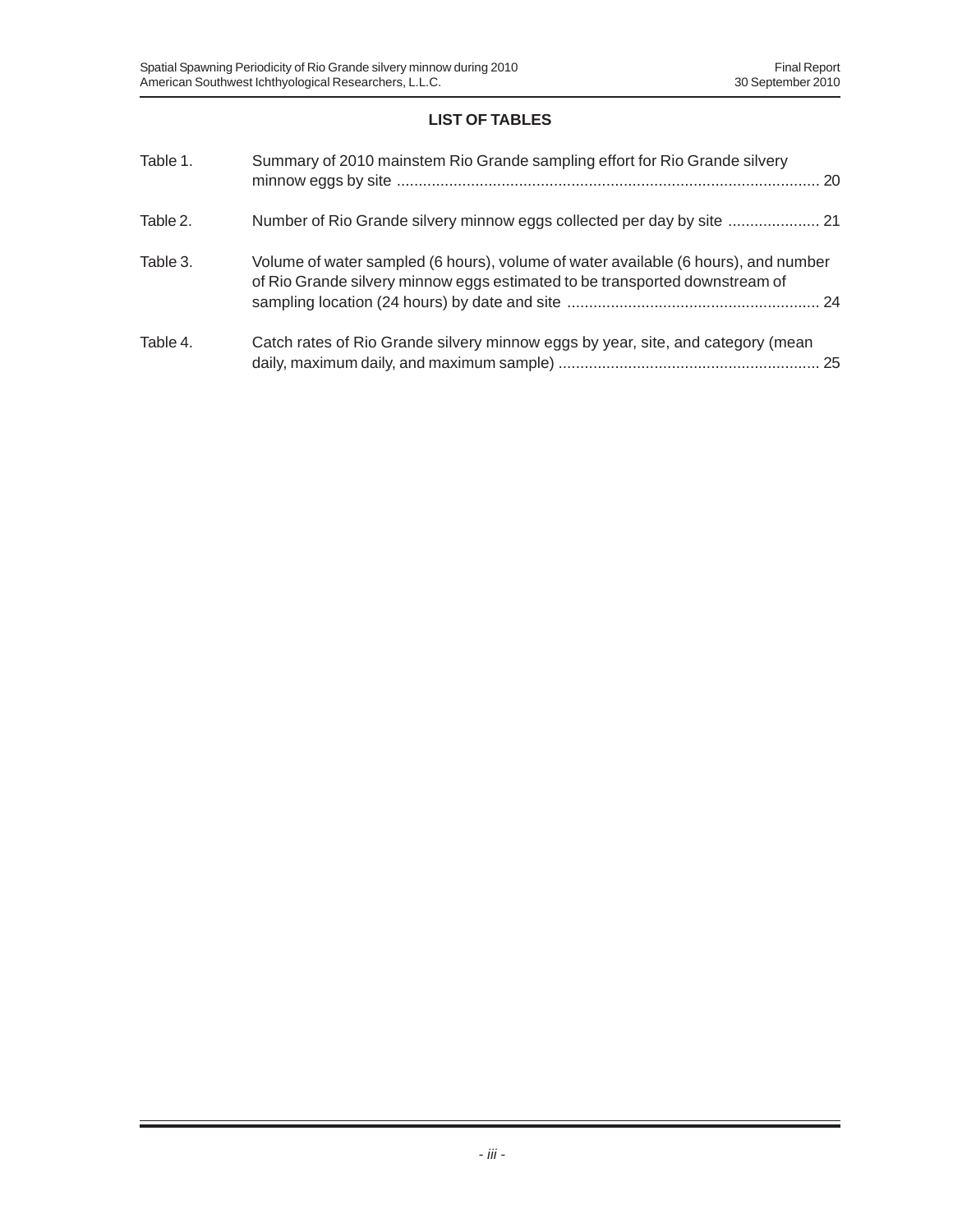# **LIST OF FIGURES**

| Figure 1.  | Map of the Middle Rio Grande, New Mexico, and the 2010 study site locations  5                                                                                         |
|------------|------------------------------------------------------------------------------------------------------------------------------------------------------------------------|
| Figure 2.  | Hydrograph of the Rio Grande, New Mexico, at the San Marcial Gauging Station                                                                                           |
| Figure 3.  | Annual hydrographs of the Rio Grande, New Mexico, at San Marcial before, during,<br>and after the 2001-2003 Rio Grande silvery minnow spawning periodicity study       |
| Figure 4.  | Annual hydrographs of the Rio Grande, New Mexico, at San Marcial before, during,<br>and after the 2004 and 2006 Rio Grande silvery minnow spawning periodicity         |
| Figure 5.  | Annual hydrographs of the Rio Grande, New Mexico, at San Marcial before, during,<br>and after the 2007-2009 Rio Grande silvery minnow spawning periodicity study       |
| Figure 6.  | Annual hydrographs of the Rio Grande, New Mexico, at San Marcial before, during,<br>and after the 2010 Rio Grande silvery minnow spawning periodicity study period  12 |
| Figure 7.  | Rio Grande discharge from March through August 2009 and March through June                                                                                             |
| Figure 8.  | April-June 2010 hydrographs of the Rio Grande, New Mexico, from State Hwy. 346                                                                                         |
| Figure 9.  | Daily water temperatures (mean, minimum, and maximum) at the 2010 Rio Grande                                                                                           |
| Figure 10. | Annual minimum, maximum, and mean daily water temperatures at the San Marcial<br>site during the 2001-2004 Rio Grande silvery minnow spawning periodicity study        |
| Figure 11. | Annual minimum, maximum, and mean daily water temperatures at the San Marcial<br>site during the 2006-2009 Rio Grande silvery minnow spawning periodicity study        |
| Figure 12. | Annual minimum, maximum, and mean daily water temperatures at the San Marcial<br>site during the 2010 Rio Grande silvery minnow spawning periodicity study             |
| Figure 13. | Mean daily discharge, mean daily egg catch rate, and mean daily water temperature<br>during the 2010 Rio Grande silvery minnow spawning periodicity study period  23   |
| Figure 14. | Mean daily discharge, mean daily egg catch rate, and mean daily water temperature<br>during the 2001-2003 Rio Grande silvery minnow spawning periodicity study         |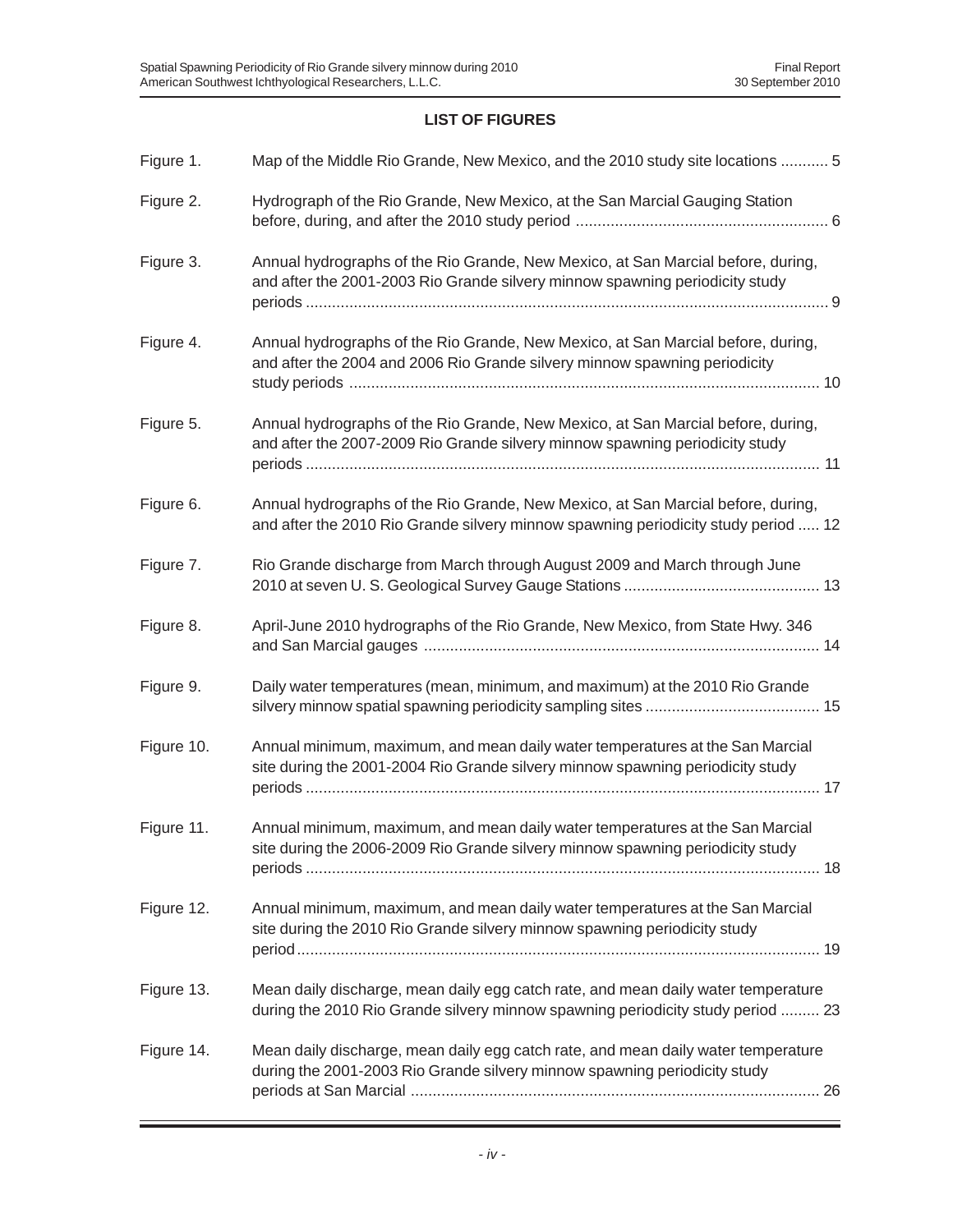# **LIST OF FIGURES (continued)**

| Figure 15. | Mean daily discharge, mean daily egg catch rate, and mean daily water temperature<br>during the 2004 and 2006 Rio Grande silvery minnow spawning periodicity study                                                                                     |
|------------|--------------------------------------------------------------------------------------------------------------------------------------------------------------------------------------------------------------------------------------------------------|
| Figure 16. | Mean daily discharge, mean daily egg catch rate, and mean daily water temperature<br>during the 2007-2009 Rio Grande silvery minnow spawning periodicity study periods                                                                                 |
| Figure 17. | Mean daily discharge, mean daily egg catch rate, and mean daily water temperature<br>during the 2010 Rio Grande silvery minnow spawning periodicity study period                                                                                       |
| Figure 18. | Log-transformed egg densities (standardized for discharge, Q) at the Sevilleta Site                                                                                                                                                                    |
| Figure 19. | Regression analysis of log-transformed egg densities (standardized for discharge)<br>and discharge at the Sevilleta Site (A), using USGS Gauge # 08331510, and the<br>San Marcial Site (B), using USGS Gauge # 08358400, over the period of record  32 |
| Figure 20. | Regression analysis of log-transformed egg densities (standardized for discharge)<br>and percentage increase in discharge (over two days) at the Sevilleta Site (A),<br>using USGS Gauge # 08331510, and the San Marcial Site (B), using USGS          |
| Figure 21. | Regression analysis of log-transformed egg densities (standardized for discharge)<br>and water temperature at the Sevilleta Site (A) and the San Marcial Site (B) over                                                                                 |
| Figure 22. | Contour plot of discharge, water temperature, and log-transformed egg densities<br>(standardized for discharge) at the Sevilleta Site (A) and the San Marcial Site (B)                                                                                 |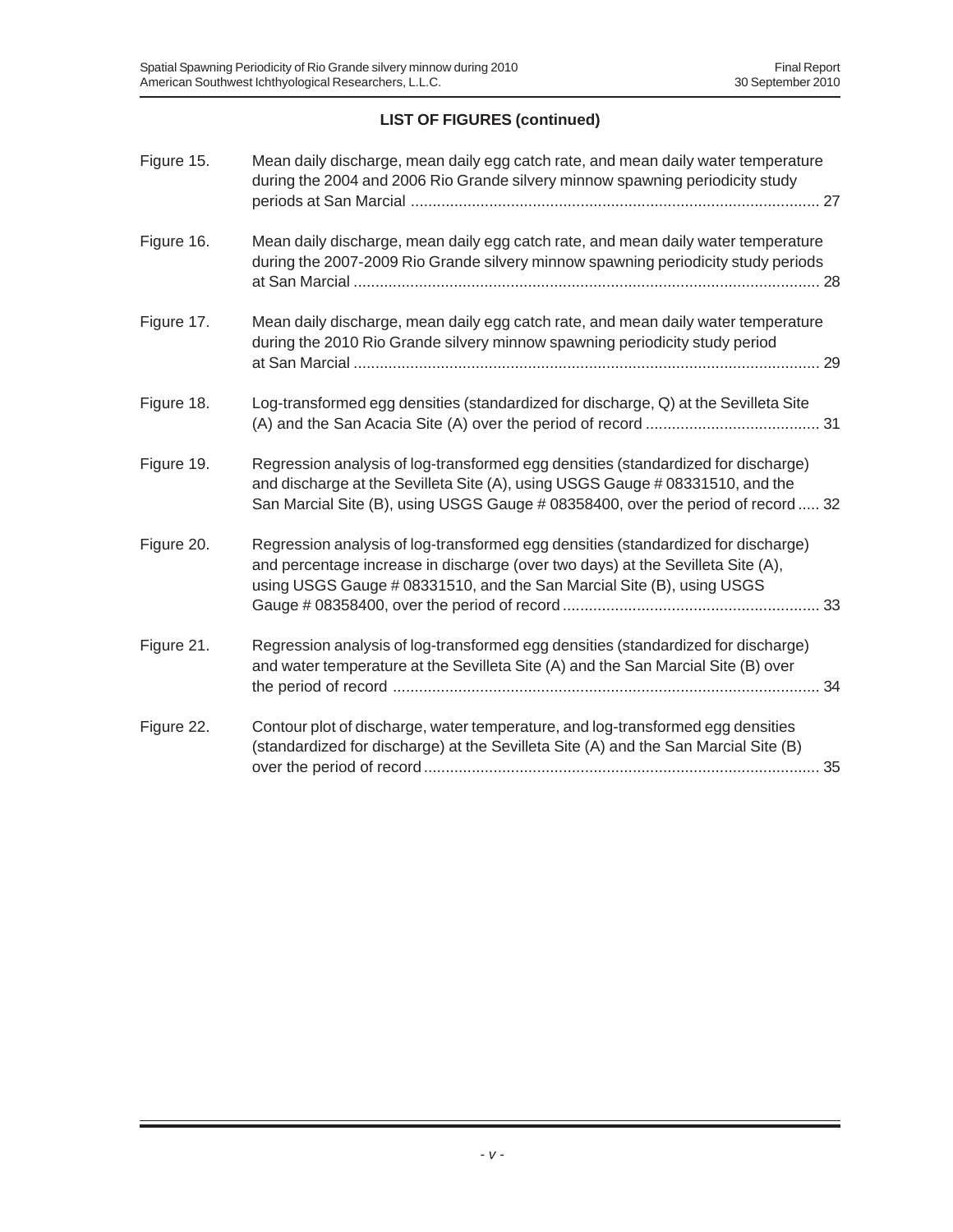# **EXECUTIVE SUMMARY**

Systematic monitoring of the reproductive output of Rio Grande silvery minnow at multiple sites in the Middle Rio Grande was first conducted in 1999 and has continued annually (except 2005) since 2001. Previous studies demonstrated May and June as the primary period of spawning activity. The 2009-2010 studies were structured to monitor the spatial and temporal (May-June) reproductive output of Rio Grande silvery minnow in the two downstream-most river reaches (Isleta and San Acacia), where the majority of the population currently persists.

Sampling at both 2010 Rio Grande silvery minnow spawning periodicity study sites was conducted from 5 May through 19 June 2010 (47 days). The cumulative volume of water sampled at the two Rio Grande sites in 2010 was 171,335.8  $m^3$  (138.9 acre-feet). The total volume of water filtered was higher at the San Marical Site (105,421 m<sup>3</sup>) as compared with the Sevilleta Site (65,915  $\mathsf{m}^3$ ). A cumulative total of 586 Rio Grande silvery minnow eggs were collected at the two sites during 2010. The majority (n = 364; 62.1%) of the catch was taken at the San Marcial Site while the number and cumulative percent of Rio Grande silvery minnow eggs collected at the Sevilleta site ( $n = 222$ ; 37.9%) was slightly lower. Daily egg catch rates at the Sevilleta Site ranged between 0.04 and 5.57 eggs per 100 m<sup>3</sup> of water sampled (n = 1 and n = 125, respectively) while daily egg catch rates at the San Marcial Site ranged between 0.03 and 9.47 eggs per 100  $\text{m}^3$  of water sampled (n = 1 and n = 223, respectively). During the study, mean daily egg catch rates at the Sevilleta and San Marcial sites were 0.34 and 0.35 eggs per 100  $m<sup>3</sup>$  of water sampled, respectively. The number of eggs estimated to be transported downstream of the Sevilleta Site over the duration of the study was 727,010 with a daily maximum of 365,187. The number of eggs estimated to be transported downstream of the San Marcial Site over the duration of the study was 500,755 with a daily maximum of 217,576.

Analysis of reproductive output revealed a significant difference (*F* = 6.36; *p* < 0.0001) among mean values of catch rate (#/100m<sup>3</sup>) at the San Marcial Site for the eight years of the study (2002-2004, 2006-2010). The natural log-transformed mean egg catch rate (standardized for discharge) was highest in 2002 (5.86  $\pm$  0.87), followed by 2007 (4.77  $\pm$  0.34), 2008 (3.22  $\pm$  1.22), 2003 (2.89  $\pm$  0.50), 2009 (2.57  $\pm$  0.59), 2010 (2.24  $\pm$  0.55), 2006 (1.44  $\pm$  0.67), and 2004 (0.96  $\pm$ 1.22). Additional statistical analyses for the Isleta Reach (2006-2010) revealed a significant difference ( $F = 9.45$ ;  $p < 0.0001$ ) among mean values of catch rate (#/100m<sup>3</sup>) among years. The natural log-transformed mean egg catch rate (standardized for discharge) was highest in 2009 (4.68  $\pm$ 0.45), followed by 2008 (4.28  $\pm$  0.40), 2007 (4.19  $\pm$  0.36), 2010 (2.60  $\pm$  0.36), and 2006 (1.97  $\pm$  0.40) in the Isleta Reach.

Additional comparisons of reproductive output (2006 to 2010) revealed significant differences ( $p$  < 0.05) in mean values of catch rate (#/100m<sup>3</sup>) among reaches in 2006, 2007, and 2009. In 2006, the natural log-transformed mean egg catch rate (standardized for discharge) was higher (*p* < 0.05) in the Angostura Reach than in either the Isleta or San Acacia reaches. This pattern was reversed in 2007 when the natural log-transformed mean egg catch rate (standardized for discharge) was higher (*p* < 0.05) in the San Acacia Reach than in Angostura Reach. The natural log-transformed mean egg catch rate (standardized for discharge) was higher ( $p < 0.05$ ) in the Isleta Reach than in the San Acacia Reach during 2009.

Regression analyses of reproductive effort and key river parameters (i.e., discharge and water temperature) revealed several significant, albeit variable, relationships. A comparison between log-transformed egg catch rate (standardized for discharge) and discharge at the Sevilleta and San Marcial sites yielded significant ( $F = 11.71$ ;  $p < 0.001$ ;  $r^2 = 0.11$  and  $F = 10.68$ ;  $p < 0.01$ ;  $r^2 = 0.09$ , respectively) positive relationships. Similarly, a comparison between log-transformed egg catch rate (standardized for discharge) and the percentage increase in discharge (over two days) at the Sevilleta and San Marcial sites yielded significant ( $F = 9.33$ ;  $p < 0.01$ ;  $r^2 = 0.09$  and  $F = 15.42$ ;  $p < 0.001$ ;  $r^2 =$ 0.13, respectively) positive relationships. Comparisons between log-transformed egg catch rate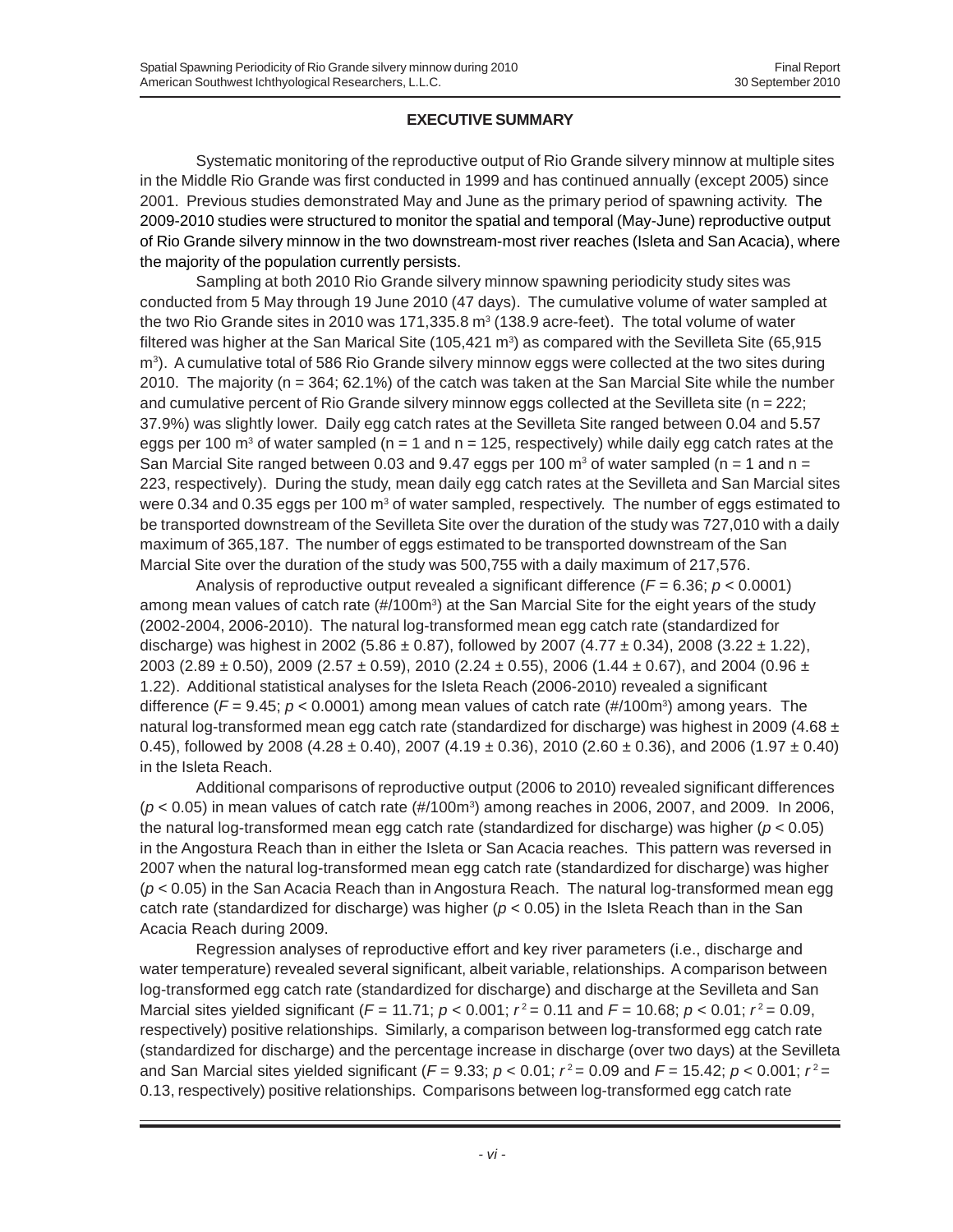(standardized for discharge) and water temperature yielded a significant ( $F = 10.77$ ;  $p < 0.01$ ;  $r^2 =$ 0.10) negative relationship at the Sevilleta Site but a non-significant negative relationship at the San Marcial Site ( $F = 1.20$ ;  $p = 0.28$ ;  $r^2 = 0.01$ ).

While some spawning events occurred at cool water temperatures (<17°C) at either site, most spawning occurred between water temperatures of about 17 to  $22^{\circ}$ C. At warmer water temperatures (ca. 20 to 26°C), there was a gradual decline in the flow at which spawning was observed (i.e., generally coinciding with low June discharge). The highest densities of eggs were colleted from the Sevilleta Site between about 16.5 to 19.5°C, coinciding with flows between about 750 to 3,250 cfs. In contrast, the highest densities of eggs were collected at the San Marcial Site between about 19 to 22°C, coinciding with either low flows (ca. 200 to 600 cfs) or high flows (ca. 1,750 to 2,250 cfs).

These findings suggest that the number of eggs produced in the river appears to be related to some combination of discharge and water temperature conditions. Large increases in flow over a relatively short period (one to two days) seemed particularly related to increased spawning activity in Rio Grande silvery minnow. Increased flow leads to a series of changes to the physical dynamics of the river (e.g., increased water velocities/depths in some areas and augmented or new "flooded" low velocity habitats in other areas) and changing water chemistry conditions (e.g., increased turbidity and salinity levels) that could be important spawning cues associated with rising flows. While increases in discharge appear to be the primary cue for spawning, water temperature seems to be an important factor as well. Spawning appears to occur over a wide range of mean daily water temperatures (ca. 15 to 26°C) but with the majority occurring over a narrower range temperatures (ca. 17 to 22°C). While the complex interactions among abiotic and biotic variables in the early survival, growth, and recruitment of Rio Grande silvery minnow give some insight to the patterns of their spatial spawning periodicity, there are still many unanswered questions.

Population trends lend support to the observation that substantial numbers of eggs (i.e., several million during 2009 and 2010), and presumably larvae, are being transported downstream every year. In support of these observations, the highest densities of juvenile Rio Grande silvery minnow are most frequently found in the southern reaches of the Middle Rio Grande. Recent population monitoring surveys (June 2010) show the majority (59.5%) of the population is located in the San Acacia Reach. This trend was first noted over two decades ago and, with few exceptions, it has persisted to the present time.

Despite the seemingly large number of Rio Grande silvery minnow propagules transported downstream every year, some portion do remain upstream. It is likely that the proportion of individuals retained and successfully recruited upstream is related to the complexity of instream habitat conditions and the long-term availability of nursery habitat. Years with elevated and extended spring runoff conditions appear to create the favorable habitat conditions required for the successful recruitment of early life stages of Rio Grande silvery minnow.

The high snow pack runoff and elevated discharge that stimulates spawning by Rio Grande silvery minnow resulted in a modest spawning effort during the 2010 study period. Rio Grande silvery minnow appear to have had a good year for spawning and recruitment in 2010 (as compared with drought years), which could translate into increased numbers of reproductively capable females available to spawn in the spring of 2011. While the population of Rio Grande silvery minnow appears to have stabilized since 2007, the lack of an adequately high spring runoff (high magnitude over an extended duration) combined with summer drying could result in a rapid decline to 2002/2003 population levels. The loss of individuals from downstream reaches during river drying events is particularly problematic as these are the areas that most frequently and consistently support the highest densities of Rio Grande silvery minnow (except in years immediately following downstream drying). The future conservation status of Rio Grande silvery minnow appears dependent on ensuring adequate flow and habitat conditions during the spawning and early recruitment phases of this species while also allowing upstream recolonization by individuals transported downstream.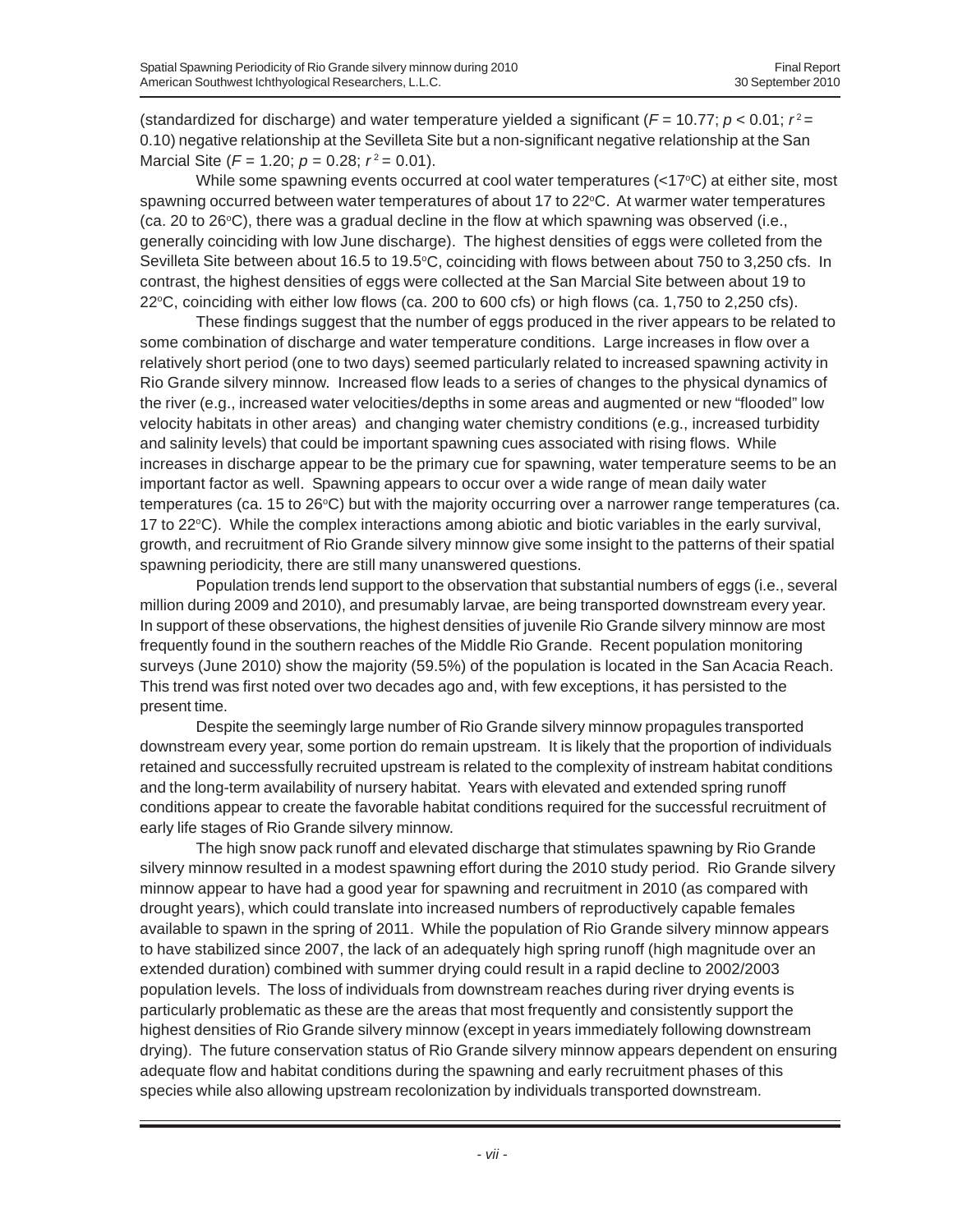# **INTRODUCTION**

The reach of the Rio Grande between Cochiti Dam and Elephant Butte Reservoir (Middle Rio Grande) has been greatly modified over the last 50 years; this has alternatively led to aggradation, degradation, armoring, and narrowing of the river channel in different portions of the reach (Lagasse, 1985). This section of the river flows through the massive Rio Grande rift and historically resulted in a wide floodplain within the sparsely vegetated Rio Grande valley. Extensive braiding of the river through the relatively linear Rio Grande rift valley was common as it flowed over shifting sand and alluvium substrata; flow in the Middle Rio Grande was generally perennial except during times of severe or extended drought (Scurlock, 1998).

The Middle Rio Grande was relatively shallow throughout most of the year because of regionally low precipitation levels (Gold and Dennis, 1985) but was subjected to periods of high discharge. Flow was generally greatest during the annual spring snow melt runoff (April-June), however intense localized rainstorms (monsoonal events that generally occur in July and August) often caused severe flooding and were important in maintaining perennial flow through the summer. The cyclic pattern of drought and flooding over mobile substrata likely helped to promote the active interaction between the river and its floodplain. Historically, the Middle Rio Grande in many ways possessed all of the characteristics distinctive of a dynamic semi-arid river ecosystem.

The reduced species diversity typical of semi-arid ecosystems was also reflected in the depauperate ichthyofaunal composition of the Middle Rio Grande. Despite the reduced species richness of the Rio Grande, the river supported many native cyprinids that were endemic to this drainage (Platania and Altenbach, 1998). However, of the few native cyprinids that historically occupied the Rio Grande basin (i.e., speckled chub, *Macrhybopsis aestivalis*, Rio Grande shiner, *Notropis jemezanus*, and Rio Grande bluntnose shiner, *Notropis simus simus*) many have been extirpated from the Middle Rio Grande over the past century. A fourth species, phantom shiner, *Notropis orca*, is extinct (Bestgen and Platania, 1990). Rio Grande silvery minnow, *Hybognathus amarus*, is the only extant member of the native cyprinid fish fauna (Bestgen and Platania, 1991; Platania, 1991) and is found only in the Middle Rio Grande.

This group of native cyprinids shared several life-history characteristics. All were small (generally <100 mm TL), short-lived (2-5 years), fishes that occupied mainstem habitats. In addition to these shared traits, all five species were members of a reproductive guild of fishes that are pelagic spawners of semibuoyant eggs (Platania and Altenbach, 1998).

Reproduction in fish in this guild is characterized by the production of non-adhesive eggs that, upon expulsion from the female, swell rapidly with water and become nearly neutrally buoyant. Spawning is generally associated with increases in discharge, such as spring run-off or summer rainstorms. The eggs are about 1.6 mm in diameter shortly after spawning but quickly expand (ca. 3.0 mm) and remain suspended in the water column during development. Egg hatching time is temperature dependent, but rapid, occurring in 24-48 hours. Recently hatched larval fish remain a component of the drift until development of the gas bladder. This physiological development corresponds with a shift in swimming behavior as larvae actively seek low-velocity habitats.

The 3-5 days necessary for propagules to attain the developmental stage necessary to control horizontal movements and freely disperse allows for considerable downstream displacement of eggs and larvae in the Middle Rio Grande. As has been well documented for other aquatic organisms, it is necessary for at least some portion of the drifting propagules to settle in appropriate nearby low-velocity habitats or move upstream to maintain viable populations (Speirs and Gurney, 2001). Downstream transport distance of the progeny of Rio Grande silvery minnow is dependent on a variety of factors including flow magnitude and duration, water temperature, and channel morphology (Dudley and Platania, 2007b). Historically, there were no permanent barriers to upstream dispersal of fishes in the Middle Rio Grande. There are currently three instream diversion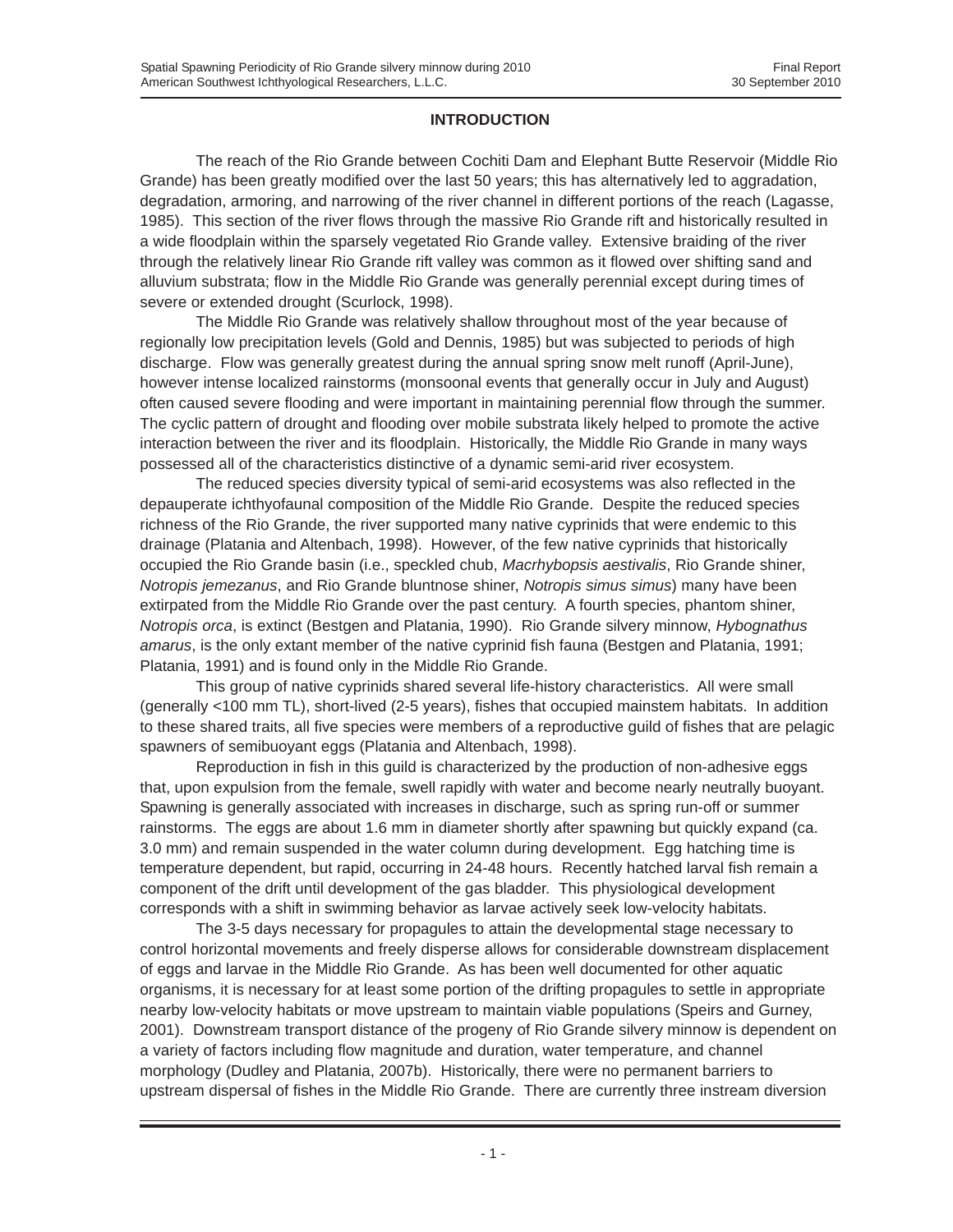structures between Cochiti Dam and Elephant Butte Reservoir that act as barriers to upstream movement of fishes and fragment the once continuous range of the Rio Grande silvery minnow.

Systematic monitoring of the reproductive output of Rio Grande silvery minnow at several sites in the Middle Rio Grande was first conducted in 1999 (Platania and Dudley, 2000). The 1999 monitoring effort involved collecting and quantifying catch rate of Rio Grande silvery minnow eggs at several Middle Rio Grande sites during the relatively short spawning period of this species. Limited Rio Grande silvery minnow egg collecting efforts were also conducted at selected sites in the Middle Rio Grande (Platania and Hoagstrom, 1996) and in the Low Flow Conveyance Channel (Smith, 1998, 1999) from 1996 to 1999. These latter samples provide information on the magnitude of reproduction during certain times and for specific sites. However, consistent monitoring throughout the spawning season produces the most reliable measure of the duration and magnitude of Rio Grande silvery minnow reproductive output. The first site specific sampling effort to document the magnitude of the reproductive effort of Rio Grande silvery minnow occurred daily throughout May and June 2001 (Platania and Dudley, 2002) at a location near the southern end of the San Acacia Reach of the Middle Rio Grande (River Mile 58.8). Monitoring of the reproductive effort of Rio Grande silvery minnow also occurred daily at this site in May and June 2002 (Platania and Dudley, 2003), 2003 (Platania and Dudley, 2004), and 2004 (Platania and Dudley, 2005). More intensive monitoring efforts were conducted from 2006 to 2008 (Platania and Dudley, 2006, 2007, 2008) and resulted in the sampling of the Angostura, Isleta, and San Acacia reaches of the Middle Rio Grande. Since 2009, monitoring of the Rio Grande silvery minnow reproductive effort has occurred annually in the Isleta and San Acacia reaches of the Middle Rio Grande.

Population monitoring efforts of the Middle Rio Grande fish community over the past decade have documented vast changes (i.e., order of magnitude increases and decreases) in the abundance of Rio Grande silvery minnow (Dudley and Platania, 1999, 2000, 2001, 2002; Dudley et. al., 2003, 2004, 2005; Dudley and Platania, 2007a, 2008, 2009). Recent monitoring efforts (Dudley and Platania, 2009) show that the October density of Rio Grande silvery minnow was significantly lower (*p*<0.05) in 2008 compared to 2005. However, the October density of this species was higher (*p*<0.05) in 2008 than in 1996, 2000-2004, and 2006. The San Acacia Reach yielded most of the Rio Grande silvery minnow in October of 2008, followed by the Angostura Reach and Isleta Reach. This was in contrast to population monitoring in October of 2007, when the largest catch rates were recorded in the Angostura and Isleta reaches.

The marked 2002-2003 decline in wild Rio Grande silvery minnow and increased stocking efforts in the upper reaches of its range (Angostura and Isleta reaches) apparently resulted in a temporary reapportioning of this species' relative abundance. Between June 2002 and November 2004, over 301,000 silvery minnow were released in the Angostura and Isleta reaches of the river. While over 90% of the total Rio Grande silvery minnow catch had been recorded in the San Acacia Reach during 2000-2002, by the end of calendar year 2003, the largest percentage (58%) of individuals collected (albeit extremely reduced numbers; n=224) were taken in the Angostura Reach. This trend continued into 2004 and by October of that year, approximately 78% of the cumulative 2004 Rio Grande silvery minnow catch had been taken in the Angostura Reach, 13% in the Isleta Reach, and only 9% in the San Acacia Reach. However, the relative abundance of Rio Grande silvery minnow among reaches has fluctuated from 2005-2009 (e.g., highest densities in the Angostura Reach during 2006 and 2007, in the Isleta Reach during 2005, and in the San Acacia Reach during 2008 and 2009). This reapportionment of the Rio Grande silvery minnow population, in combination with the meager 2004 catch of reproductive propagules in the San Acacia Reach necessitated a modification of subsequent reproductive monitoring protocols beginning in 2006. Sampling sites were established in each of the three downstream reaches of the Middle Rio Grande (Angostura, Isleta, and San Acacia) to provide a more complete data set from 2006 to 2008. The Middle Rio Grande Endangered Species Act Collaborative Program (MRGESACP) changed the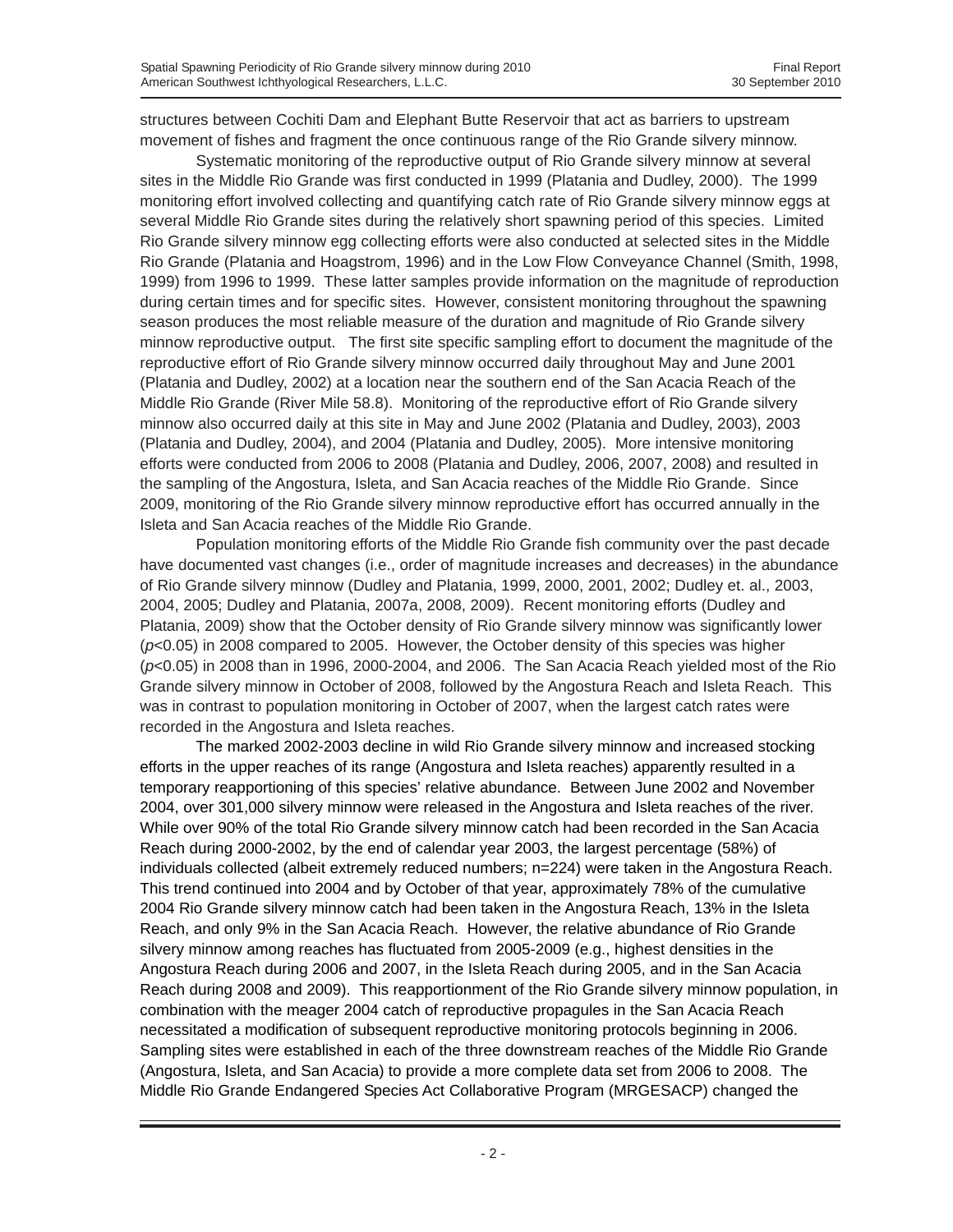scope of the project in 2009 to focus sampling efforts in the Isleta and San Acacia reaches, where the majority of the spawning effort occurs.

The study conducted herein is at its core a continuation of the systematic Rio Grande silvery minnow reproductive monitoring research activity, fulfills multiple recovery goals, and will provide detailed catch-per-unit-effort (CPUE) values for Rio Grande silvery minnow eggs. The primary objective of this study is to provide data that will enable characterization of the timing, duration, and magnitude of Rio Grande silvery minnow reproduction in two reaches of the Middle Rio Grande to assess temporal and spatial differences in spawning effort. This document presents the results of the 2010 spawn of Rio Grande silvery minnow and compares data collected under the auspices of this study from 2001-2004 and 2006-2010. Long-term monitoring of the reproductive effort of Rio Grande silvery minnow provides insight to potential factors affecting annual reproductive output, remains necessary for ongoing recovery efforts, and helps facilitate effective management decisions in the Middle Rio Grande.

# *Institutional background and considerations*

Monitoring the reproductive effort of Rio Grande silvery minnow was identified as a requirement of the 29 June 2001 Programmatic Biological Opinion of the Effects of Actions Associated with the U. S. Bureau of Reclamation's, U. S. Army Corps of Engineers', and Non-Federal Entities Discretionary Actions related to Water Management on the Middle Rio Grande, New Mexico as authored by the U. S. Fish and Wildlife Service. This work was part of an ongoing effort to document changes in the distribution and abundance of the federally endangered Rio Grande silvery minnow. This research effort provided an assessment of the reproductive output (eggs) for Rio Grande silvery minnow within the Middle Rio Grande and specifically addressed the task: "Evaluate the status and trend of the Rio Grande silvery minnow" as identified by the MRGESACP.

The Rio Grande silvery minnow Recovery Plan (U. S. Fish and Wildlife Service, 1999) also outlined research objectives (2.2. Determine spawning periodicity of silvery minnow under multiple flow regimes; 2.2.1. Determine environmental factors that cue spawning in silvery minnow) that were addressed through this research. This investigation provided an assessment of the relative magnitude of the Rio Grande silvery minnow spawning effort. This project was also a central component of the Rio Grande silvery minnow propagation and genetics research efforts, both requirements of the 29 June 2001 Programmatic Biological Opinion (see "Project Objectives" 2 and 3).

In 2002-2003, MRGESACP members met and discussed Rio Grande flow issues and impacts of the hydrological conditions on Rio Grande silvery minnow. The dismal 2002-2003 snow pack in the Rio Grande headwaters meant there would not be a natural spring flow spike in 2003 in the Middle Rio Grande and, therefore, it was unlikely that there would be a spring spawn by Rio Grande silvery minnow. Personnel from the MRGESACP decided to create an artificial flow spike during mid-May 2002, using reservoir storage, to initiate a spawn by Rio Grande silvery minnow. As 2003 climatic conditions were similar to those experienced in 2002, an artificial flow spike was also created in the Rio Grande in 2003, using reservoir storage, to initiate spawning of Rio Grande silvery minnow. Snow pack runoff and ambient flow conditions in 2004 were sufficient enough that, for the first time in two years, an artificial flow spike was not necessary. Artificial flow spikes have not been generated since 2004 for the purpose of inducing spawning.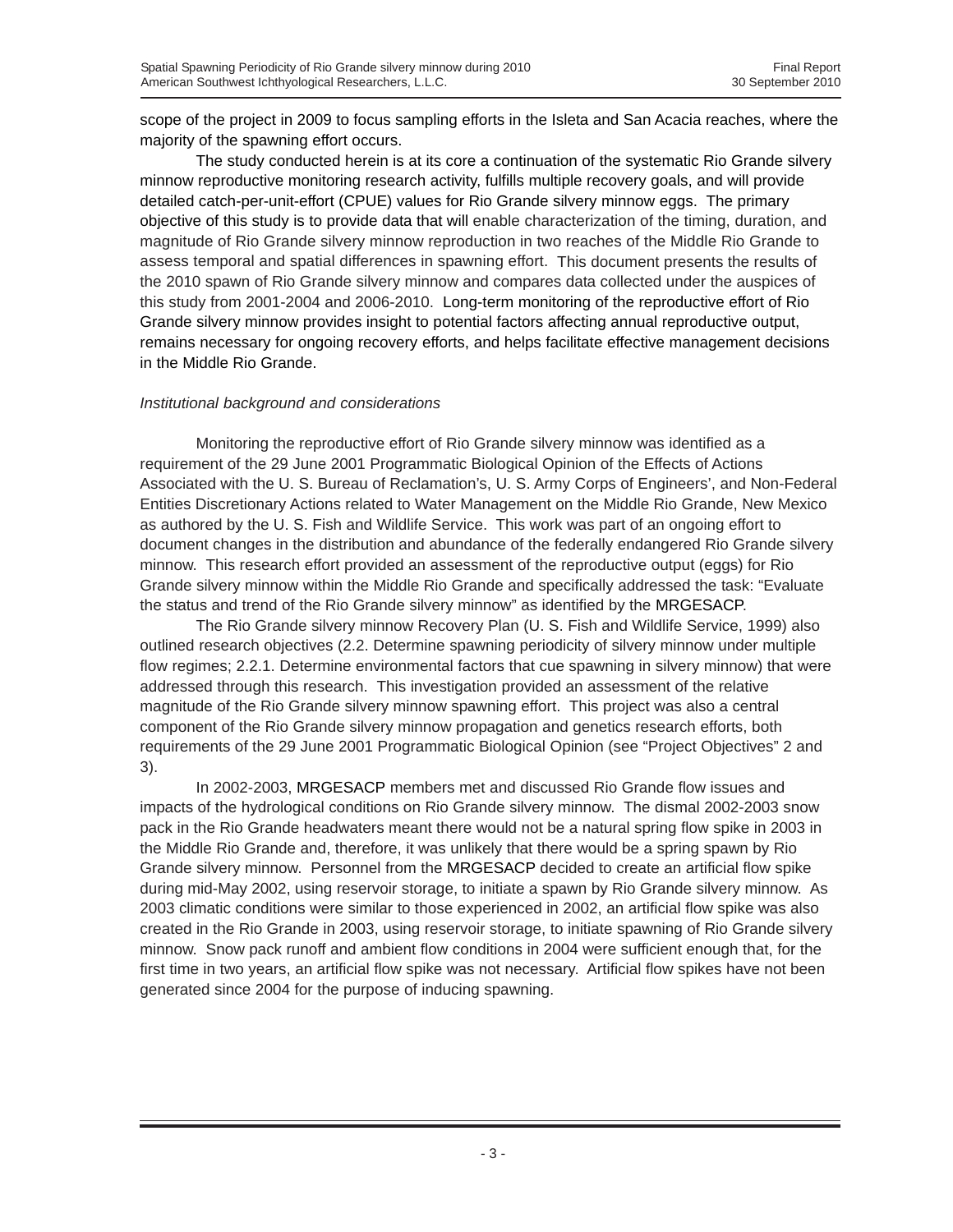#### **STUDY AREA**

The principal area of interest in the Middle Rio Grande is the reach between the outflow of Cochiti Reservoir and inflow to Elephant Butte Reservoir as it encompasses the known range of Rio Grande silvery minnow (Figure 1). Five upstream reservoirs and numerous irrigation diversion dams regulate flow in the Middle Rio Grande. Cochiti Reservoir has been operational since 1973, is located 76 km upstream of Albuquerque, and is the primary flood control reservoir that regulates flow in the Middle Rio Grande. Reach names are taken from the diversion structure at the upstream boundary of that reach of river. In the Cochiti Reach (between Cochiti Dam and Angostura Diversion Dam), the Rio Grande flows through Cochiti, Santo Domingo, and San Felipe pueblos, respectively.

The reproductive effort of Rio Grande silvery minnow has, in the past, been sporadically determined at selected collecting localities in the Angostura and Isleta reaches. In 2003 and 2004, our sampling efforts were restricted to the single San Acacia Reach collection location. The San Acacia Reach of the Middle Rio Grande is about 56 miles (91 km) long extending from the apron of San Acacia Diversion Dam to the head of Elephant Butte Reservoir. Sections of this reach are characterized by a wide and braided river channel, sand substrate, high suspended sediment load, and a broad variety of aquatic mesohabitats. Conversely, some segments in this reach are relatively narrow and result in increased water velocity and decreased habitat heterogeneity. The 12 mile (19 km) reach of the Rio Grande downstream of San Marcial Railroad bridge crossing is confined to a channel that is about 50 m wide. Substrate in this segment of the river is predominately sand and braiding of the channel is uncommon except under conditions of relatively low flow.

Given the downstream drift of the eggs, the original location of the collecting activities was selected so as to maximize the number of eggs collected and potentially rescue eggs destined to drift into Elephant Butte Reservoir where, if hatched, larvae would be subjected to a wide array of nonnative predators. This site was located near in the downstream-most portion of the San Acacia Reach. The sampling site is downstream of U. S. Geological Survey stream gauging station (# 08358400), which is the nearest upstream San Acacia Reach gauge. In addition to easy accessibility and favorable river conditions (i.e., wide river channel, current being carried through a single river channel, gently sloped banks, moderate gradient), the only means of vehicle access to this site was gated and could be secured. This area has been sampled annually from 2001-2004 and from 2006-2010.

The Isleta Reach site is on the Sevilleta National Wildlife Refuge (near confluence of the Rio Grande and Canada Ancha) and about 4.8 river miles upstream of San Acacia Diversion Dam. The Sevilleta site is downstream of U. S. Geological Survey stream gauging station (# 08331510), which is the nearest upstream Isleta Reach gauge (Figure 2). The Sevilleta sampling site has been sampled annually from 2006-2010.

# **MATERIALS AND METHODS**

The egg collecting device, developed specifically for the collection of large numbers of live and undamaged semibuoyant fish eggs (Moore Egg Collector; MEC), was the only sampling apparatus used in this project (Altenbach et al., 2000). Numerous modifications have been made to the collecting gear, since the original publication detailing the construction and operation of the MEC (Altenbach et al., 2000), that have resulted in increased effectiveness and efficiency of the MEC (i.e., greater catch rate per sampling period). Catch rate of Rio Grande silvery minnow eggs in the Middle Rio Grande was determined following the sampling protocol described in Altenbach et al. (2000). A mechanical flow-meter was attached to the MEC so that volume of water filtered could be calculated and catch rate per unit of water determined. The catch-per-unit-effort (CPUE) of drifting eggs was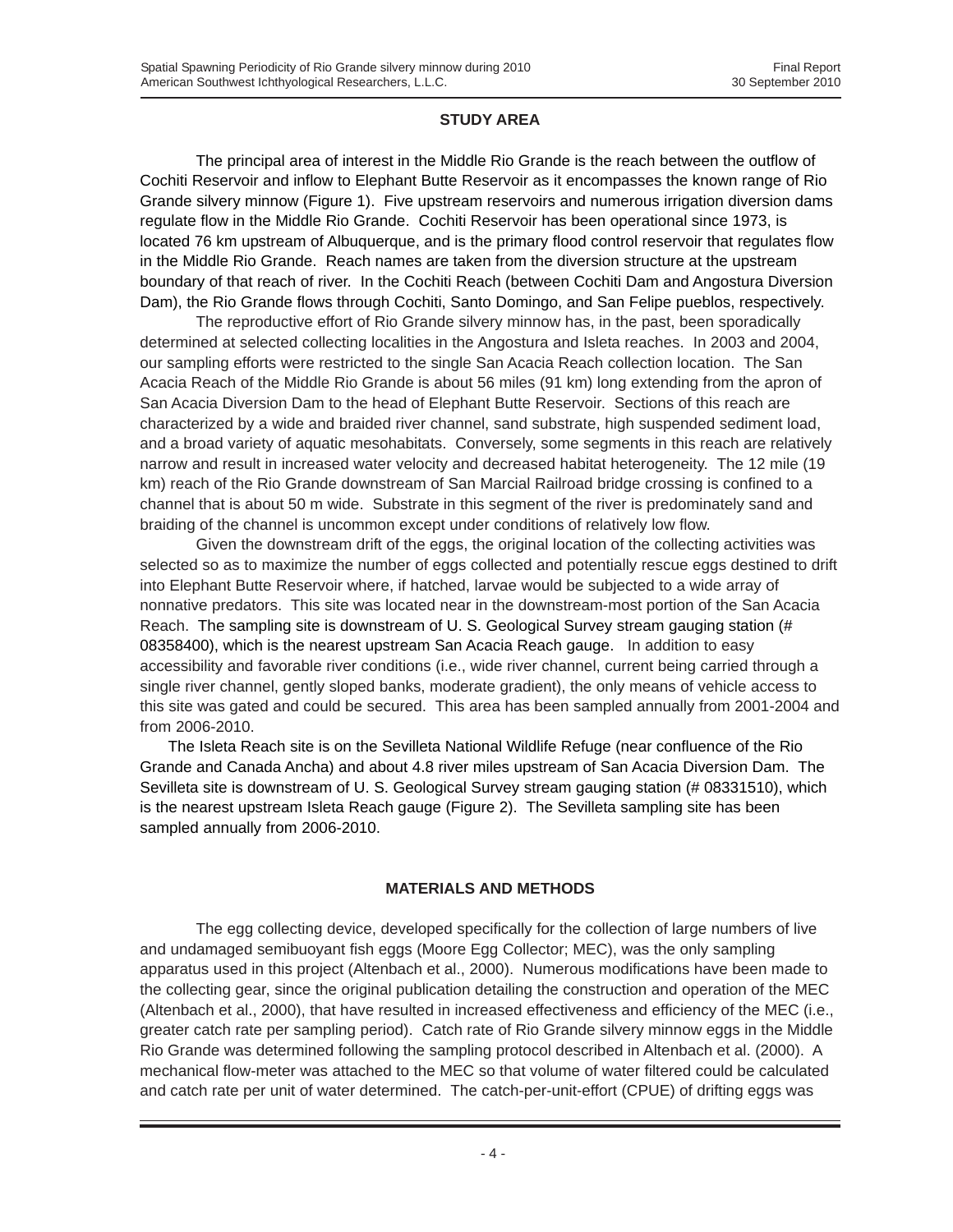

Figure 1. Map of the Middle Rio Grande, New Mexico, and the 2010 study site locations.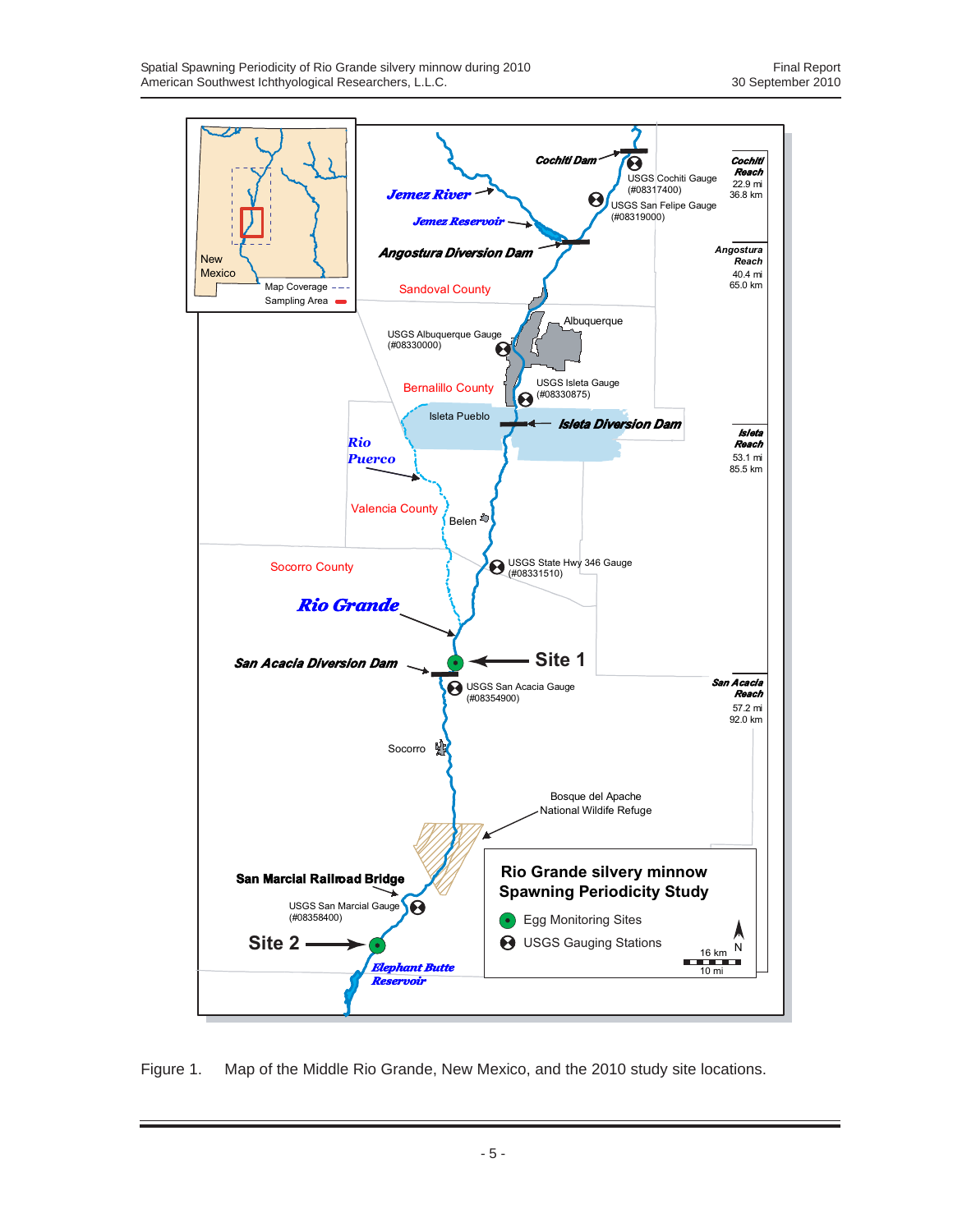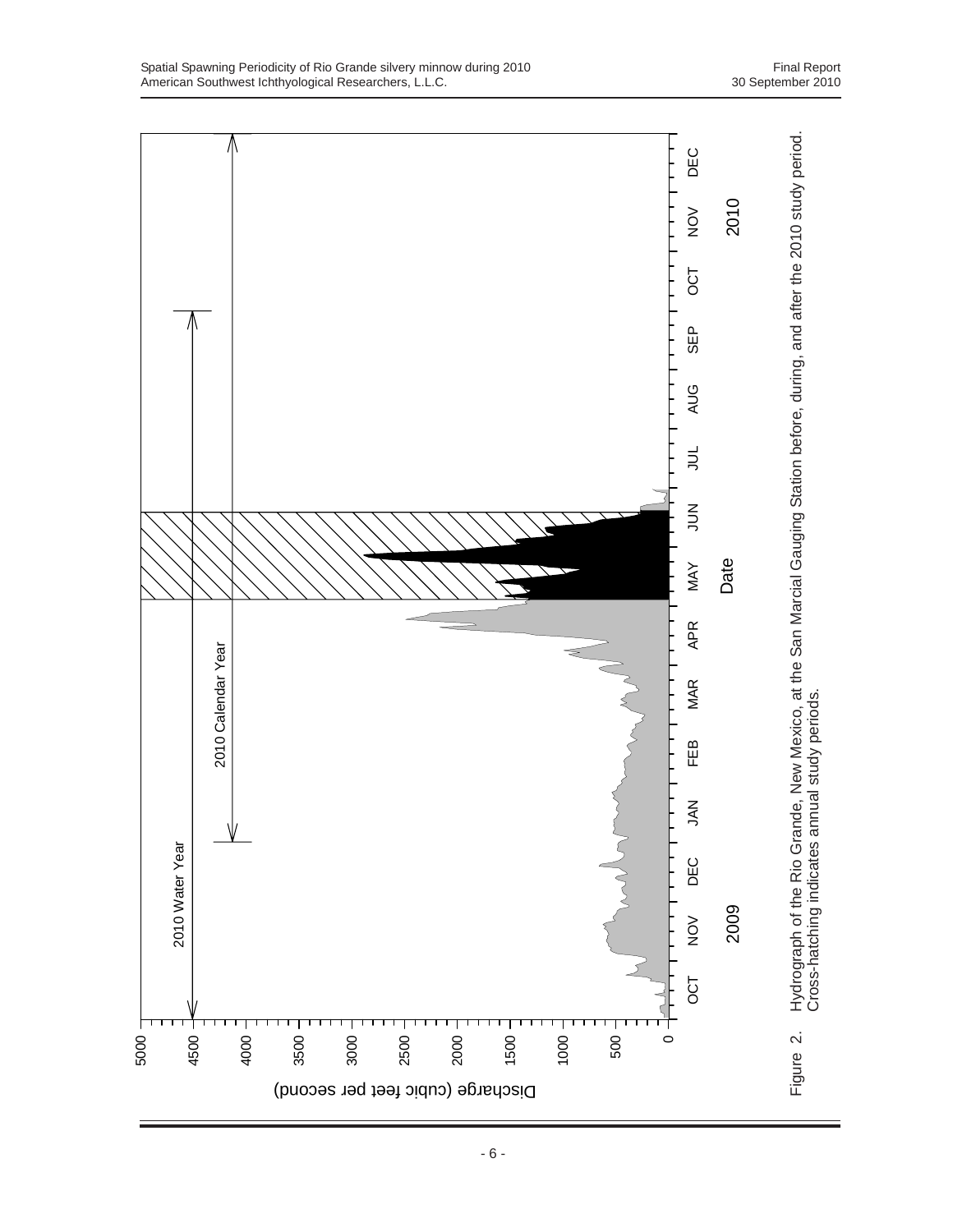calculated as the total number of eggs collected  $\cdot$  volume of water sampled $1 \cdot 100$  (i.e., N [eggs]  $\cdot 100$  $m<sup>3</sup>$  water<sup>-1</sup>). The total number of eggs passing a sampling site in a 24 hour period was estimated by using egg sampling data from the site (over a 6 hour period) and flow data from the nearest upstream USGS gauging station (i.e., (number of eggs collected / (volume of water sampled / volume of water  $a$ vailable $) \cdot 4$ ).

Previous studies (Platania and Dudley 2000, 2002-2009) demonstrated May and June as the primary period of Rio Grande silvery minnow reproductive activity. The normal sampling regime in 2009 was comprised of three daily efforts (morning, noon, and afternoon), each of two-hour duration. Eggs were not staged (i.e., determining approximate time from spawning) as this would require substantial laboratory work outside of the current core objectives of this study. Staging eggs would give a general idea of drift time but extrapolating to drift distance would be subject to a series of simplifying assumptions. Also, determining drift distance is a complex modeling exercise of which eggs are only a component (i.e., eggs can be present in the drift for about one day but larvae can be present in the drift for about another three days post-hatching). Two MEC's were operated so as to increase the volume of water sampled per unit of time. Research personnel worked daily at both sampling sites from 4 May through 19 June 2010.

Volumetric determination of the number of Rio Grande silvery minnow eggs collected, as employed in 2001, lacked the rigor necessary for effective evaluation of the relative level of spawning by this species. Minor changes initiated in the 2002 sampling protocol were instituted to increase the amount and utility of the information acquired from this research activity. The result was that the two principal 2002 project objectives, determining the reproductive output of Rio Grande silvery minnow and obtaining eggs for use in Rio Grande silvery minnow propagation activities, were accomplished through slightly different sampling protocols. The aforementioned differences in egg catch rate determination between 2001 and post-2001 studies preclude use of 2001 data for quantitative or statistical comparison with data from subsequent years. There have not been changes in the methodology for quantitative determination of egg catch rates since 2002.

Rio Grande silvery minnow egg CPUE values are (in part) dependent on flow conditions thereby precluding unadjusted comparison of inter-annual catch rates (e.g., higher flow volume will result in lower CPUE assuming number of eggs in water column remains constant). To account for these differences, catch rate was standardized (CPUE\_S) to CPUE (N [eggs]/100 m<sup>3</sup>) based on mean daily discharge (Q) using the formula:  $CPUE\_S = CPUE \cdot Q$ .

Assumptions of normality in annual Rio Grande silvery minnow egg catch rates were evaluated using the Shapiro-Wilk test. This statistical procedure has been shown to be excellent when testing for departures from a normal distribution. Critical values of *W* were calculated and significant differences assessed using a goodness-of-fit procedure. The 2002-2004 and 2006-2010 egg catch rate time-series distributions were compared with a normal distribution using the Shapiro-Wilk test. To meet normality assumptions, all data were log-transformed (*X'* = ln(*X*+1)). Normal quantile plots of empirical data were also examined in reference to Lilliefor's confidence bounds.

The log-transformed CPUE\_S values were compared among years and sites to determine general differences in spawning magnitude. Differences among independent samples were tested using ANOVA. This statistical procedure was used to detect differences among years (at a single site) and among sites (during a single year). Differences between sample means were evaluated based on the critical value of *F* based on sample size. Multiple pair-wise comparisons were made using the Tukey-Kramer HSD procedure.

Linear regression modeling was used to determine the strength of the relationships among log-transformed CPUE\_S values, discharge, percentage increase in discharge (over two days), and water temperature. Regression models were developed for both the Sevilleta Site and the San Marcial Site. A negative or positive trend in population abundance was defined as occurring when the slope of the regression was significantly different (*p*<0.05) from zero.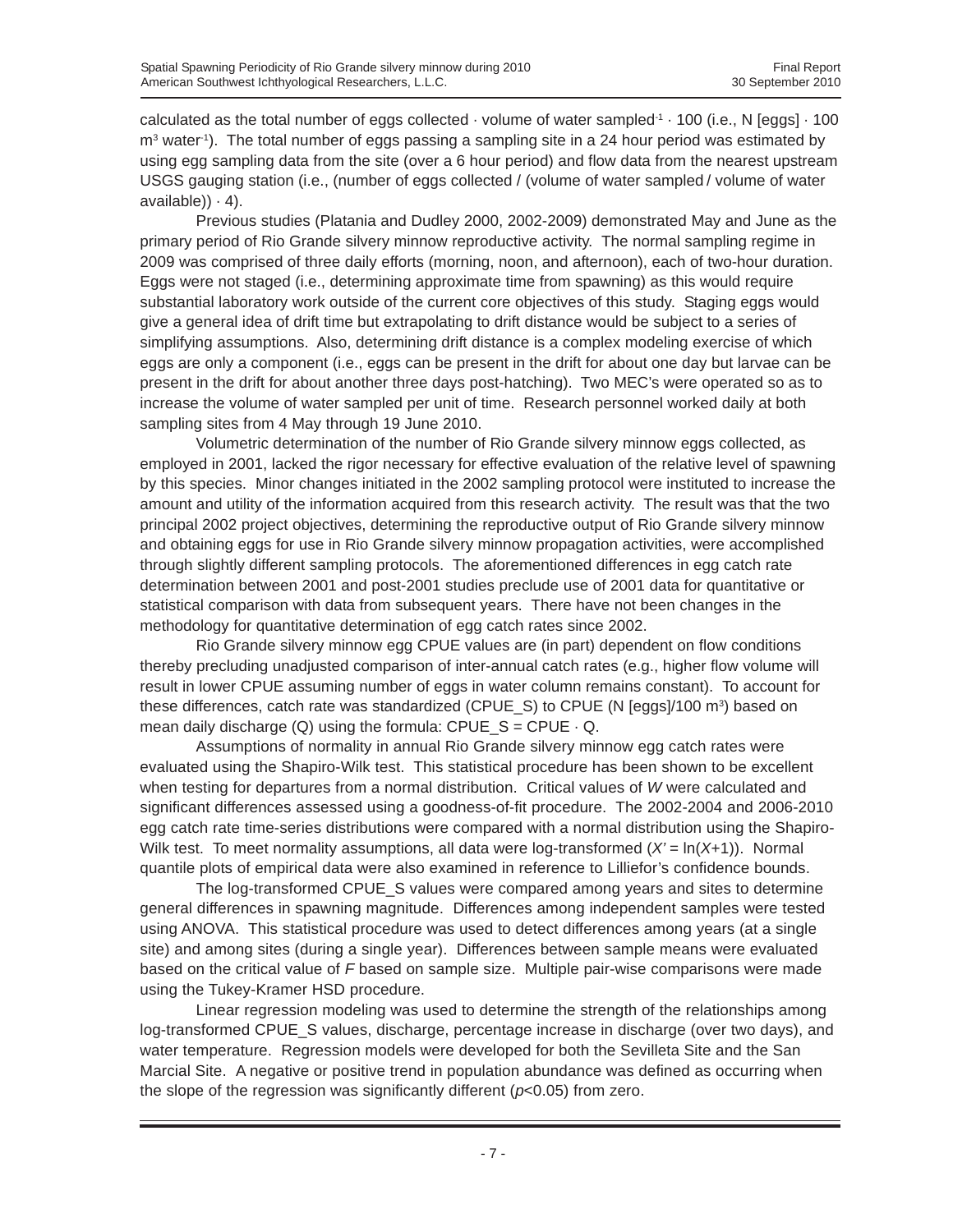A new filtering screen to separate drifting debris from Rio Grande silvery minnow eggs was developed and tested for the MEC in 2009. The new screen was designed to allow the passage of much of the very fine particulate debris while preventing the passage of drifting eggs. Experimental tests revealed that the new screen was consistently more efficient at sampling a larger volume of water than was the old screen over the same time period (Platania and Dudley, 2009). All MEC's were fitted with the new screen for sampling conducted in 2010.

Water temperature was recorded by temperature logging devices deployed at the study site and programmed to record hourly water temperature. Hourly water temperature data from the primary temperature logger are presented in this report as mean, minimum, and maximum daily water temperatures. Data from past spawning periodicity studies are also included for comparative purposes.

#### **RESULTS**

# *Hydrology*

Flows in the Middle Rio Grande have fluctuated dramatically among years since the beginning of this study in 2001 (Figures 3 to 7). The drought that enveloped the study region since 2000 was somewhat interrupted in 2004 by a moderate snow pack and wetter than normal April. These precipitation events helped but did not replenish the already diminished water reserves in upstream reservoirs. Despite the presence of a more normal spring runoff in 2004, an artificial flow spike was released (as was done in 2002 and 2003) to stimulate spawning in Rio Grande silvery minnow. Snow pack runoff in 2005 was larger (greater magnitude and duration) than any of the previous four study years (egg sampling was not conducted in 2005). Conversely, flow in the Rio Grande during 2006 (prior to 27 June) was extremely low because of minimal spring snowmelt runoff. Spring flow conditions improved markedly from 2007 to 2010, as compared with 2006, and there was an extended period of time during May and June when flows exceeded 1,500 cfs at the State Hwy 346 Near Bosque Gauge (USGS Gauge 08331510).

Base flow in the Rio Grande at the State Hwy 346 Near Bosque Gauge (USGS Gauge 08331510) during May and early June 2009 was generally between 1,500 and 2,500 cfs (Figure 8). Mean daily discharge at the Isleta Reach Site (Sevilleta) for the period 1 April through 30 June 2009 was 1,597.4 cfs (SD = 1,040.6). From 19 May to 24 May, there was a substantial spike in flow as mean daily discharge rose from 1,530 to 4,730 cfs; flows then declined rapidly until 31 May (1,630 cfs) when a second smaller peak began. There was a final steady decline in flow for the month (2,080 cfs [2 June] to <500 cfs [after 14 June]).

Discharge in the Rio Grande at the San Marcial Railroad Bridge Crossing (USGS Gauge 08358400) during the 2009 water year closely mirrored that of the State Hwy 346 Near Bosque Gauge (except at a reduced magnitude). From 1 April to 30 June 2009, daily discharge in the Rio Grande at the San Marcial Gauge ranged from 413 to 3,330 cfs (mean  $= 1,178.5$  cfs, SD  $= 712.8$ ). Flows peaked on 27 May (2,890 cfs) and then declined steadily throughout June, reaching lows of <200 cfs from 22-30 June.

# *Water temperature*

There was little difference (ca. 1 to  $2^{\circ}$ C) in mean daily water temperatures at the Sevilleta and San Marcial sites during the beginning of this study (Figure 9). There was a steady increase in mean daily water temperature from about 16°C in early May to about 21°C in late May. The San Marcial Site consistently generated mean daily water temperatures of 20 $\degree$ C or more by late May and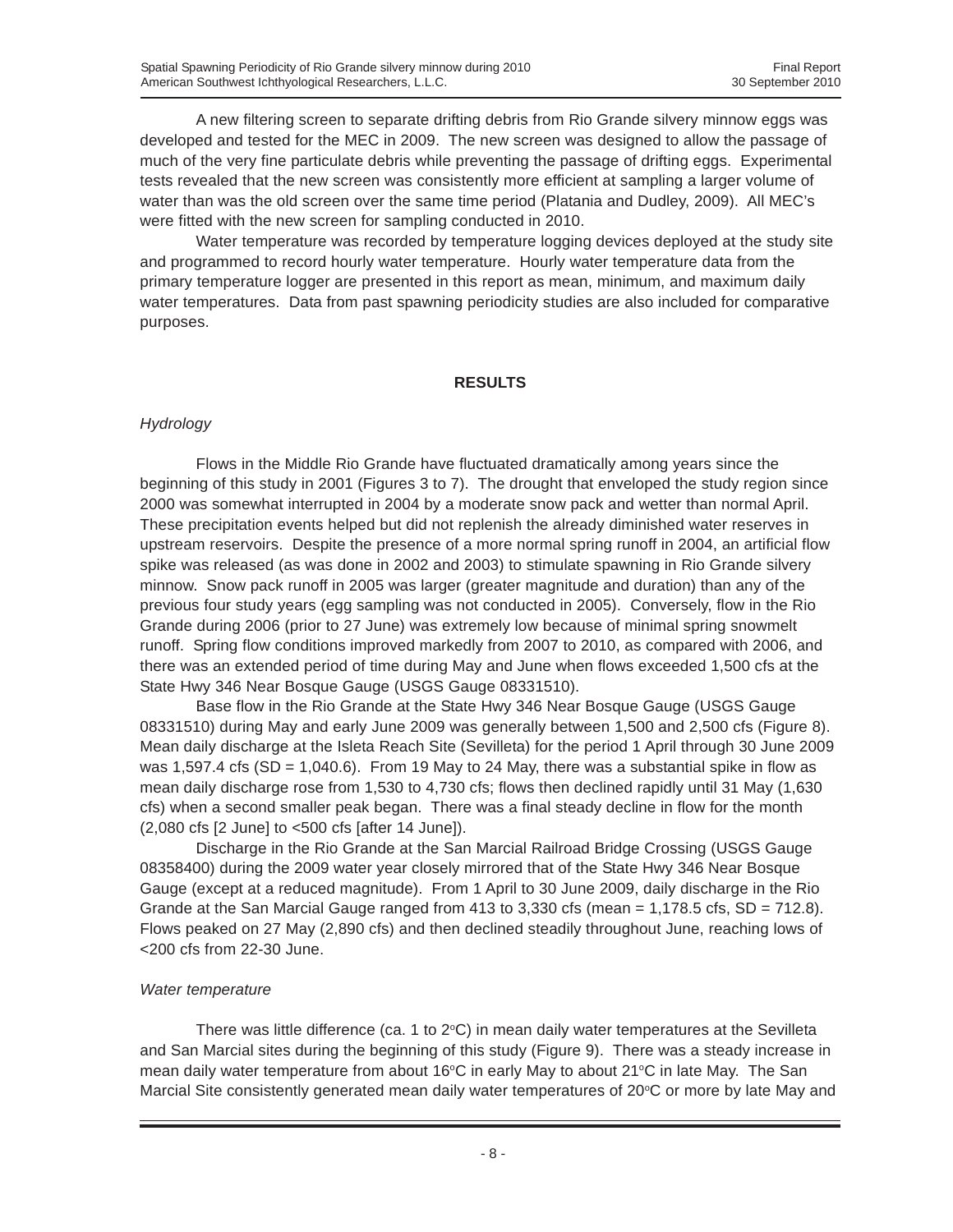

Figure 3. Annual hydrographs of the Rio Grande, New Mexico, at San Marcial before, during, and after the 2001-2003 Rio Grande silvery minnow spawning periodicity study periods. Cross-hatching indicates annual study periods.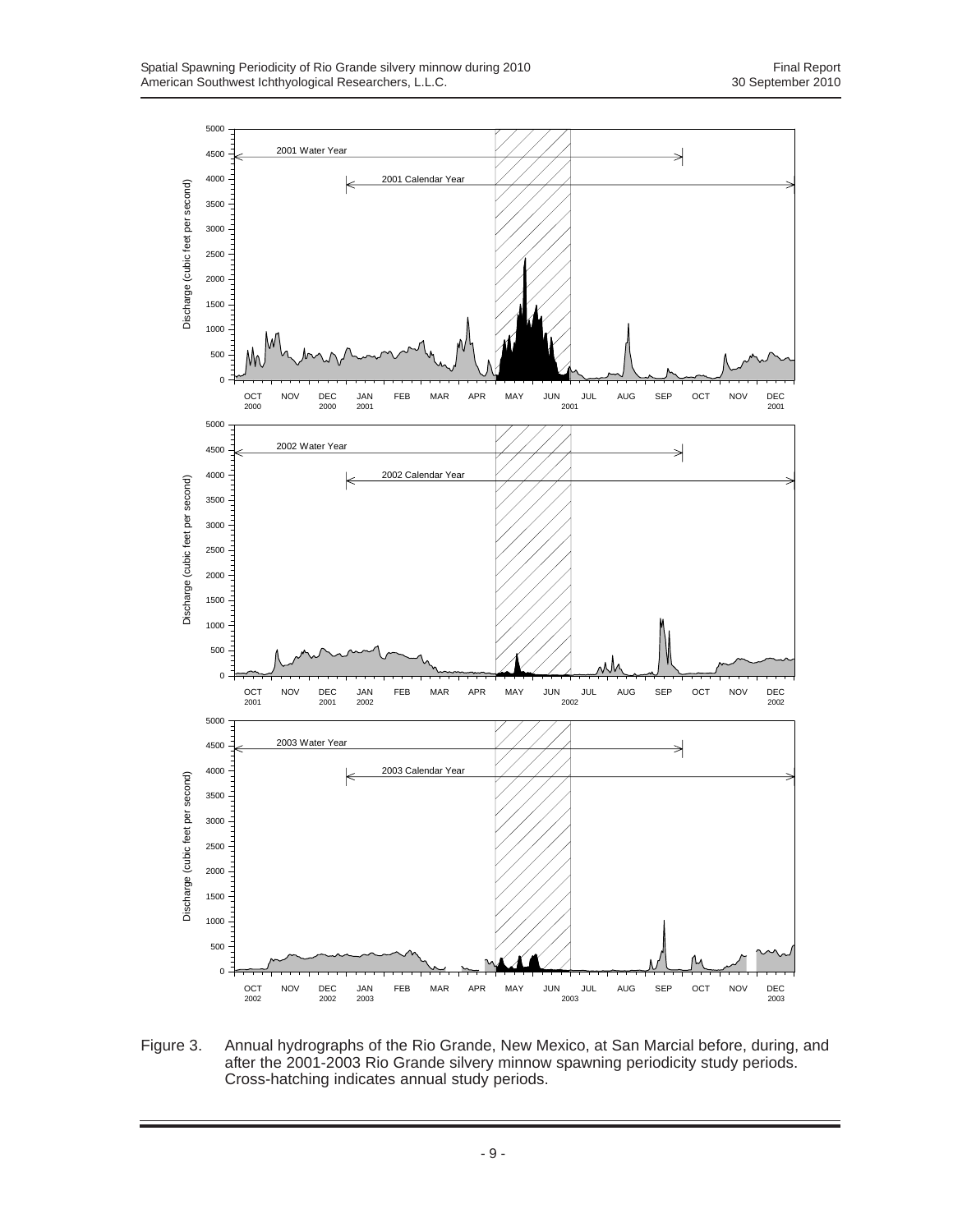

Figure 4. Annual hydrographs of the Rio Grande, New Mexico, at San Marcial before, during, and after the 2004 and 2006 Rio Grande silvery minnow reproductive monitoring study periods. Cross-hatching indicates annual study periods. Sampling was not conducted in 2005.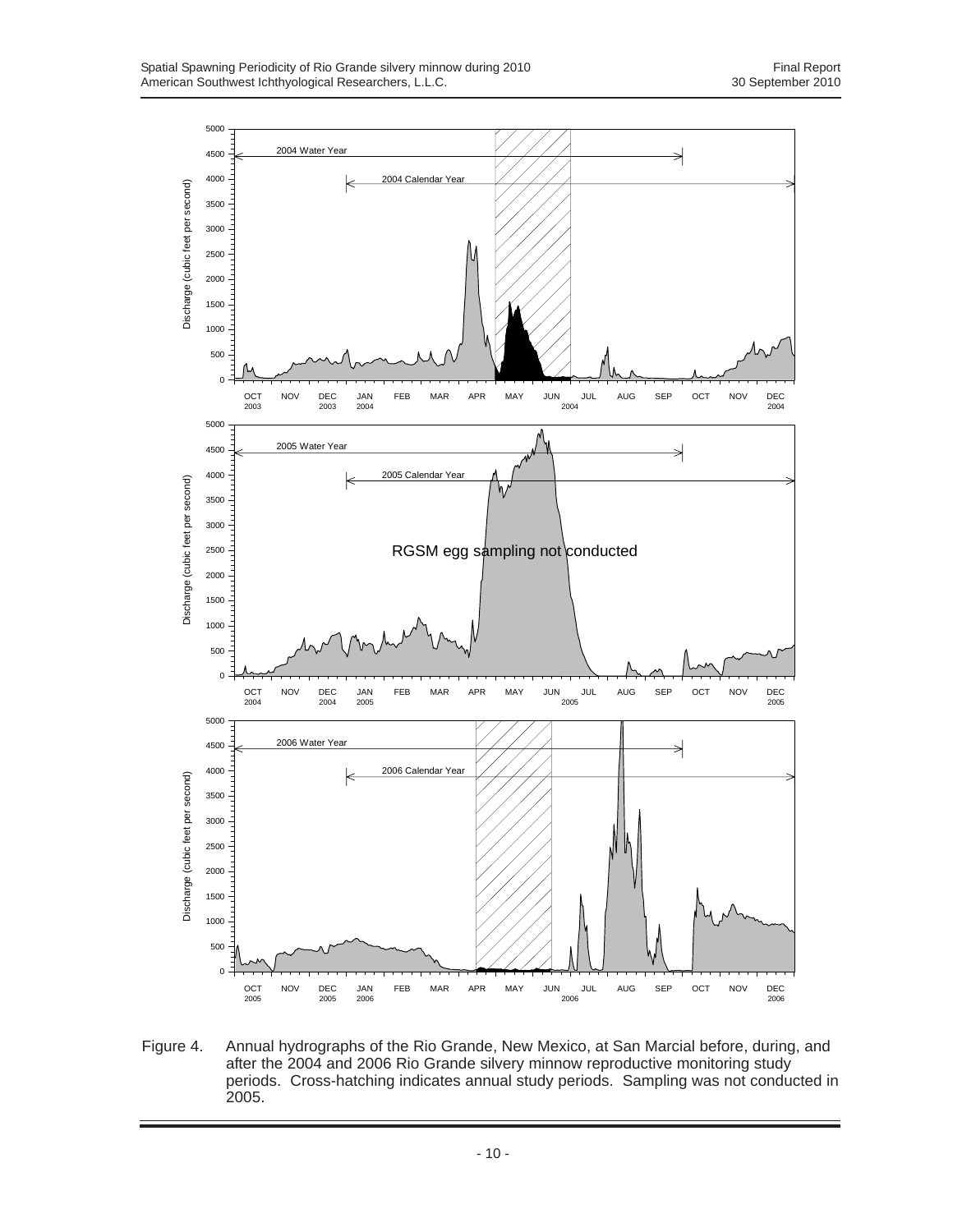

Figure 5. Annual hydrographs of the Rio Grande, New Mexico, at San Marcial before, during, and after the 2007-2009 Rio Grande silvery minnow reproductive monitoring study periods. Cross-hatching indicates annual study periods.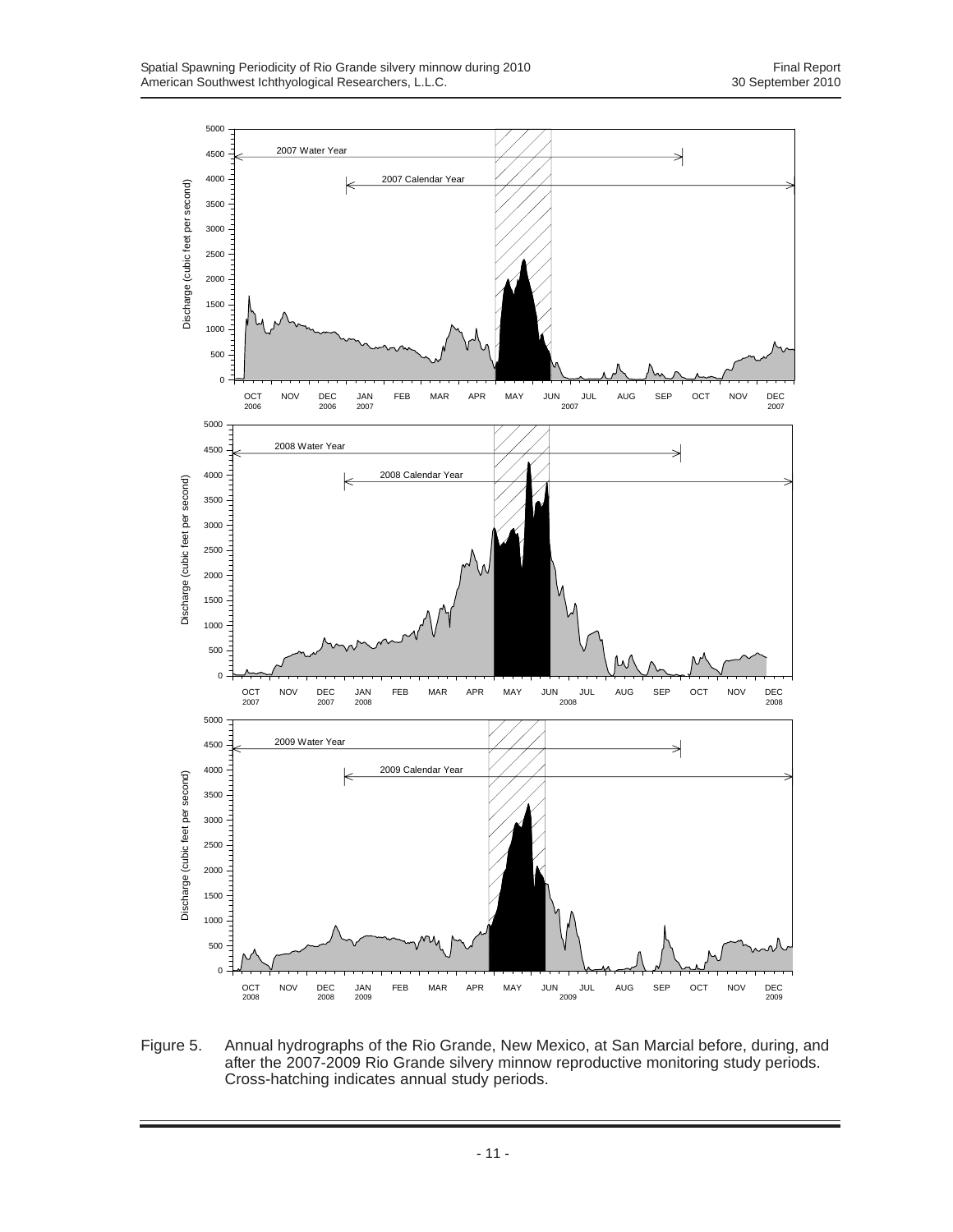

Figure 6. Annual hydrograph of the Rio Grande, New Mexico, at San Marcial before, during, and after the 2010 Rio Grande silvery minnow reproductive monitoring study period. Crosshatching indicates annual study period.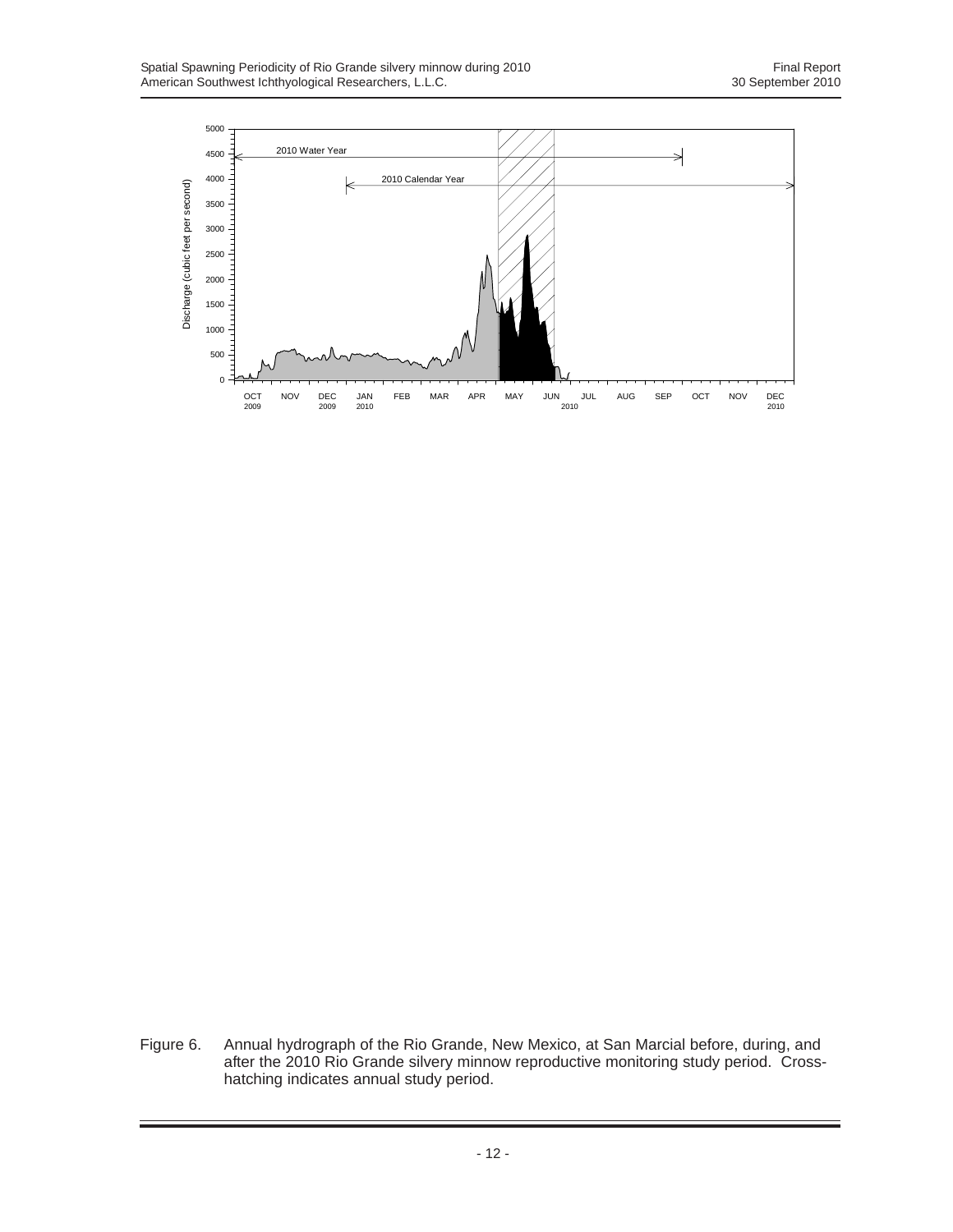

Figure 7. Rio Grande discharge from March through August 2009 and March through June 2010 at seven U. S. Geological Survey Gauge Stations (see Figure 1). The Otowi Bridge gauge is not shown in Figure 1 but it provided for reference. Gray rectangles indicate study periods in 2009 and 2010. Discharge data are provisional and may change.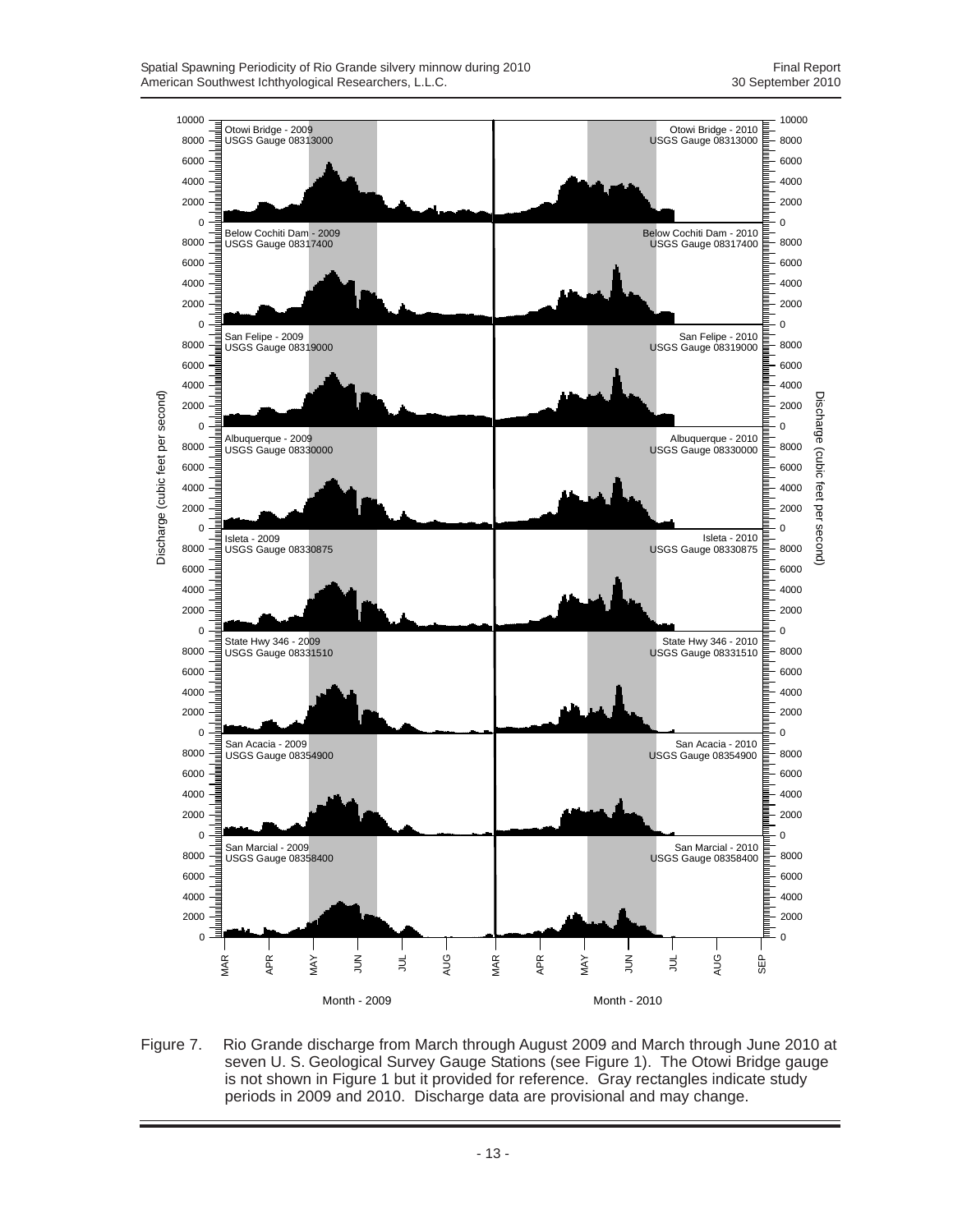

Figure 8. April-June 2010 hydrographs (dark gray) of the Rio Grande, New Mexico, from State Hwy. 346 and San Marcial gauges. Cross-hatching indicates annual study period.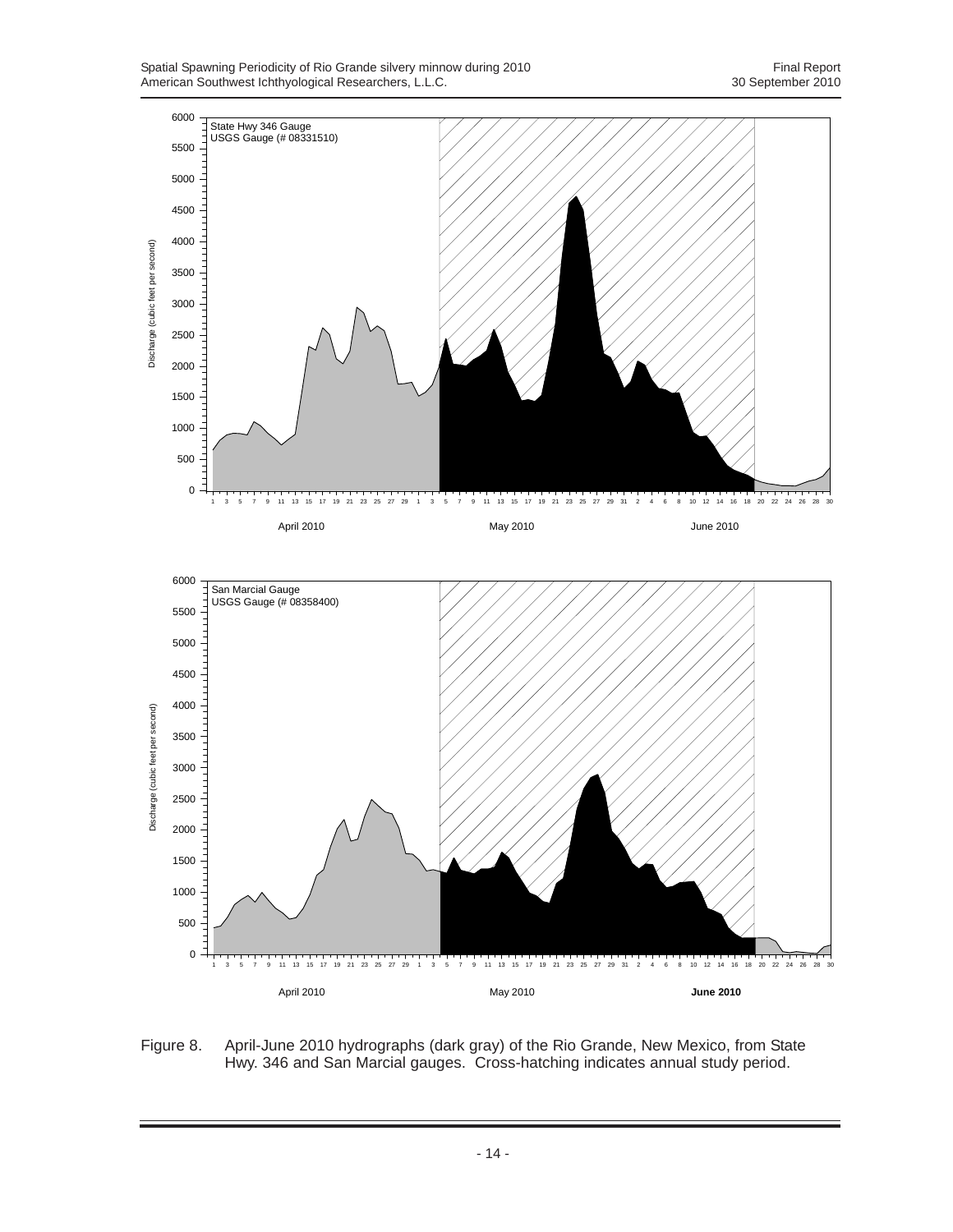

Figure 9. Daily water temperatures (mean, minimum, and maximum) at the 2010 Rio Grande silvery minnow spawning periodicity sampling sites. Approximate mean daily discharge in the Rio Grande at each sampling site is highlighted in light gray.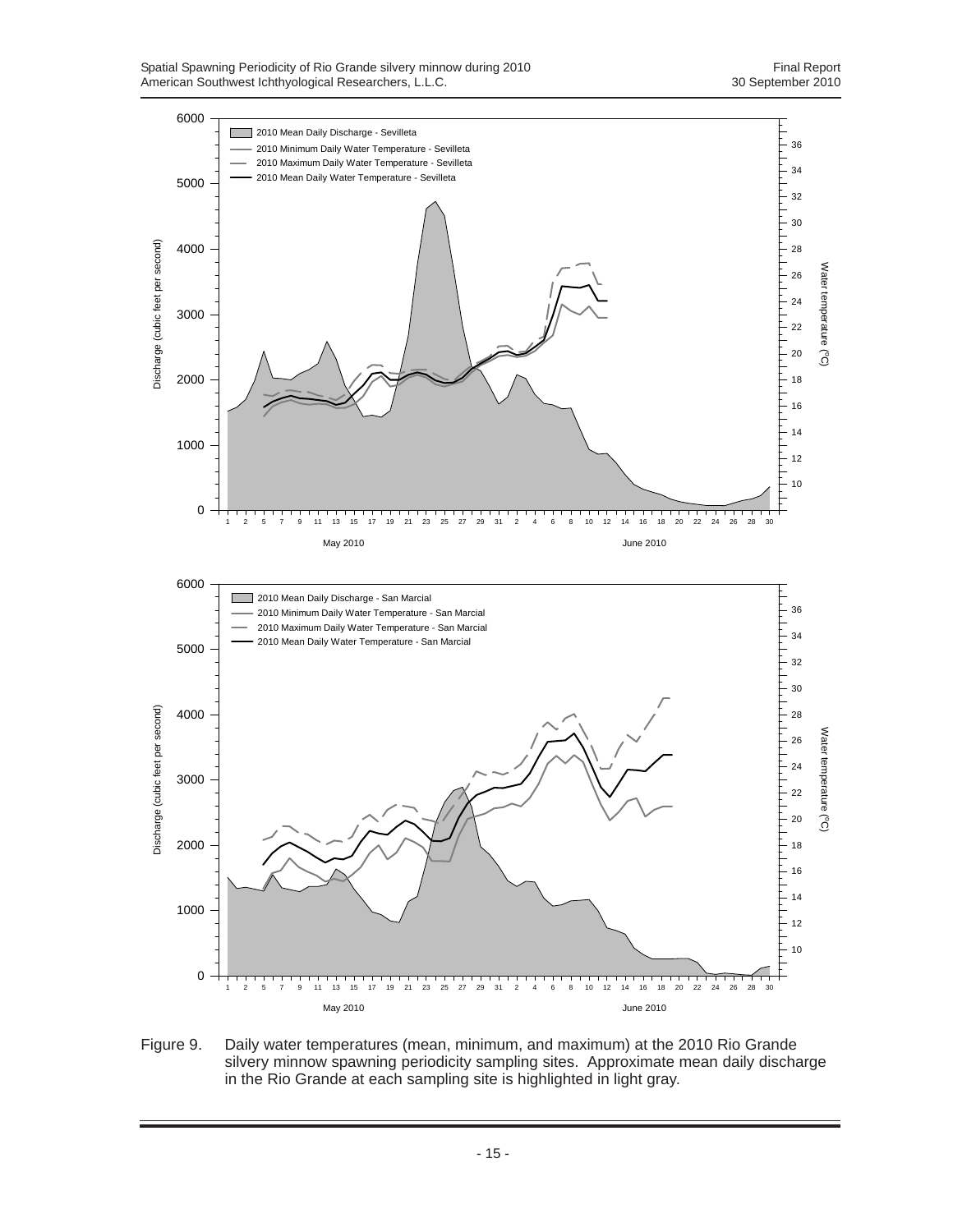early June. A similar pattern was observed at the Sevilleta Site but with delayed onset (i.e., early June). By the second week of June, mean daily water temperatures were  $>25^{\circ}$ C at both the Sevilleta and San Marcial sampling sites.

Temperature extremes (minimums and maximums) at the two sampling sites followed different trajectories over the course of the study. In general, there was more diurnal fluctuation in water temperatures as the San Marcial Site as compared with the Sevilleta Site. This was particularly true in late May when flows were elevated. From 5 May to 11 June, maximum water temperatures were 26.9 $\degree$ C at the Sevilleta Site and 28.0 $\degree$ C at the San Marcial Site. Maximum daily water temperature exceeded 20°C at the Sevilleta Site from 31 May until the end of temperature monitoring (11 June) and exceeded 20°C at the San Marcial Site from from 16 May until the end of temperature monitoring (22 June). Minimum water temperatures followed a similar pattern as the maximum water temperatures with the coldest temperatures recorded from early to mid-May at both sampling sites. From 5 May to 11 June, minimum water temperatures were 15.2°C at the Sevilleta Site and 14.7°C at the San Marcial Site.

Comparison of 2001 to 2010 water temperatures at the San Marcial Site during May and June demonstrated only modest differences in mean daily water temperature trends across this period (Figures 10 to 12). However, there were notable day-to-day differences in mean water temperatures among years (e.g., 19.8°C [28 May 2004] vs. 25.7°C [28 May 2003]). The minimum daily water temperatures were consistently the lowest in 2002 and 2006, both years with very low flows. Maximum water temperatures were also consistently the highest during these same two years (2002 and 2006) as compared with other years of the study. The general trend for minimum temperatures was a slow steady increase through May and June. In contrast, maximum temperatures generally rose slowly in May and then rose rapidly at some point during June (i.e., coinciding with the reduction in flow following spring runoff). There were sometimes notable differences in the day-to-day maximum water temperatures among years (e.g., 18.2°C [19 May 2008] vs. 30.5°C [19 May 2006]) but the difference in day-to-day minimum water temperatures were not as pronounced. The principal reason for these patterns, besides ambient temperature, was the volume of water in the river channel during the respective study periods. The relatively high flows present in 2001, 2004, and 2007 to 2010 (May to mid-June) served to ameliorate water temperatures and minimize diel variation. Conversely, the very low flow conditions present throughout most of the spawning period in 2002, 2003, and 2006 typically resulted in large daily temperature fluctuations.

# *2010 Rio Grande silvery minnow spatial spawning periodicity studies*

Sampling at both 2010 Rio Grande silvery minnow spawning periodicity study sites was conducted from 5 May through 19 June 2010 (47 days). The cumulative volume of water sampled at the two Rio Grande sites in 2010 was 171,335.8  $m^3$  (138.9 acre-feet). The total volume of water filtered was higher at the San Marical Site as compared with the Sevilleta Site (Table 1). The cumulative volume of water sampled at the Sevilleta Site was  $65,915$  m<sup>3</sup> and the total amount of water sampled at the San Marcial Site was  $105,421 \text{ m}^3$ .

A cumulative total of 586 Rio Grande silvery minnow eggs were collected at the two sites during 2010 (Table 2). The majority ( $n = 364$ ; 62.1%) of the catch was taken at the San Marcial Site while the number and cumulative percent of Rio Grande silvery minnow eggs collected at the Sevilleta site (n = 222; 37.9%) was slightly lower. Rio Grande silvery minnow eggs were collected on 22 days at the Sevilleta Site and 15 days at the San Marcial Site. On 10 days, Rio Grande silvery minnow eggs were taken concurrently at both the Sevilleta and San Marcial sites.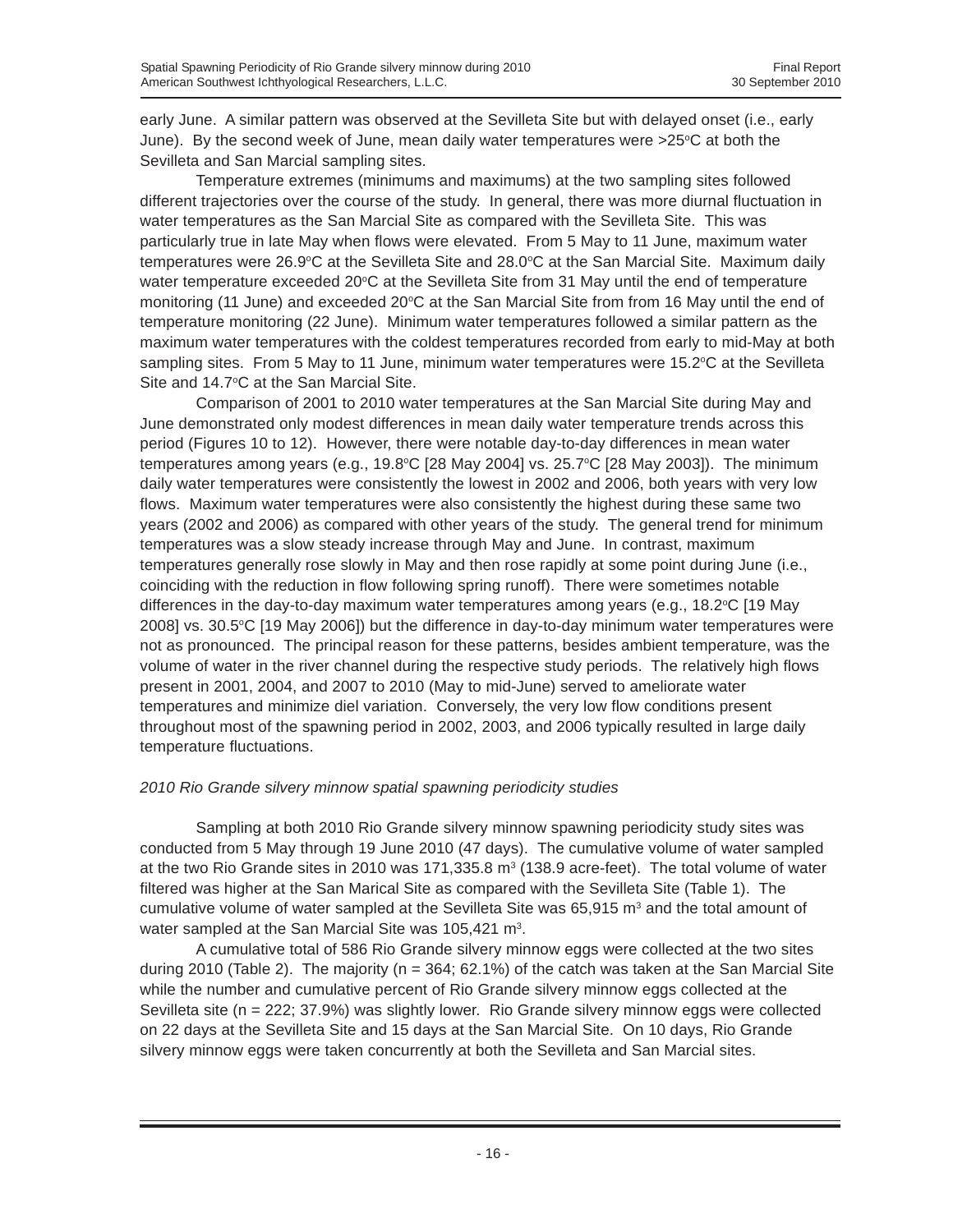

Figure 10. Annual minimum, maximum, and mean daily water temperatures at the San Marcial site during the 2001-2004 Rio Grande silvery minnow spawning periodicity study periods.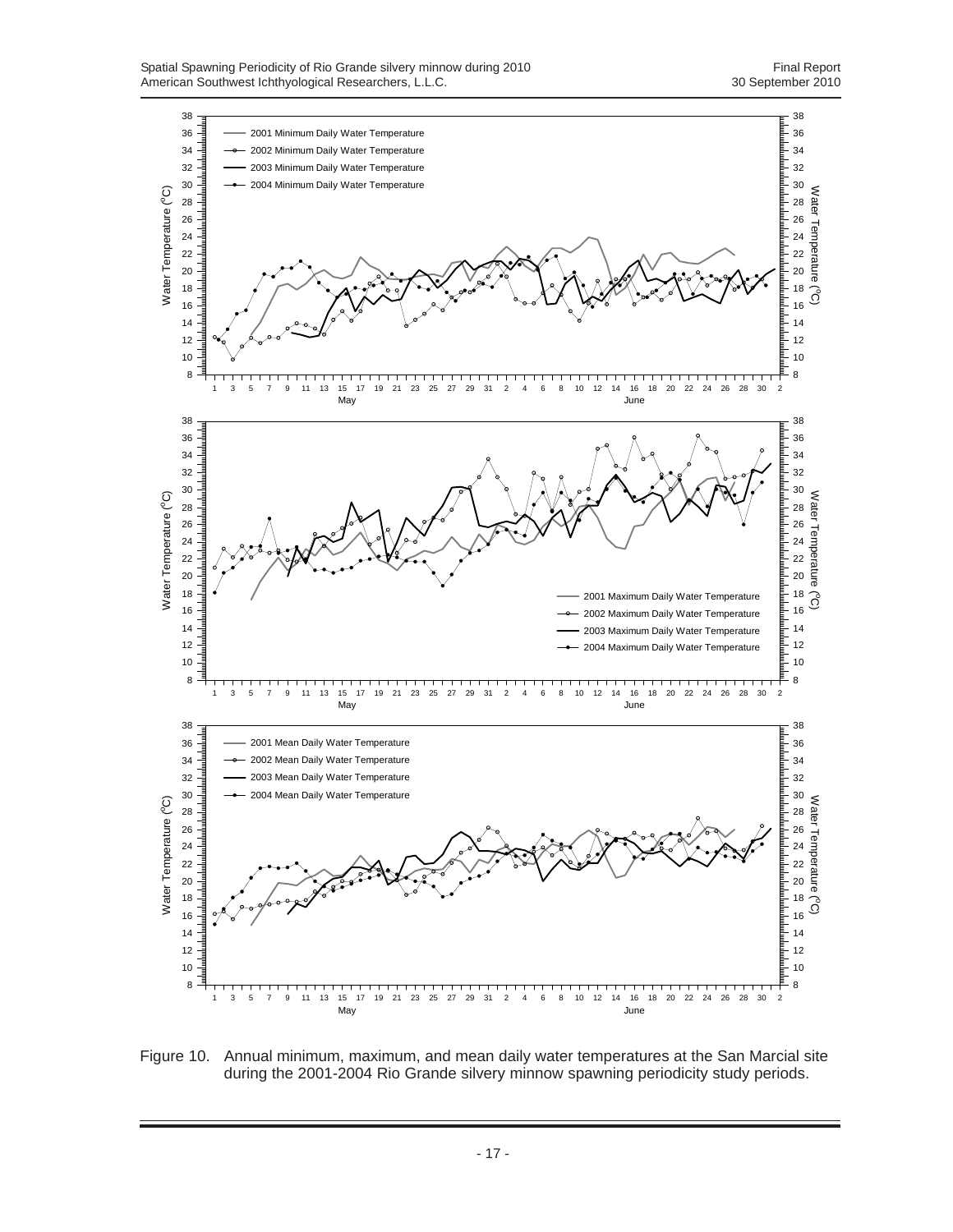

Figure 11. Annual minimum, maximum, and mean daily water temperatures at the San Marcial site during the 2006-2009 Rio Grande silvery minnow spawning periodicity study periods.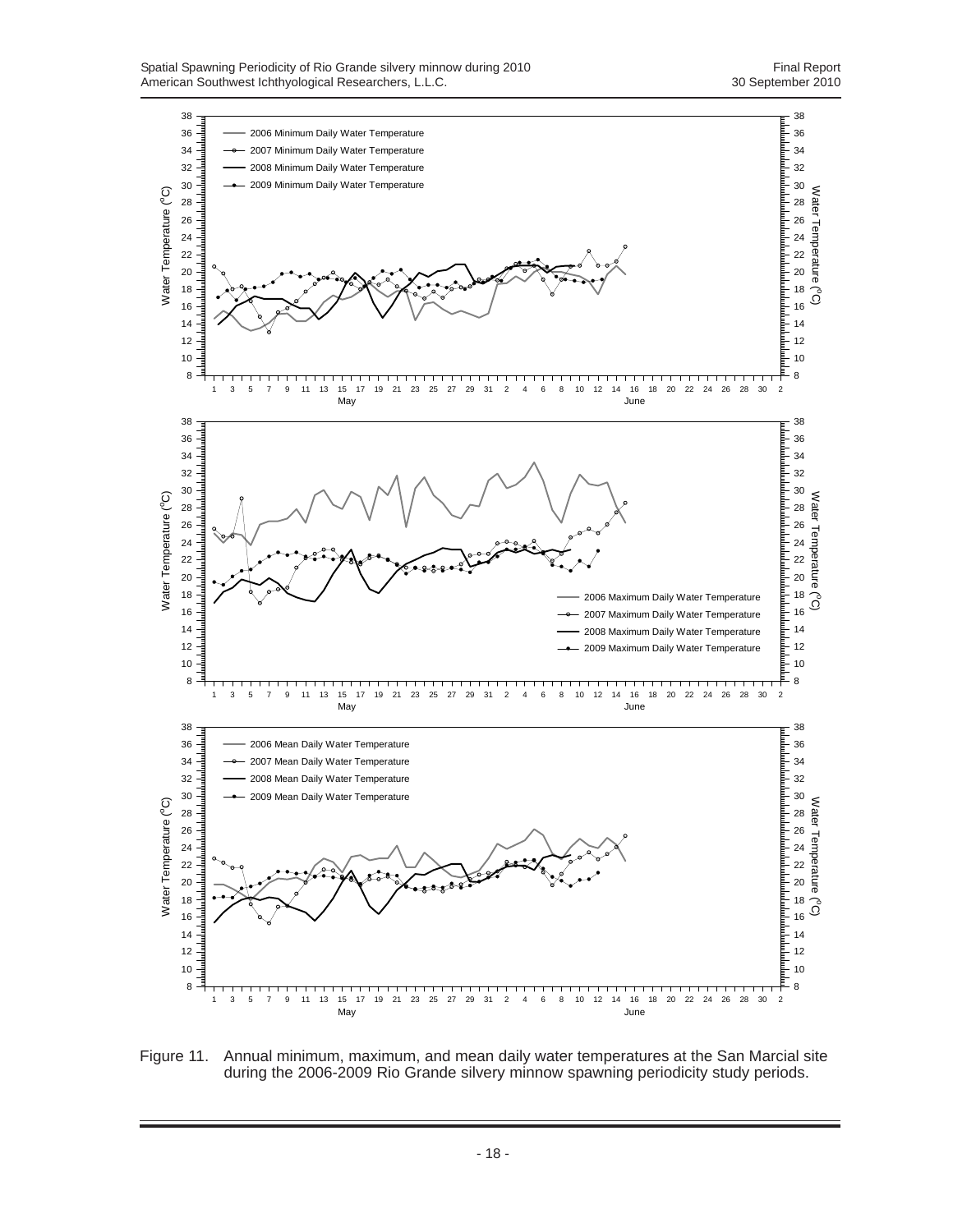

Figure 12. Annual minimum, maximum, and mean daily water temperatures at the San Marcial site during the 2009-20109 Rio Grande silvery minnow spawning periodicity study periods.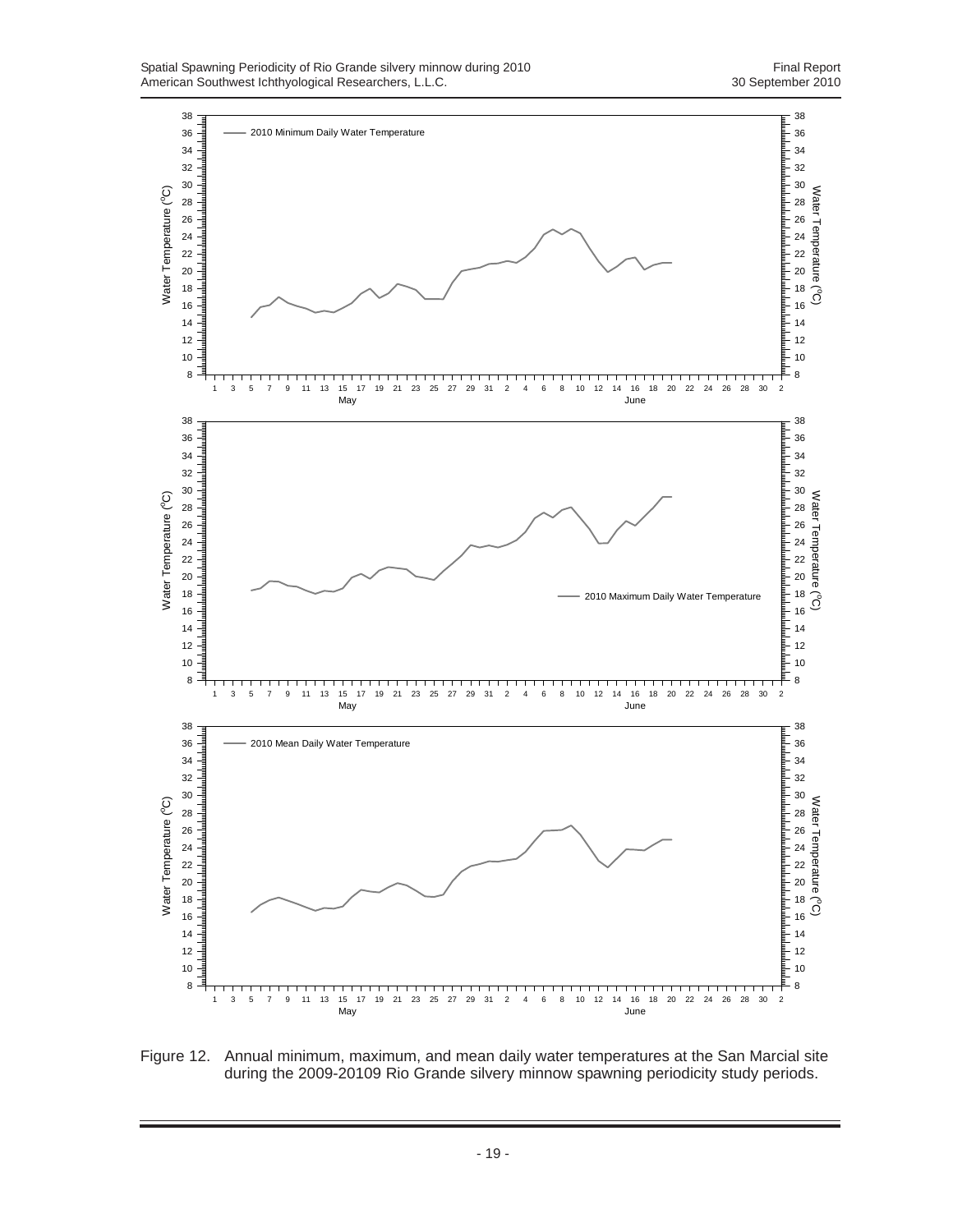#### Table 1. Summary of 2010 mainstem Rio Grande sampling effort for Rio Grande silvery minnow eggs by site.

| <b>SAMPLING INFORMATION</b> |                    | <b>NUMBER</b><br>OF<br><b>E</b> GGS | Egg<br><b>CATCH</b><br>RATE <sup>1</sup> | <b>VOLUME</b><br><b>OF</b><br><b>WATER</b> | <b>NUMBER</b><br><b>OF</b><br>DAYS | <b>DATES</b><br><b>SAMPLED</b> | <b>DATES</b><br><b>SAMPLED</b> |
|-----------------------------|--------------------|-------------------------------------|------------------------------------------|--------------------------------------------|------------------------------------|--------------------------------|--------------------------------|
| SYSTEM:                     | <b>SITE</b>        |                                     |                                          | <b>SAMPLED</b><br>$(M^3)$                  | <b>SAMPLED</b>                     | <b>START</b>                   | <b>STOP</b>                    |
|                             |                    |                                     |                                          |                                            |                                    |                                |                                |
|                             |                    |                                     |                                          |                                            |                                    |                                |                                |
| RIO GRANDE:                 | <b>SEVILLETA</b>   | 222                                 | 0.34                                     | 65,915                                     | 47                                 | 4 May 2010                     | 19 JUNE 2010                   |
| RIO GRANDE:                 | <b>SAN MARCIAL</b> | 364                                 | 0.35                                     | 105,421                                    | 47                                 | 4 May 2010                     | 19 JUNE 2010                   |
|                             |                    |                                     |                                          |                                            |                                    |                                |                                |

<sup>1</sup> Value based on number of Rio Grande silvery minnow eggs collected per 100 m<sup>3</sup> of water sampled for all sampling days.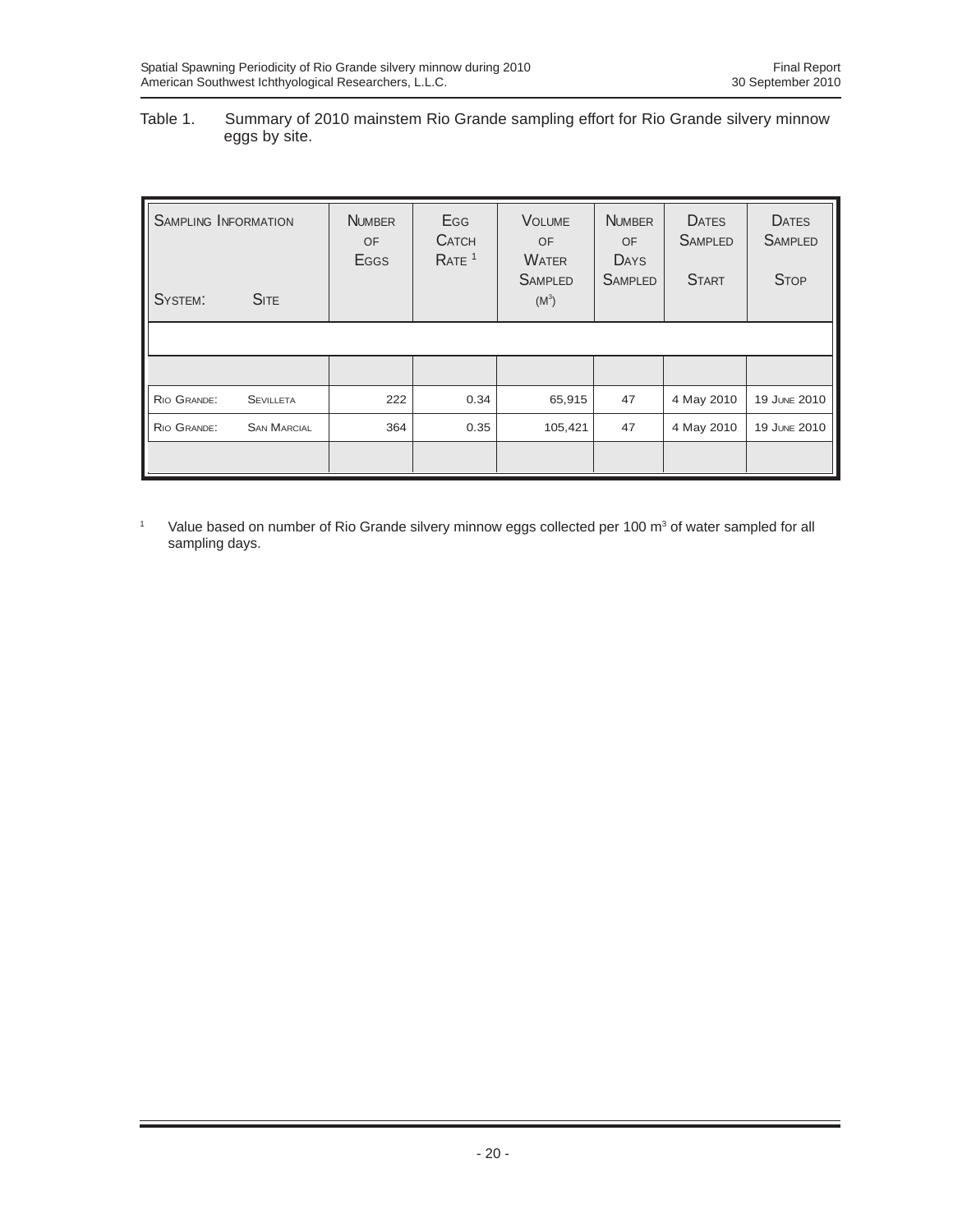Table 2. Number of Rio Grande silvery minnow eggs collected per day by site. Table does not include dates that eggs *were not* collected at either site.

| LOCATION:<br><b>RIVER MILE:</b> | <b>SEVILLETA</b><br>RM 121.0 | <b>SAN MARCIAL</b><br><b>RM 58.8</b> |
|---------------------------------|------------------------------|--------------------------------------|
| 4-May-10                        | 1                            | 0                                    |
| 5-May-10                        | 2                            | 0                                    |
| 6-May-10                        | 5                            | 0                                    |
| 7-May-10                        | 3                            | 1                                    |
| 8-May-10                        | 9                            | 2                                    |
| 9-May-10                        | 3                            | 1                                    |
| 10-May-10                       | 0                            | 1                                    |
| 11-May-10                       | 7                            | 0                                    |
| 12-May-10                       | $\overline{2}$               | 1                                    |
| 14-May-10                       | 1                            | 1                                    |
| 15-May-10                       | 0                            | 1                                    |
| 17-May-10                       | 0                            | 12                                   |
| 18-May-10                       | 1                            | 223                                  |
| 19-May-10                       | 0                            | 60                                   |
| 20-May-10                       | 6                            | 0                                    |
| 21-May-10                       | 125                          | 0                                    |
| 22-May-10                       | 1                            | 1                                    |
| 23-May-10                       | 33                           | 40                                   |
| 24-May-10                       | 4                            | 0                                    |
| 25-May-10                       | 0                            | 11                                   |
| 26-May-10                       | 3                            | 8                                    |
| 27-May-10                       | 1                            | 0                                    |
| 30-May-10                       | 4                            | 1                                    |
| 31-May-10                       | 2                            | 0                                    |
| $2$ -Jun-10                     | 1                            | 0                                    |
| 7-Jun-10                        | 1                            | 0                                    |
| $9 - Jun-10$                    | $\overline{\mathbf{7}}$      | 0                                    |
|                                 |                              |                                      |
| <b>TOTALS</b>                   | 222                          | 364                                  |
| %                               | 37.9                         | 62.1                                 |
|                                 |                              |                                      |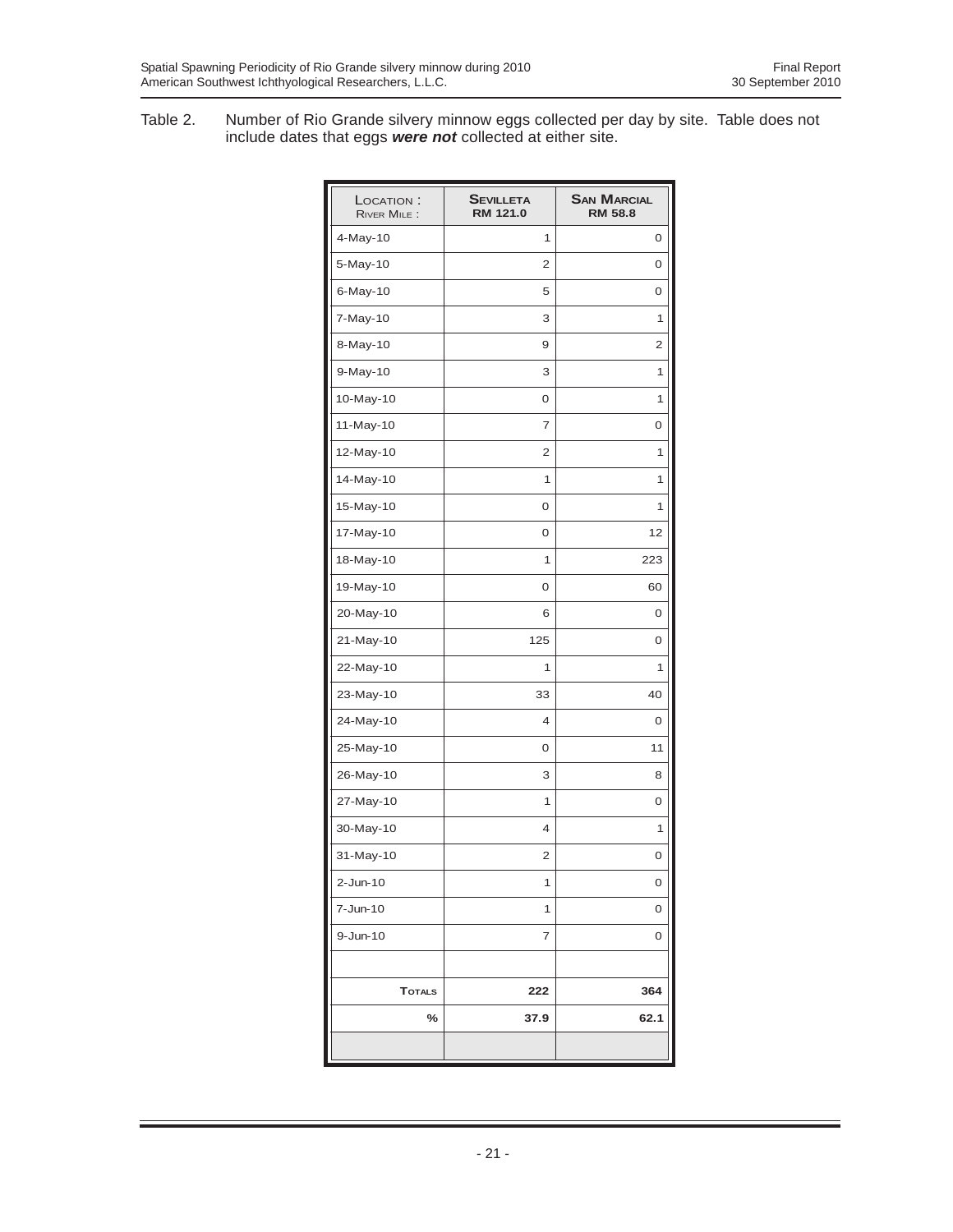Dates of egg collection ranged from 4 May to 9 June at the Sevilleta Site and 7 to 30 May at the San Marcial Site. Daily egg catch rates at the Sevilleta Site ranged between 0.04 and 5.57 eggs per 100 m<sup>3</sup> of water sampled (n = 1 and n = 125, respectively) while daily egg catch rates at the San Marcial Site ranged between 0.03 and 9.47 eggs per 100  $\text{m}^3$  of water sampled (n = 1 and n = 223, respectively). During the study, mean daily egg catch rates at the Sevilleta and San Marcial sites were 0.34 and 0.35 eggs per 100  $m^3$  of water sampled, respectively (Figure 13).

The volume of water sampled at both the Sevilleta and Corral sampling sites constituted only a small fraction of the total volume available (i.e., nearly three orders of magnitude lower or about 0.1%) over each daily six hour sampling period (Table 3). The number of eggs estimated to be transported downstream of the Sevilleta Site over the duration of the study was 727,010 with a daily maximum of 365,187. The number of eggs estimated to be transported downstream of the San Marcial Site over the duration of the study was 500,755 with a daily maximum of 217,576.

#### *Comparison of 2002-2004 and 2006-2010 studies*

There were several similarities apparent regarding Rio Grande silvery minnow reproduction during 2002-2004 and 2006-2010 (Table 4). Based on the results of data taken from all years of the project, there was an apparently extended duration of spawning (April-July). However, most spawning consistently occurred during the early to middle portion of May over the period of record. The start of the spawning season varied across years and generally occurred later in upstream reaches. Spawning at the San Marcial Site was first documented during the early part of May from 2001-2004 (8 May 2001, 7 May 2002, 5 May 2003, and 6 May 2004). In 2006, the study was expanded to included upstream reaches and eggs were collected at the Albuquerque Site starting on 23 May, at the Sevilleta Site on 2 May, and at the San Marcial Site on 26 April 2006. Spawning started on 8 May 2007 at the Albuquerque Site but was documented on 4 May at the Sevilleta Site and 1 May at the San Marcial Site. A similar early spawning pattern was observed in 2008 when eggs were first collected on 10 May at the Albuquerque Site, 1 May at the Sevilleta Site, and 7 May at the San Marcial Site. In 2009, spawning was first observed on 27 April (first day of project) at the Sevilleta Site and at the San Marcial Site. In 2010, spawning was first observed on May 4 at the Sevilleta Site (first day of the project) and on May 7 at the San Marcial Site.

Mean daily water temperatures during the initial and peak spawning events were relatively similar among years (Figures 14-17). In 2001, maximum spawning of Rio Grande silvery minnow occurred when water temperatures ranged between 19-20°C while 2002 mean daily water temperatures during maximum spawning were 18-20°C. The extended Rio Grande silvery minnow spawning period in 2003 occurred at higher temperatures (20-24°C) than recorded during previous years. During the 2004 spawn (7-12 May), mean daily water temperatures were 20-22°C with maximum daily water temperatures of 21-27°C. In 2006, mean daily water temperatures during the late-May/early-June 2006 Albuquerque spawn were 22-24°C. At the Sevilleta Site, during that same period, mean daily water temperatures were 20-26°C. Mean daily water temperatures during spawning at the San Marcial Site were 18°C in late April, 23°C in mid-May, and 24°C in early June 2006. Mean daily water temperatures ranged between 20.0 and 21.3°C at the San Marcial Site during peak spawning [13-15 May] in 2007. The range of mean daily water temperatures over the full period of spawning (4 May to 10 June) was between 14.9 and 22.2°C. Mean daily water temperatures during spawning in 2008 ranged between 14.3 and 19.3°C at the Albuquerque Site, between 14.1 and 21.6°C at the Sevilleta Site, and between 18.0 and 18.3°C at the San Marcial Site. In 2009, mean daily water temperatures during spawning ranged between 16.1 and 18.9°C at the Sevilleta Site and between 17.0 and 21.3°C at the San Marcial Site. Mean daily water tempertuares ranged between 16.6 and 22.1 during spawning in 2010 at the San Marcial Site.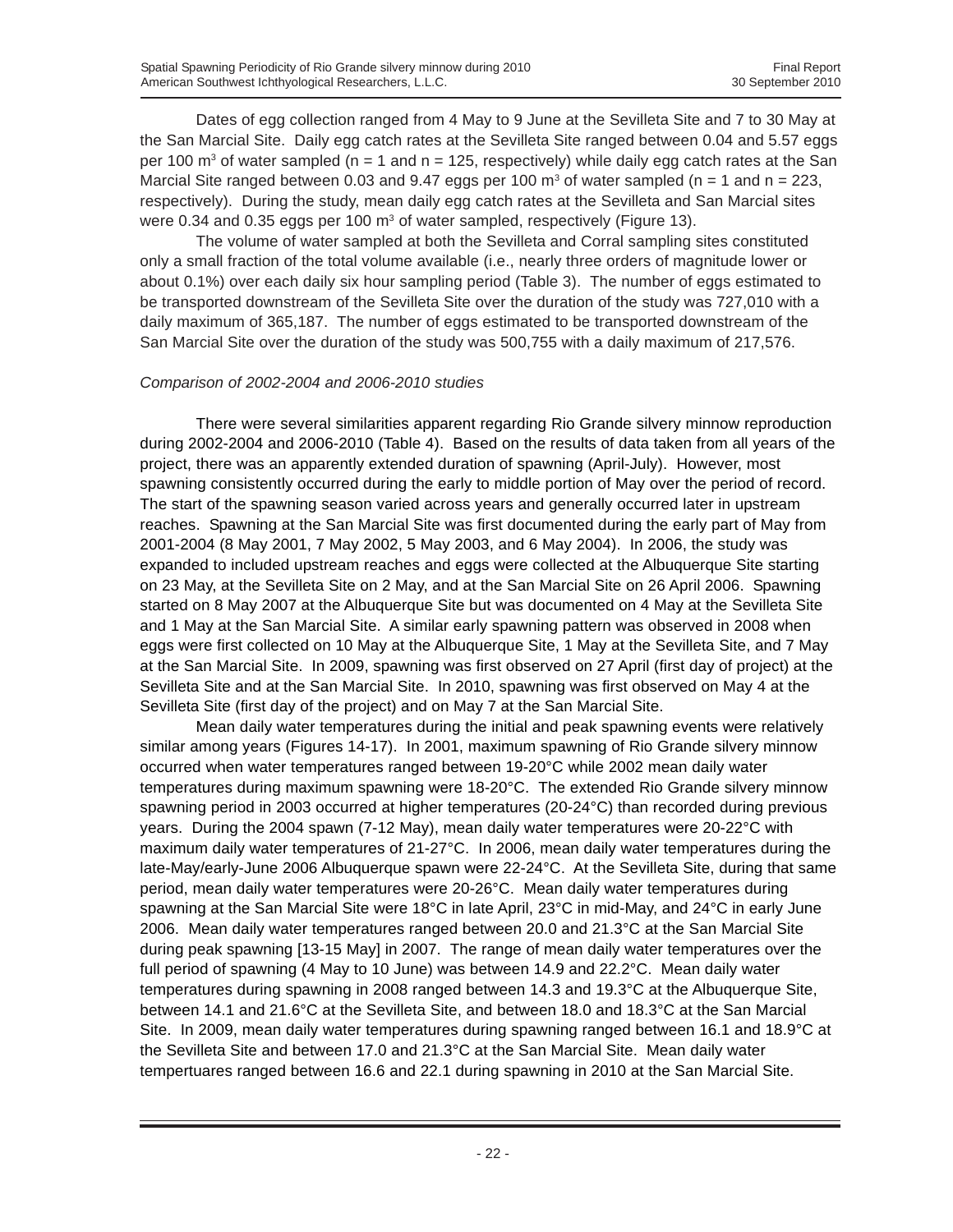

Figure 13. Mean daily discharge, mean daily egg catch rate, and mean daily water temperature during the 2010 Rio Grande silvery minnow spawning periodicity study period (sampling period is highlighted in gray along the abscissa axis).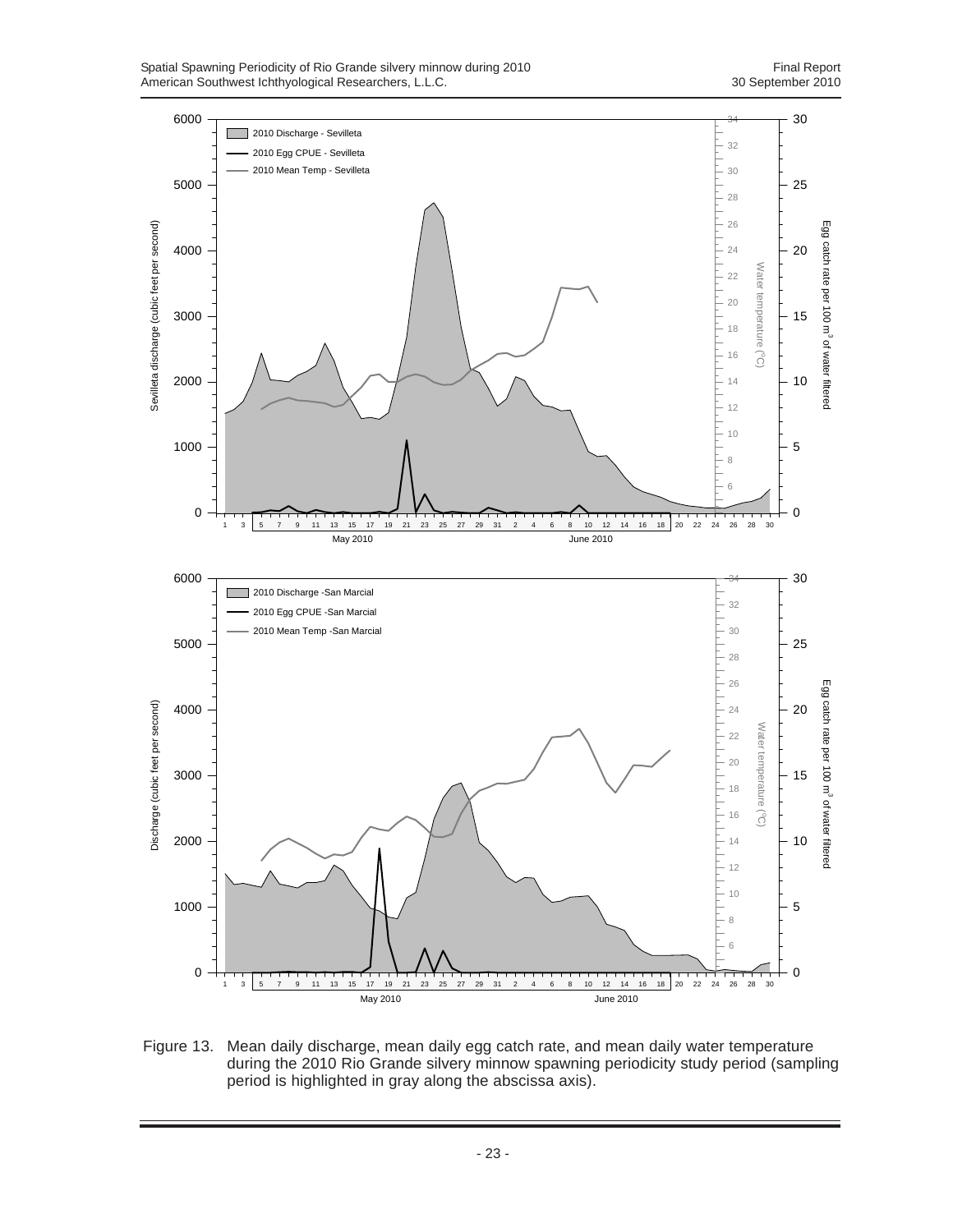Table 3. Volume of water sampled (6 hours), volume of water available (6 hours), and number of Rio Grande silvery minnow eggs estimated to be transported downstream of sampling location (24 hours) by date and site. Table does not include dates that eggs *were not* collected at either site.

| DATA TYPE:    | <b>VOLUME</b><br>SAMPLED (ft <sup>3</sup> ) | <b>VOLUME</b><br>SAMPLED (ft <sup>3</sup> ) | <b>VOLUME</b><br><b>AVAILABLE (ft3)</b> | <b>VOLUME</b><br>AVAILABLE (ft <sup>3</sup> ) | <b>E</b> GGS<br><b>TRANSPORTED</b> | <b>E</b> GGS<br><b>TRANSPORTED</b> |
|---------------|---------------------------------------------|---------------------------------------------|-----------------------------------------|-----------------------------------------------|------------------------------------|------------------------------------|
| LOCATION:     | <b>SEVILLETA</b>                            | <b>SAN MARCIAL</b>                          | <b>SEVILLETA</b>                        | <b>SAN MARCIAL</b>                            | <b>SEVILLETA</b>                   | <b>SAN MARCIAL</b>                 |
| 4-May-10      | 81,187                                      | 54,125                                      | 42,984,000                              | 28,728,000                                    | 2,118                              | 0                                  |
| 5-May-10      | 93,894                                      | 88,285                                      | 52,704,000                              | 28,080,000                                    | 4,491                              | 0                                  |
| $6$ -May-10   | 84,418                                      | 87,133                                      | 43,848,000                              | 33,480,000                                    | 10,388                             | 0                                  |
| 7-May-10      | 67,615                                      | 82,548                                      | 43,632,000                              | 29,160,000                                    | 7.744                              | 1.413                              |
| 8-May-10      | 59,015                                      | 114,828                                     | 43,200,000                              | 28,512,000                                    | 26,352                             | 1,986                              |
| $9-May-10$    | 75,878                                      | 104,683                                     | 45,360,000                              | 27,864,000                                    | 7,174                              | 1,065                              |
| 10-May-10     | 88,524                                      | 105,909                                     | 46,656,000                              | 29,592,000                                    | 0                                  | 1,118                              |
| 11-May-10     | 100,401                                     | 61,572                                      | 48,600,000                              | 29,592,000                                    | 13,554                             | 0                                  |
| 12-May-10     | 81,771                                      | 100,685                                     | 55,944,000                              | 30,240,000                                    | 5,473                              | 1,201                              |
| 14-May-10     | 39,764                                      | 76,016                                      | 41,256,000                              | 33,480,000                                    | 4,150                              | 1,762                              |
| 15-May-10     | 40,388                                      | 70,105                                      | 36,504,000                              | 28,728,000                                    | 0                                  | 1,639                              |
| 17-May-10     | 31,066                                      | 99,428                                      | 31,536,000                              | 21,232,800                                    | 0                                  | 10,250                             |
| 18-May-10     | 32,475                                      | 83,152                                      | 30,888,000                              | 20,282,400                                    | 3,805                              | 217,576                            |
| 19-May-10     | 33,726                                      | 89,393                                      | 33,048,000                              | 18,252,000                                    | 0                                  | 49,002                             |
| 20-May-10     | 66,720                                      | 65,083                                      | 44,496,000                              | 17,712,000                                    | 16,006                             | 0                                  |
| 21-May-10     | 79,258                                      | 78,871                                      | 57,888,000                              | 24,624,000                                    | 365,187                            | 0                                  |
| 22-May-10     | 54,621                                      | 83,159                                      | 81,216,000                              | 26,352,000                                    | 5,948                              | 1,268                              |
| 23-May-10     | 80,473                                      | 76,268                                      | 99,792,000                              | 37,584,000                                    | 163,689                            | 78,846                             |
| 24-May-10     | 63,771                                      | 0                                           | 102,168,000                             | 50,544,000                                    | 25,634                             | 0                                  |
| 25-May-10     | 32,076                                      | 23,231                                      | 97,416,000                              | 57,456,000                                    | 0                                  | 108,824                            |
| 26-May-10     | 102,270                                     | 85,851                                      | 79,920,000                              | 61,344,000                                    | 9,378                              | 22,865                             |
| 27-May-10     | 85,596                                      | 13,970                                      | 61,128,000                              | 62,424,000                                    | 2,857                              | 0                                  |
| 30-May-10     | 33,796                                      | 82,820                                      | 41,040,000                              | 40,176,000                                    | 19,429                             | 1,940                              |
| 31-May-10     | 32,459                                      | 129,101                                     | 35,208,000                              | 36,288,000                                    | 8,677                              | 0                                  |
| $2$ -Jun-10   | 47,962                                      | 96,011                                      | 44,928,000                              | 29,592,000                                    | 3,747                              | $\mathsf{O}\xspace$                |
| 7-Jun-10      | 43,628                                      | 114,662                                     | 33,696,000                              | 23,544,000                                    | 3,089                              | $\mathsf{O}\xspace$                |
| 9-Jun-10      | 41,717                                      | 110,885                                     | 27,000,000                              | 25,056,000                                    | 18,122                             | 0                                  |
|               |                                             |                                             |                                         |                                               |                                    |                                    |
| <b>TOTALS</b> | 1,674,469                                   | 2,177,775                                   | 1,402,056,000                           | 879,919,200                                   | 727,010                            | 500,755                            |
| $\%$          | 43.5                                        | 56.5                                        | 61.4                                    | 38.6                                          | 59.2                               | 40.8                               |
|               |                                             |                                             |                                         |                                               |                                    |                                    |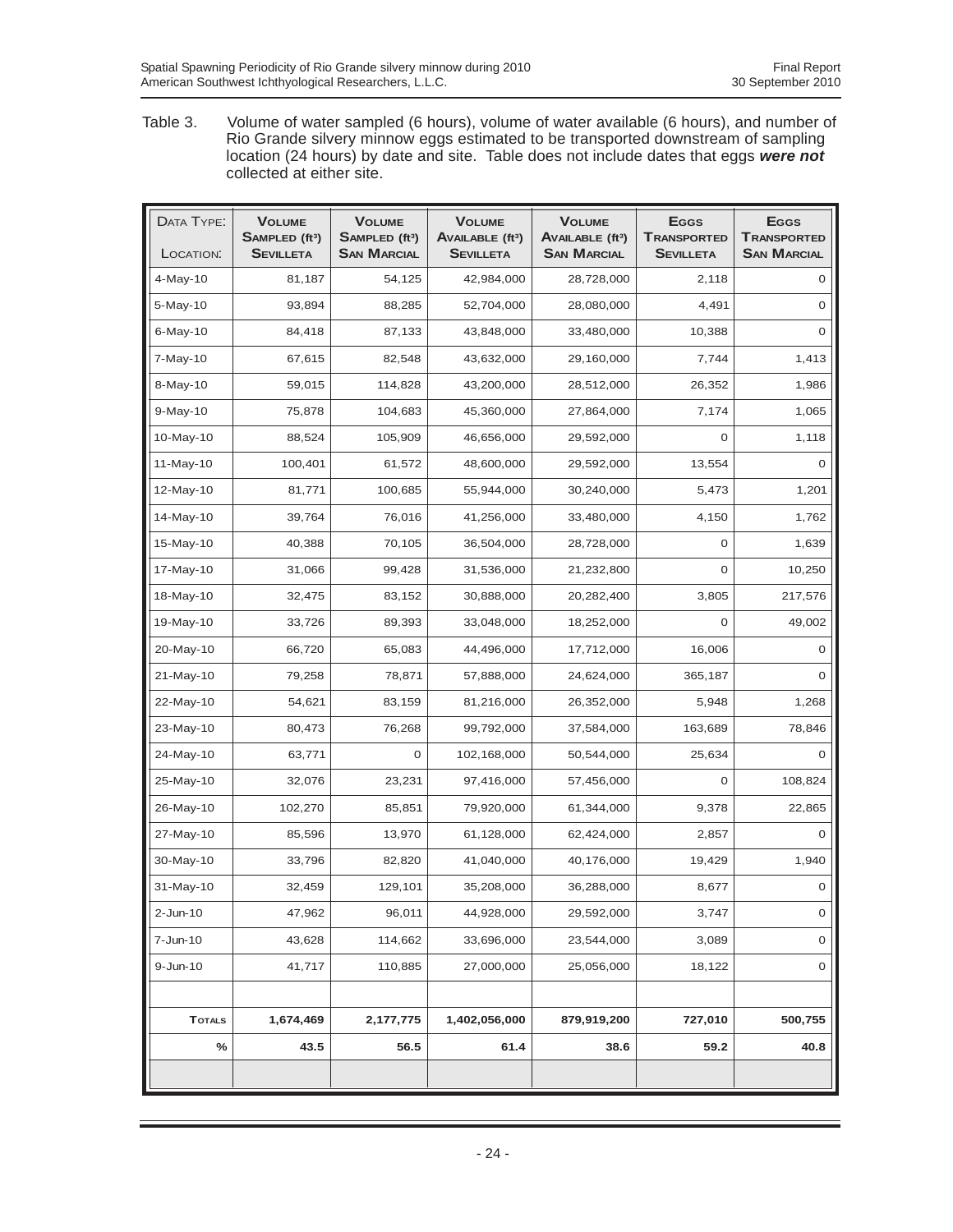Table 4. Catch rates of Rio Grande silvery minnow eggs by year, site, and category (mean daily, maximum daily, and maximum sample).

| <b>SAMPLING INFORMATION</b> |             |                    | <b>MEAN DAILY</b><br>CATCH RATE <sup>1</sup><br>$(\# / 100 \text{ M}^3)$ | <b>MAXIMUM DAILY</b><br><b>CATCH RATE</b><br>$(\# / 100 \text{ M}^3)$ | <b>MAXIMUM</b><br><b>SAMPLE</b><br><b>CATCH RATE</b> |
|-----------------------------|-------------|--------------------|--------------------------------------------------------------------------|-----------------------------------------------------------------------|------------------------------------------------------|
| YEAR:                       | <b>SITE</b> |                    |                                                                          |                                                                       | $(\# / 100 \text{ M}^3)$                             |
|                             |             |                    |                                                                          |                                                                       |                                                      |
|                             |             |                    |                                                                          |                                                                       |                                                      |
| 2002                        | RIO GRANDE: | <b>SAN MARCIAL</b> | 1,622.04                                                                 | 14,222.00                                                             | 96,558.00                                            |
| 2003                        | RIO GRANDE: | <b>SAN MARCIAL</b> | 34.85                                                                    | 476.00                                                                | 1,027.00                                             |
| 2004                        | RIO GRANDE: | <b>SAN MARCIAL</b> | 0.07                                                                     | 0.09                                                                  | 0.22                                                 |
| 2005                        |             |                    | Not Sampled                                                              | Not Sampled                                                           | Not Sampled                                          |
| 2006                        | RIO GRANDE: | ALBUQUERQUE        | 3.47                                                                     | 19.15                                                                 | 22.64                                                |
| 2006                        | RIO GRANDE: | <b>SEVILLETA</b>   | 4.50                                                                     | 44.88                                                                 | 53.82                                                |
| 2006                        | RIO GRANDE: | <b>SAN MARCIAL</b> | 30.81                                                                    | 289.33                                                                | 621.97                                               |
| 2007                        | RIO GRANDE: | ALBUQUERQUE        | 0.34                                                                     | 0.94                                                                  | 1.43                                                 |
| 2007                        | RIO GRANDE: | <b>SEVILLETA</b>   | 13.00                                                                    | 147.13                                                                | 158.56                                               |
| 2007                        | RIO GRANDE: | <b>SAN MARCIAL</b> | 11.55                                                                    | 106.12                                                                | 201.55                                               |
| 2008                        | RIO GRANDE: | ALBUQUERQUE        | 0.32                                                                     | 1.33                                                                  | 2.65                                                 |
| 2008                        | RIO GRANDE: | <b>SEVILLETA</b>   | 5.70                                                                     | 76.87                                                                 | 136.31                                               |
| 2008                        | RIO GRANDE: | <b>SAN MARCIAL</b> | 1.76                                                                     | 5.10                                                                  | 7.67                                                 |
| 2009                        | RIO GRANDE: | <b>SEVILLETA</b>   | 3.86                                                                     | 24.42                                                                 | 38.72                                                |
| 2009                        | RIO GRANDE: | <b>SAN MARCIAL</b> | 1.33                                                                     | 8.05                                                                  | 8.57                                                 |
| 2010                        | RIO GRANDE: | <b>SEVILLETA</b>   | 0.49                                                                     | 5.57                                                                  | 10.8                                                 |
| 2010                        | RIO GRANDE: | <b>SAN MARCIAL</b> | 1.10                                                                     | 9.47                                                                  | 13.5                                                 |
|                             |             |                    |                                                                          |                                                                       |                                                      |

<sup>1</sup> Catch rate determinations in this table are not corrected for discharge and only incorporate daily sample totals that contained Rio Grande silvery minnow eggs.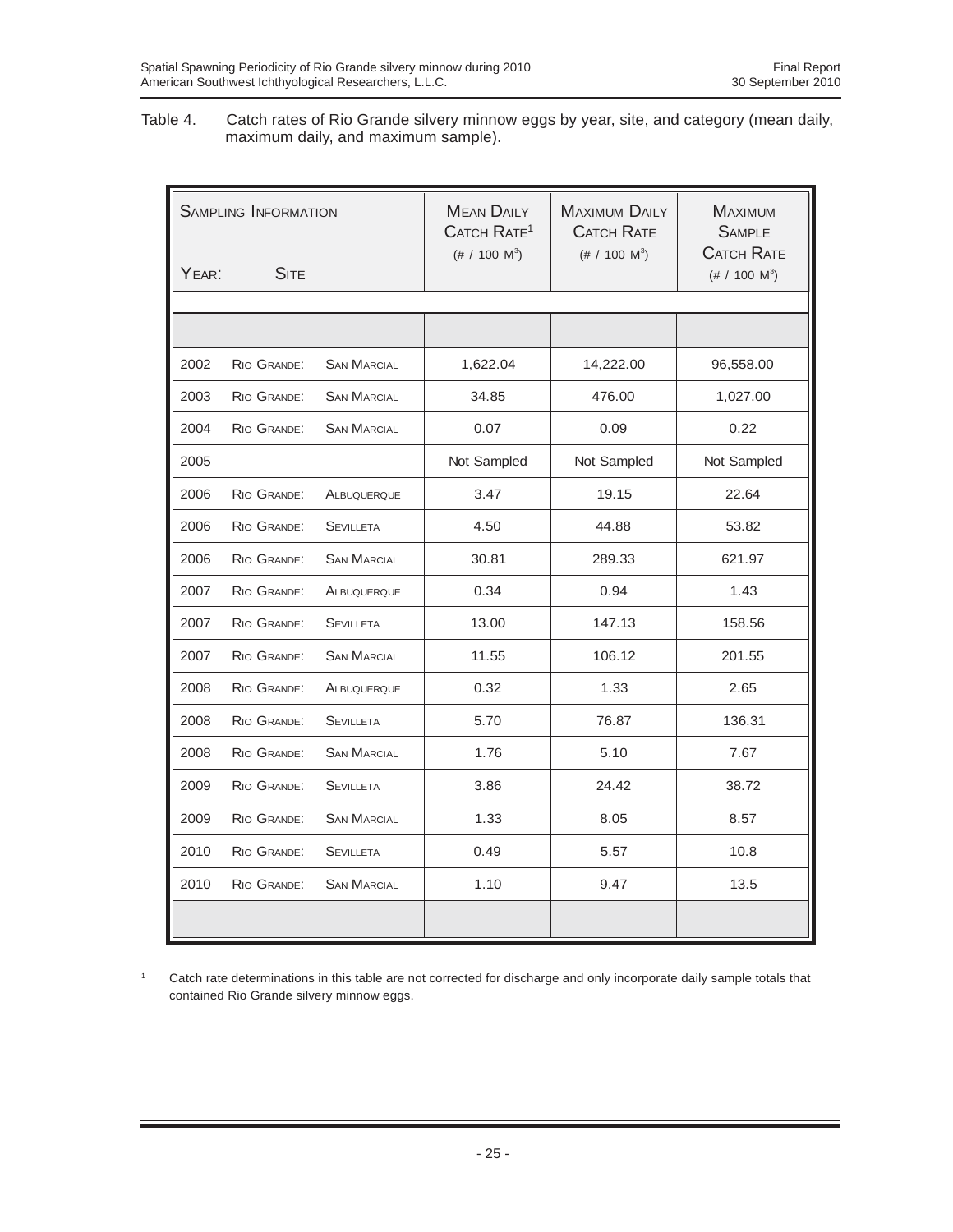

Figure 14. Mean daily discharge, mean daily egg catch rate, and mean daily water temperature during the 2001-2003 Rio Grande silvery minnow spawning periodicity study periods at San Marcial. Note that the Y-axis for egg catch rate is a log-scale.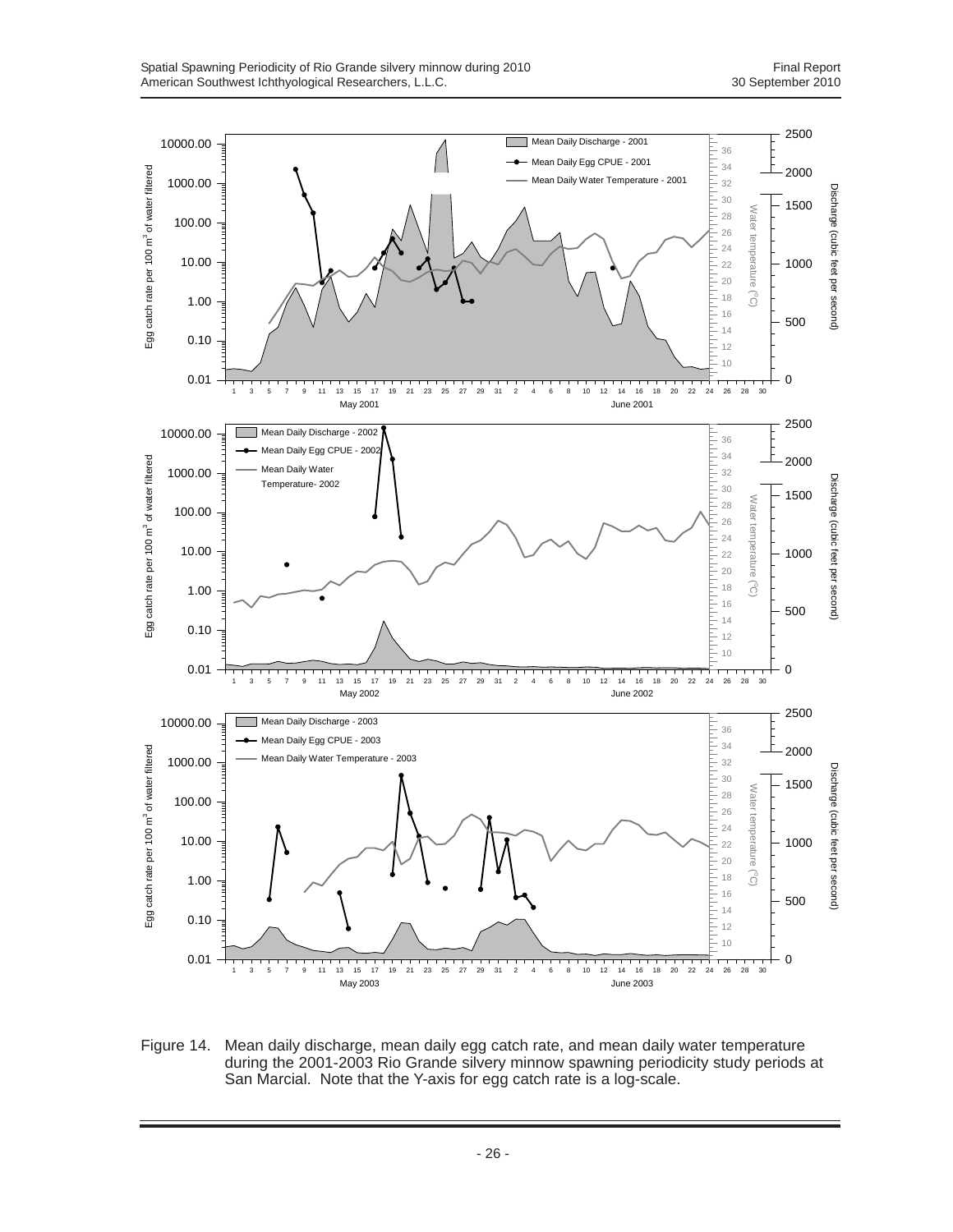

Figure 15. Mean daily discharge, mean daily egg catch rate, and mean daily water temperature during the 2004 and 2006 Rio Grande silvery minnow spawning periodicity study periods at San Marcial. Note that the Y-axis for egg catch rate is a log-scale. Sampling was not conducted in 2005.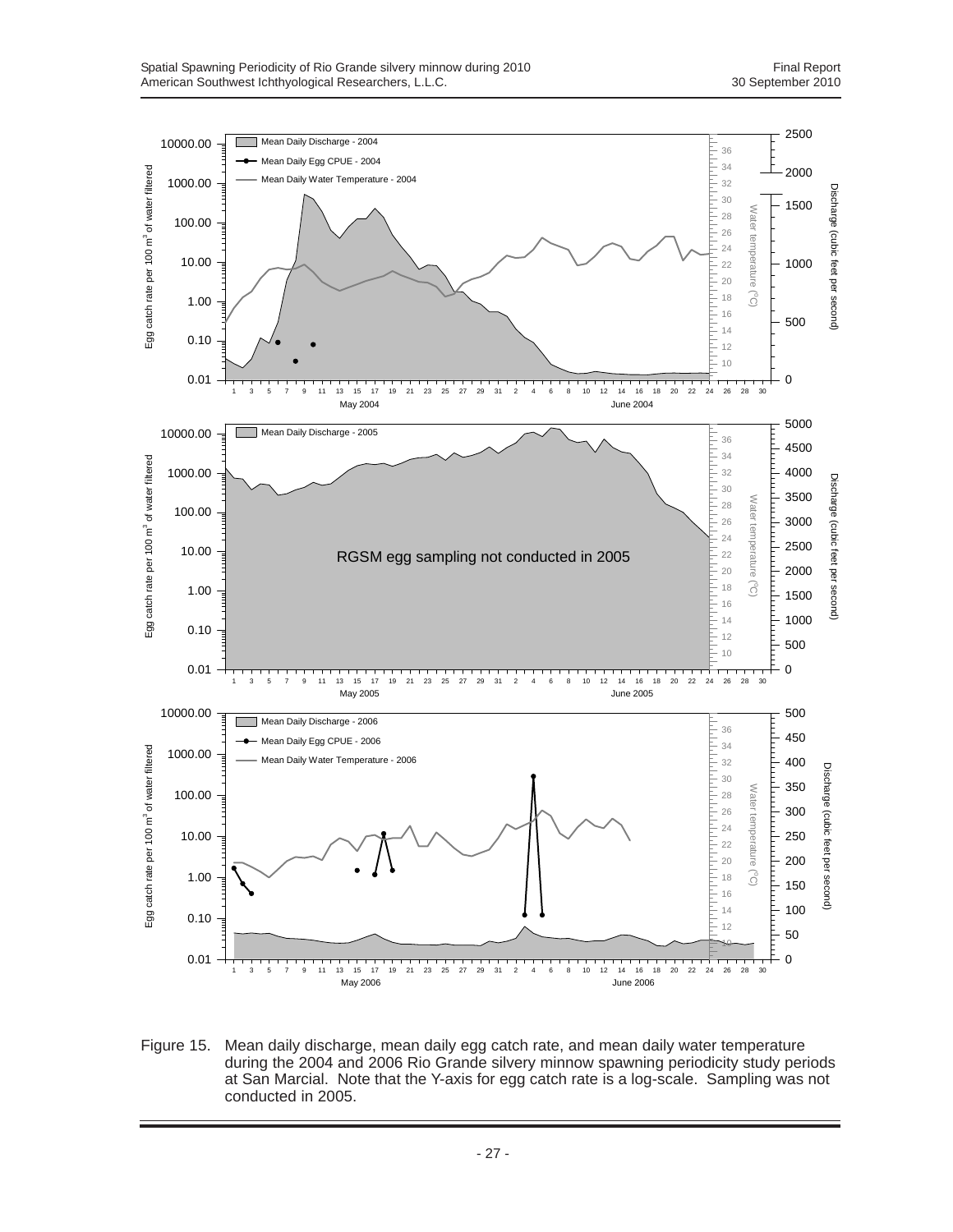

Figure 16. Mean daily discharge, mean daily egg catch rate, and mean daily water temperature during the 2007-2009 Rio Grande silvery minnow spawning periodicity study periods at San Marcial. Note that the Y-axis for egg catch rate is a log-scale.

- 28 -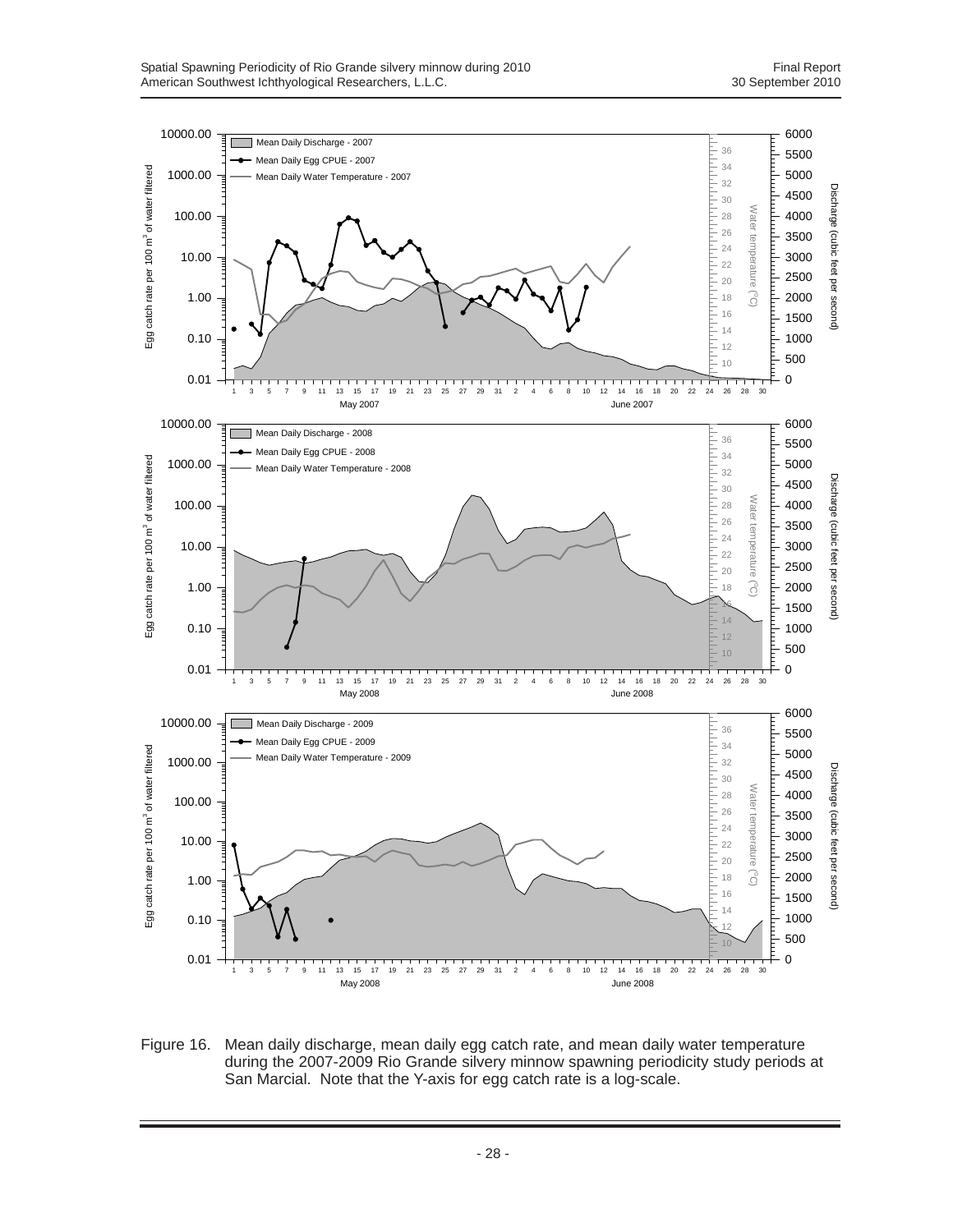

Figure 17. Mean daily discharge, mean daily egg catch rate, and mean daily water temperature during the 2010 Rio Grande silvery minnow spawning periodicity study period at San Marcial. Note that the Y-axis for egg catch rate is a log-scale.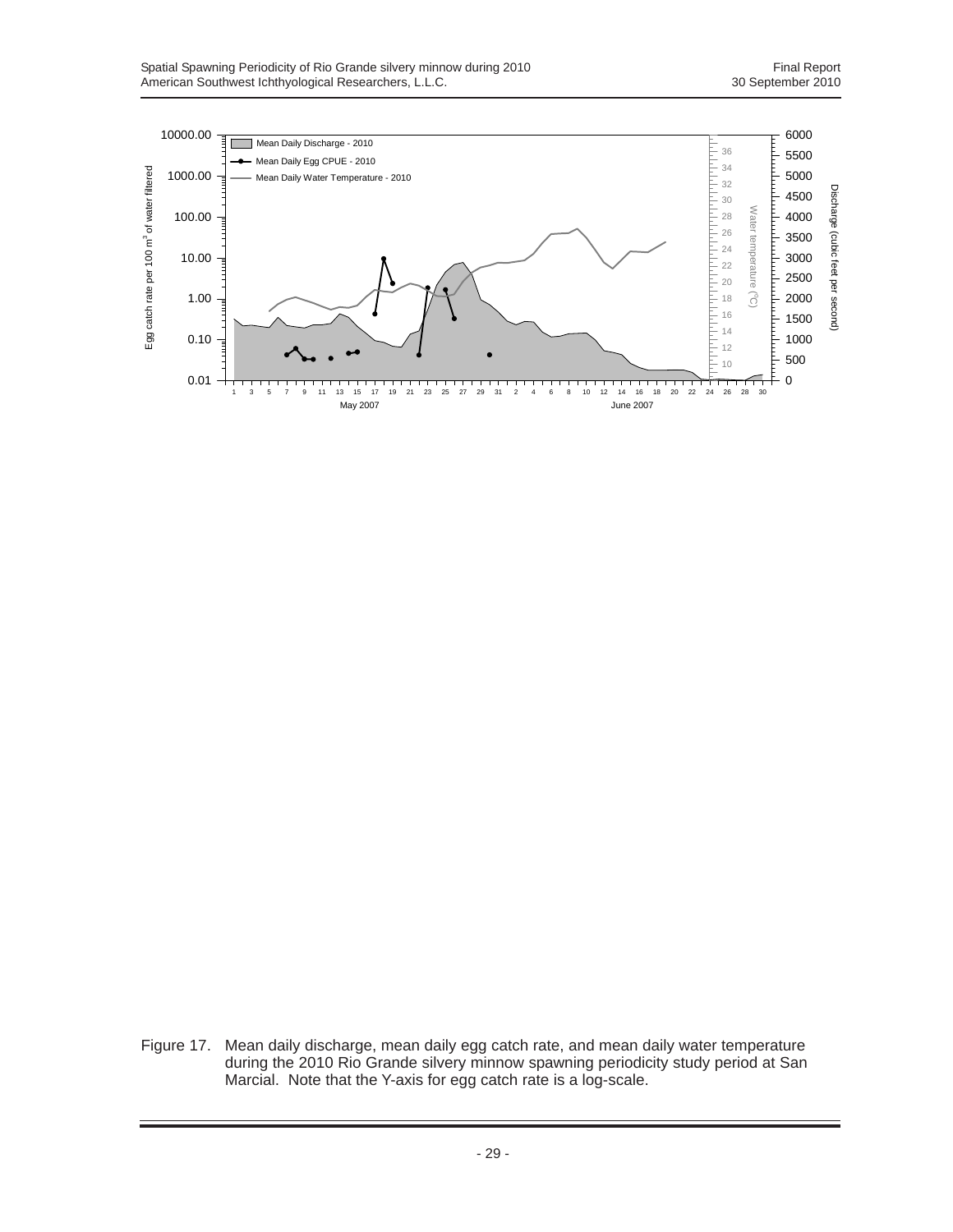Statistical analyses among all years were made using data from the San Marcial sampling locality since that site was the only common one for all years. Analysis of reproductive output revealed a significant difference ( $F = 6.36$ ;  $p < 0.0001$ ) among mean values of catch rate (#/100m<sup>3</sup>) for the eight years of the study (2002 to 2004 and 2006 to 2010). The following pair-wise comparisons were significant ( $p<0.05$ ) over the period of record (2002 vs. 2004, 2006, 2009, 2010; 2003 vs. 2007; 2006 vs. 2007; 2007 vs. 2009, 2010). The natural log-transformed mean egg catch rate (standardized for discharge) was highest in 2002 (5.86  $\pm$  0.87), followed by 2007 (4.77  $\pm$  0.34), 2008 (3.22  $\pm$  1.22), 2003 (2.89  $\pm$  0.50), 2009 (2.57  $\pm$  0.59), 2010 (2.24  $\pm$  0.55), 2006 (1.44  $\pm$  0.67), and 2004 (0.96  $\pm$  1.22) (Figure 18).

Additional statistical analyses for the Isleta Reach were made over the period of time that data were available (2006 to 2010). Analysis of reproductive output revealed a significant difference  $(F = 9.45; p < 0.0001)$  among mean values of catch rate (#/100m<sup>3</sup>) for the five years of the study in the Isleta Reach. The following pair-wise comparisons were significant ( $p < 0.05$ ) over the period of record (2006 vs. 2007, 2008, 2009; 2007 vs. 2010; 2008 vs. 2010; 2009 vs. 2010) in the Isleta Reach. The natural log-transformed mean egg catch rate (standardized for discharge) was highest in 2009 (4.68  $\pm$  0.45), followed by 2008 (4.28  $\pm$  0.40), 2007 (4.19  $\pm$  0.36), 2010 (2.60  $\pm$  0.36), and 2006 (1.97  $\pm$  0.40) in the Isleta Reach.

Comparisons of catch rates among reaches were also made for years for which those data were available (i.e., 2006 to 2010). Analysis of reproductive output revealed significant differences  $(p < 0.05)$  in mean values of catch rate  $(\text{\#}/100\text{m}^3)$  among reaches in 2006, 2007, and 2009. In 2006, the natural log-transformed mean egg catch rate (standardized for discharge) was higher (*p* < 0.05) in the Angostura Reach than in either the Isleta or San Acacia reaches. This pattern was reversed in 2007 when the natural log-transformed mean egg catch rate (standardized for discharge) was higher (*p* < 0.05) in the San Acacia Reach than in Angostura Reach. The natural log-transformed mean egg catch rate (standardized for discharge) was higher (*p* < 0.05) in the Isleta Reach than in the San Acacia Reach during 2009.

A comparison between log-transformed egg catch rate (standardized for discharge) and discharge at the Sevilleta and San Marcial sites yielded significant (*F* = 11.71; *p* < 0.001 and *F* = 10.68; *p* < 0.01, respectively) positive relationships (Figure 19). The Sevilleta Site model was derived from 97 observations while the San Acacia Site model was derived from 107 observations. The predictive relationships for the Sevilleta Site ( $y = 2.43 + (4.78 \times 10^{-4})(x)$ ) and the San Marcial Site ( $y = 2.40 + (9.41 \times 10^{-4})(x)$ ) had low values for the coefficient of determination ( $r^2 = 0.11$  and  $r^2 =$ 0.09, respectively).

Similarly, a comparison between log-transformed egg catch rate (standardized for discharge) and the percentage increase in discharge (over two days) at the Sevilleta and San Marcial sites yielded significant ( $F = 9.33$ ;  $p < 0.01$  and  $F = 15.42$ ;  $p < 0.001$ , respectively) positive relationships (Figure 20). The Sevilleta Site model was derived from 97 observations while the San Acacia Site model was derived from 107 observations. The predictive relationships for the Sevilleta Site ( $y = 3.27 + (1.51 \times 10^{-2})(x)$ ) and the San Marcial Site ( $y = 3.14 + (8.80 \times 10^{-3})(x)$ ) had low values for the coefficient of determination ( $r^2$  = 0.09 and  $r^2$  = 0.13, respectively).

Comparisons between log-transformed egg catch rate (standardized for discharge) and water temperature yielded a significant  $(F = 10.77; p < 0.01)$  negative relationship at the Sevilleta Site but a non-significant negative relationship at the San Marcial Site (*F* = 1.20; *p* = 0.28) (Figure 21). The Sevilleta Site model was derived from 97 observations while the San Acacia Site model was derived from 107 observations. The predictive relationships for the Sevilleta Site (*y* = 8.07 -  $(0.24)(x)$ ) and the San Marcial Site ( $y = 5.83 - (0.12)(x)$ ) had low values for the coefficient of determination ( $r^2$  = 0.10 and  $r^2$  = 0.01, respectively).

The complex relationships among discharge, water temperature, and log-transformed egg densities at the Sevilleta and San Marcial sites are presented as contour plots (Figure 22). The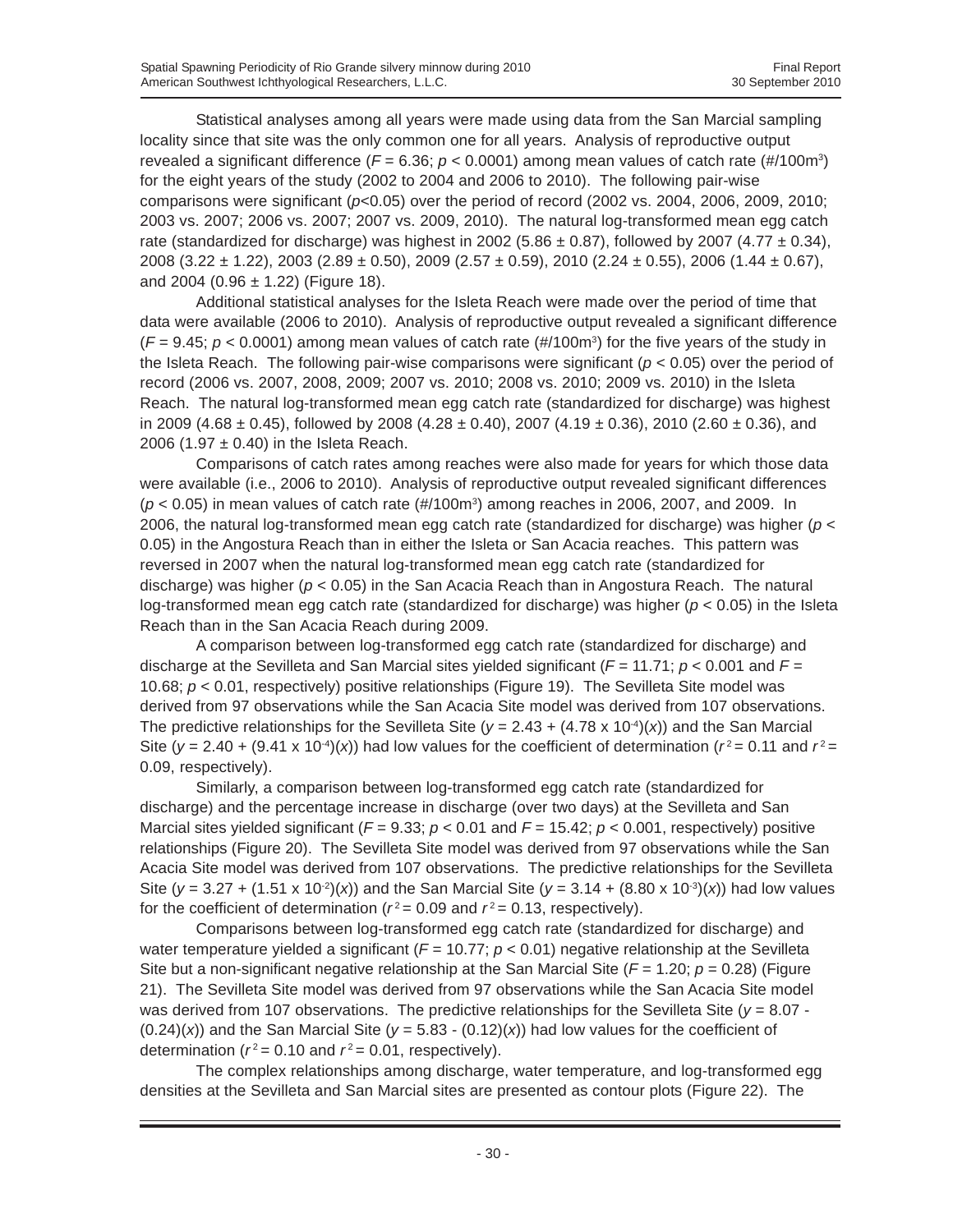

Figure 18. Log-transformed egg densities (standardized for discharge, Q) at the Sevilleta Site (**A**) and the San Acacia Site (**B**) over the period of record. Solid circles indicate means and capped-bars represent the standard error. Dotted horizontal lines represent different orders of magnitude.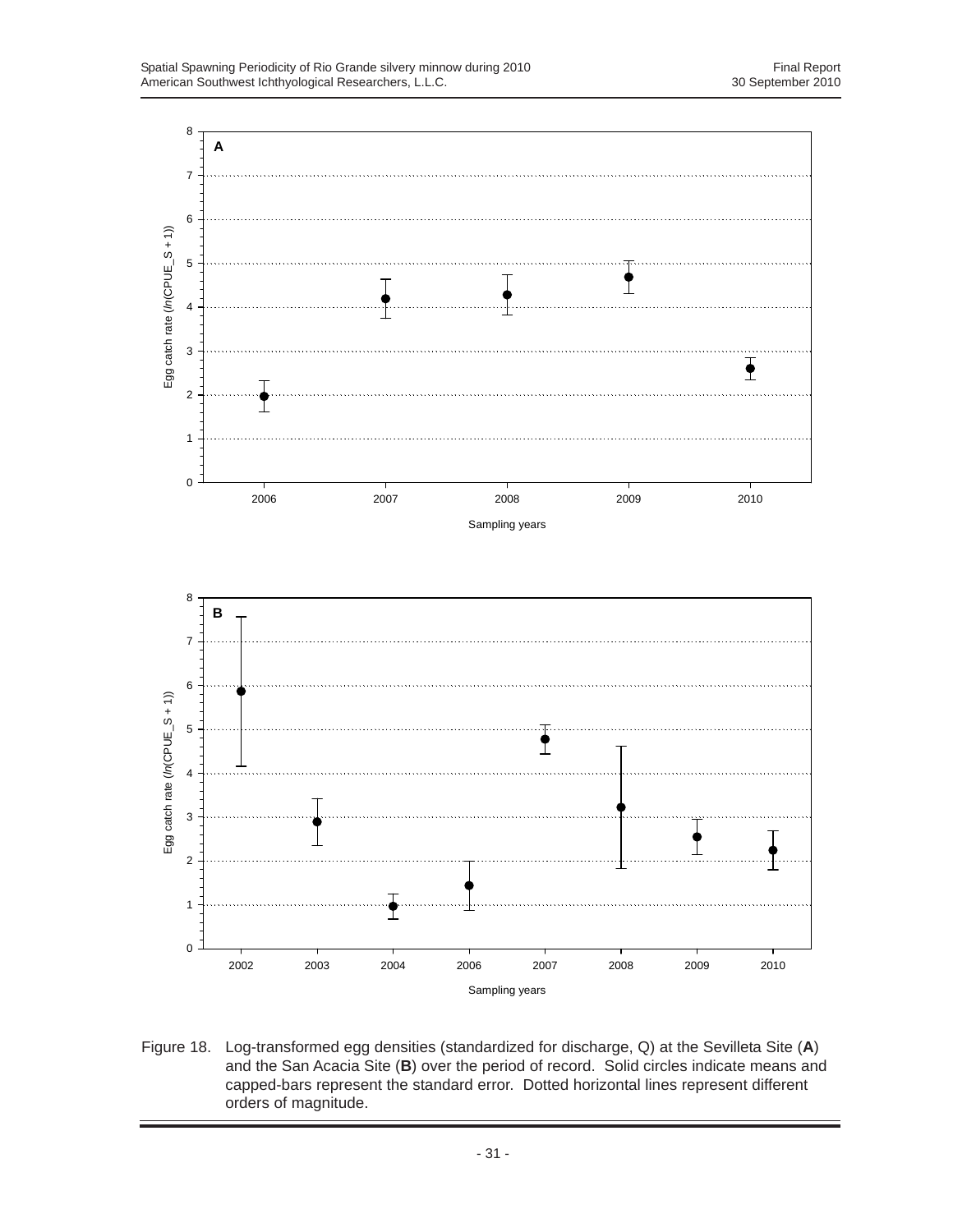

Discharge (cubic feet per second)

Figure 19. Regression analysis of log-transformed egg densities (standardized for discharge) and discharge at the Sevilleta Site (**A**), using USGS Gauge # 08331510, and the San Marcial Site (B), using USGS Gauge # 08358400, over the period of record. Graph shows regression line (solid) and 95% confidence intervals (dotted).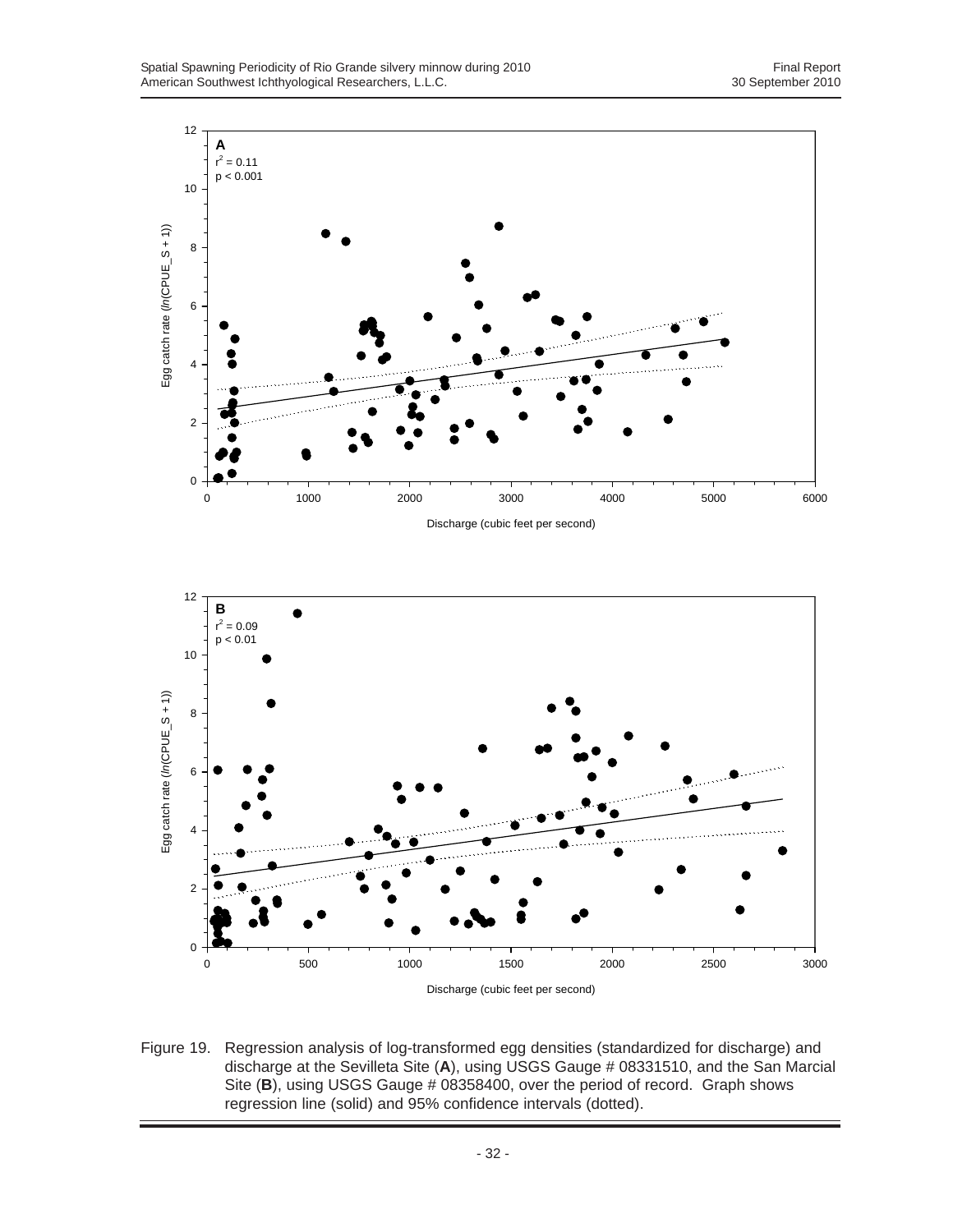



Figure 20. Regression analysis of log-transformed egg densities (standardized for discharge) and percentage increase in discharge (over two days) at the Sevilleta Site (**A**), using USGS Gauge # 08331510, and the San Marcial Site (**B**), using USGS Gauge # 08358400, over the period of record. Graph shows regression line (solid) and 95% confidence intervals (dotted).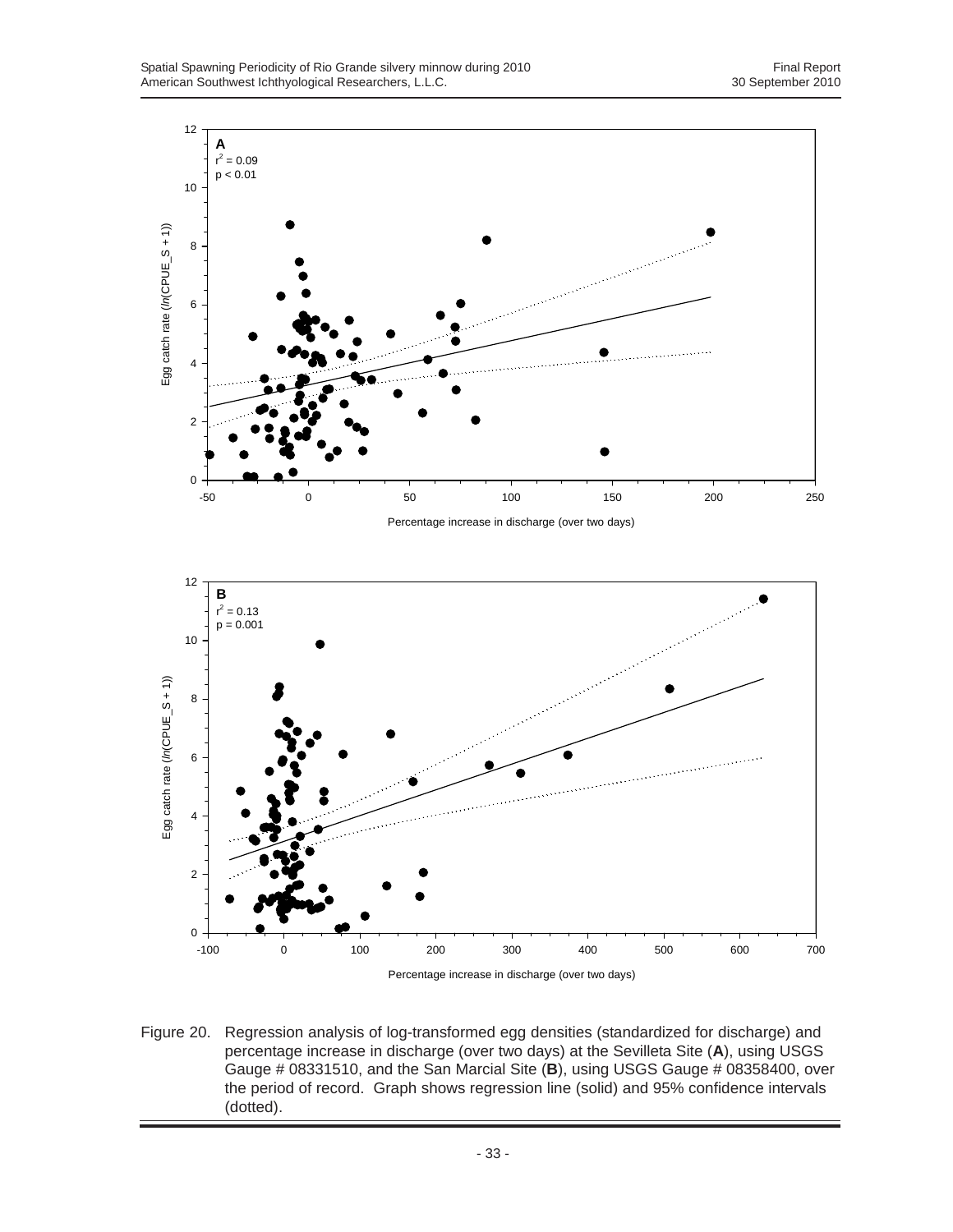

Figure 21. Regression analysis of log-transformed egg densities (standardized for discharge) and water temperature at the Sevilleta Site (**A**) and the San Marcial Site (**B**) over the period of record. Graph shows regression line (solid) and 95% confidence intervals (dotted).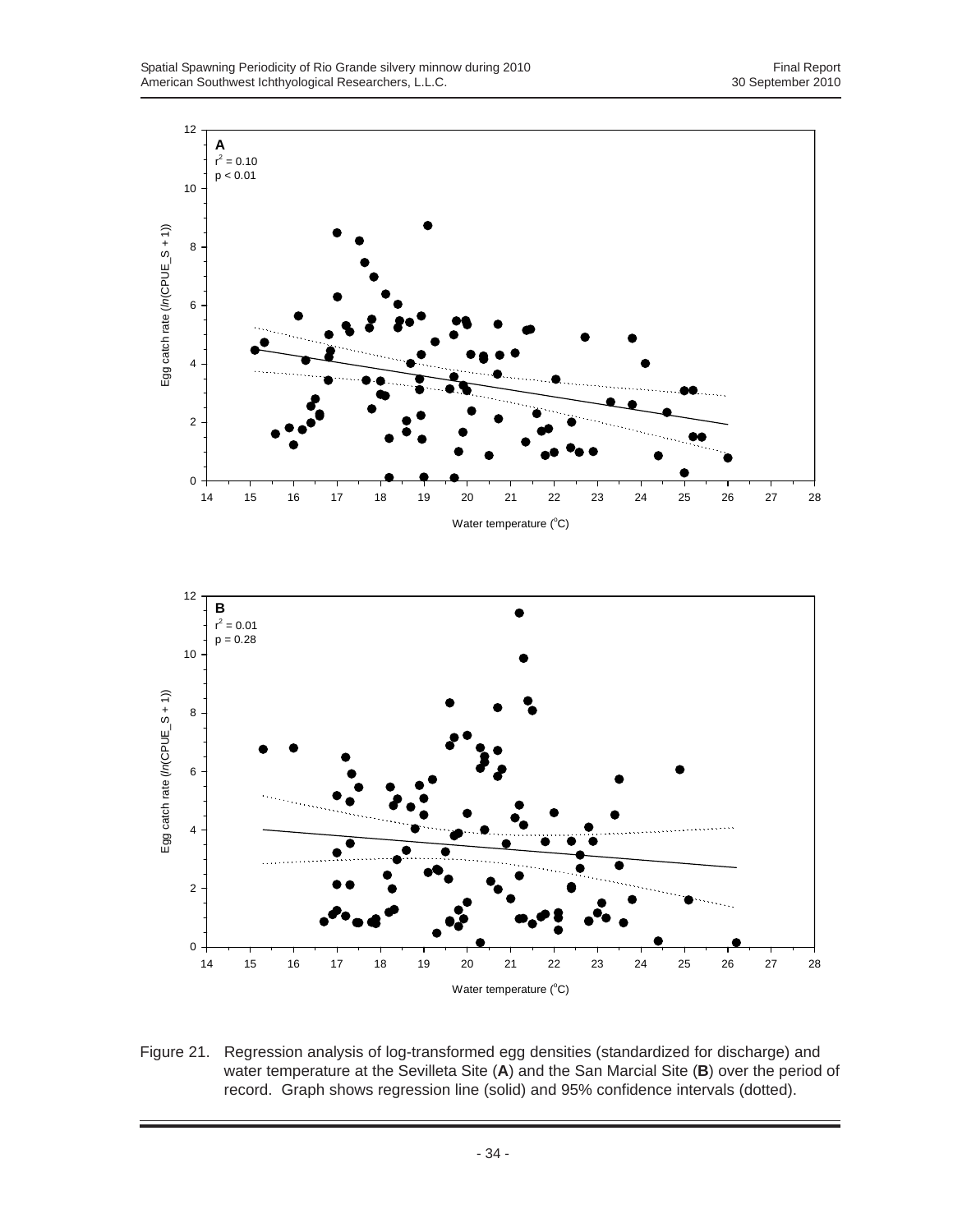



Figure 22. Contour plot of discharge, water temperature, and log-transformed egg densities (standardized for discharge) at the Sevilleta Site (**A**) and the San Marcial Site (**B**) over the period of record.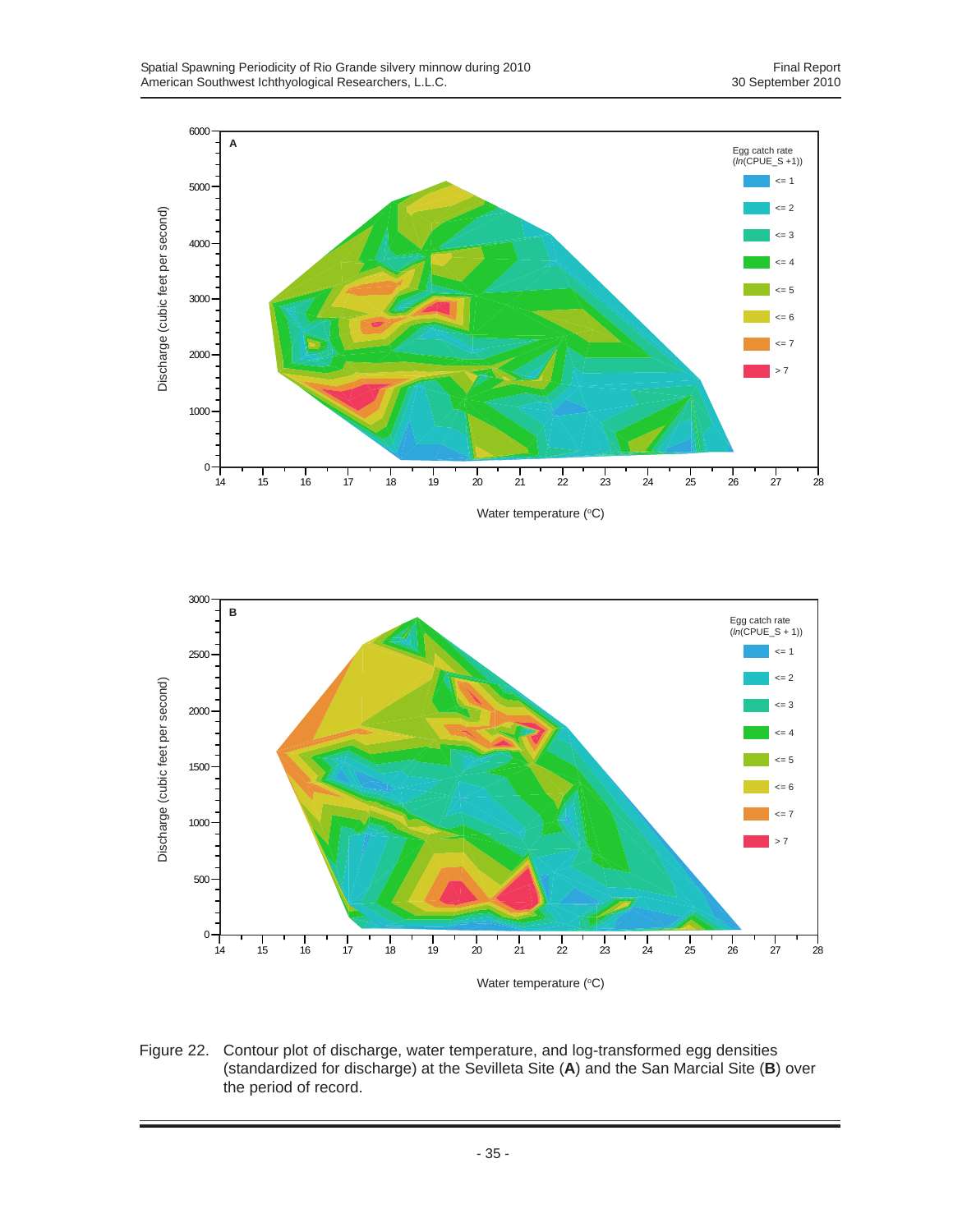colored space shown on each graph illustrates the boundary of all possible discharge/temperature combinations, resulting in an observed spawning event, over the period of record for each site. There were some spawning events at cool water temperatures (<17°C) at either site, but only at moderate flows. At warmer water temperatures (ca. 20 to 26 $\degree$ C), there was a gradual decline in the flow at which spawning was observed (i.e., generally coinciding with low June discharge). There was a mottled pattern of spawning intensity across the range of discharge-temperature combinations for both sampling sites. The highest densities of eggs were colleted from the Sevilleta Site between about 16.5 to 19.5 $\degree$ C, coinciding with flows between about 750 to 3,250 cfs. In contrast, the highest densities of eggs were collected at the San Marcial Site between about 19 to 22°C, coinciding with either low flows (ca. 200 to 600 cfs) or high flows (ca. 1,750 to 2,250 cfs).

# **DISCUSSION**

As rivers have become increasingly fragmented, an important factor limiting the recolonization of upstream reaches and imperiling pelagic spawning cyprinids is the downstream transport of reproductive products below barriers or displacement into highly degraded downstream riverine habitats and reservoirs (Dudley and Platania, 2007b). The negative impacts of dam-related modifications of flow and habitat on Great Plains stream cyprinids that employ drifting eggs and larvae as an early life history strategy have been well documented (Stanford and Ward, 1979; Cross et al., 1983; Cross et al. 1985, Cross and Moss, 1987; Winston et al., 1991; Luttrell et al., 1999; Dudley and Platania, 2007b). In the Middle Rio Grande, large numbers of eggs of the federally endangered Rio Grande silvery minnow have been estimated to be transported past downstream collecting sites (Platania and Dudley, 2009). The downstream transport of this reproductive effort from upstream sources is potentially one factor that led to the apparent loss of Rio Grande silvery minnow from the Cochiti Reach and to its decline in the Angostura Reach in the Middle Rio Grande (Platania and Altenbach, 1998).

In addition to the problems created by river fragmentation, habitat simplification (caused by flow regulation, bank armoring etc.) also appears to contribute to the downstream displacement of the Rio Grande silvery minnow reproductive effort. The closure of Cochiti Dam resulted in a greatly reduced passage of fine sediments through the Middle Rio Grande which has, in turn, contributed to channel degradation, armoring, and narrowing (Lagasse, 1985). Arroyos, backwaters, and other "nursery habitats" may result in increased upstream retention of eggs and larvae because their offchannel location results in low or no water velocities (Porter and Massong, 2004; Pease et al., 2006). The reduction in the number and size of low velocity mesohabitats has likely reduced egg retention in upper reaches of the Middle Rio Grande.

Since Rio Grande silvery minnow is the only extant species of the previously discussed reproductive guild in the Middle Rio Grande, the species-specific identification of any semibuoyant egg collected during this study was unambiguous. The only other fish eggs that we have captured in the Middle Rio Grande during this and previous investigations were those of the common carp, *Cyprinus carpio*. Fortunately, there are numerous differences between eggs of these species that aid in identification. As the eggs of common carp are adhesive, there are usually small pieces of particulate matter attached to the chorion. Additionally, common carp eggs are smaller and more opaque than Rio Grande silvery minnow eggs, and the eyes of carp embryos become pigmented very early in development. Conversely, the eggs of Rio Grande silvery minnow are clear, nonadhesive, smooth, large, and the embryos lack discernible pigment.

Spawning of Rio Grande silvery minnow and other members in its reproductive guild (Platania and Altenbach, 1998) appears to be triggered by specific environmental cues. These fishes exhibited notably increased spawning efforts shortly following increases in flow during spring and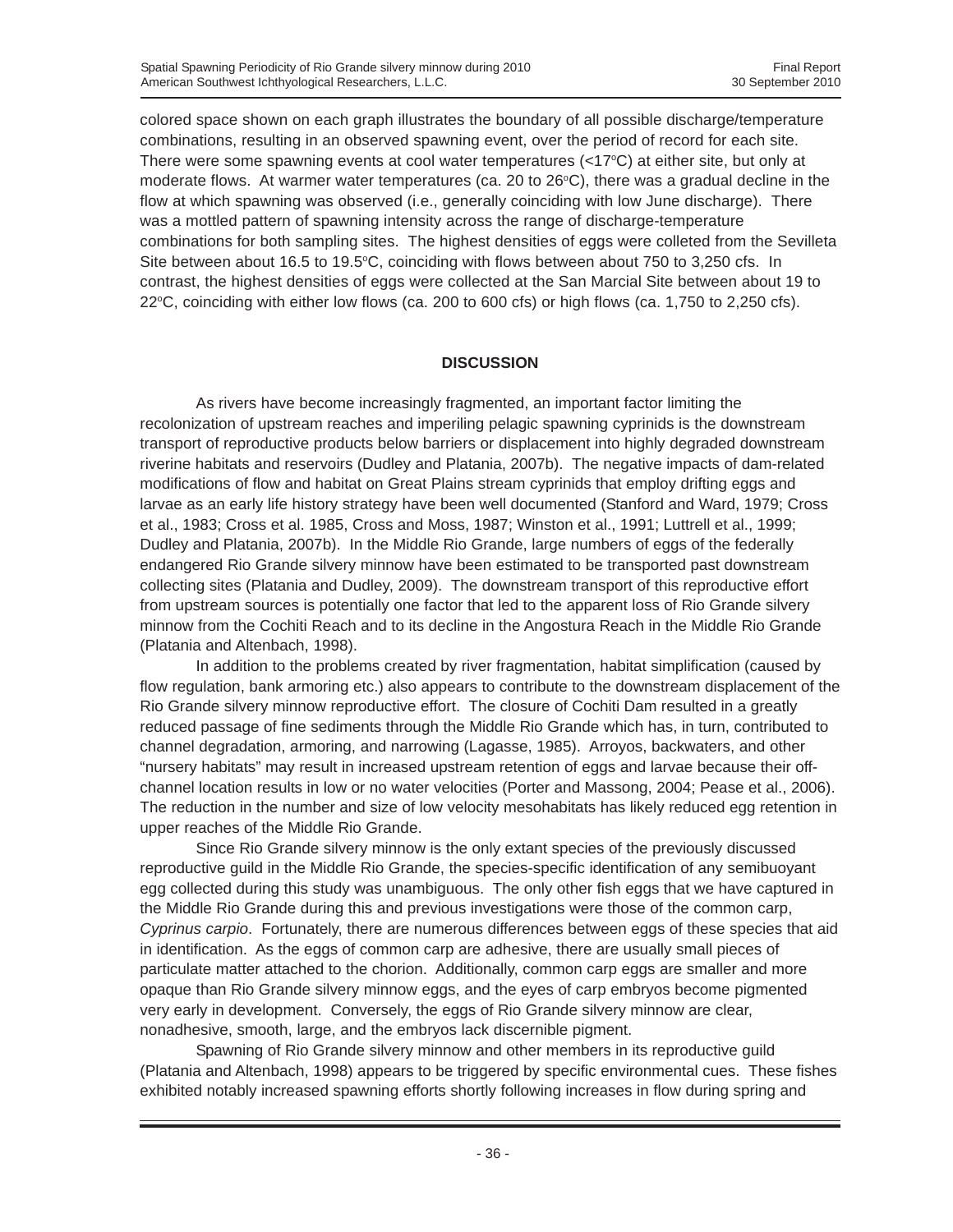summer months. The peak spawning event by Rio Grande silvery minnow generally occurs soon after the initiation of runoff (often during the first two weeks of May). Egg catch rates in the Pecos River and Rio Grande appear most closely related to flow increases as opposed to absolute water volume. This relationship has been observed throughout the Middle Pecos River from early-May until late-September. Spawning was closely correlated to sharp increases in flow from local rainstorms and egg catch rates would drop as soon as flows began to drop. This sequential pattern (increased flow, increased spawning, decreased flow, decreased spawning) occurred throughout the summer in the Pecos River, NM. By late-September, the association between spawning and flow was minimal, indicating the end of the reproductive season for the five members of the reproductive guild that occupy the Pecos River.

Sampling efforts to document spawning in 2010 began on 4 May at the Sevilleta and San Marcial sampling sites. However, flows were elevated from mid to late April in both the Isleta and San Acacia reaches. It is possible that some level of spawning occurred during this period that preceeded the commencement of this study. While eggs were collected on the first day of the study at the Sevilleta Site (and on 7 May at the San Marcial Site), peak spawning didn't occur until mid-May. Also, only a single larval Rio Grande silvery minnow (12 mm SL) and no early stage juveniles were collected during the May 2010 Population Monitoring Program effort (17 to 21 May). This observation suggests that recruitment was minimal if spawning did indeed occur during mid to late April.

The results of this study suggest that the number of eggs produced in the river appears to be related to some combination of discharge and water temperature conditions. Large increases in flow over a relatively short period (one to two days) seemed particularly related to increased spawning activity in Rio Grande silvery minnow. Increased flow leads to a series of changes to the physical dynamics of the river (e.g., increased water velocities/depths in some areas and augmented or new "flooded" low velocity habitats in other areas) that could be important spawning cues associated with rising flows. Additionally, there are frequently changes in water chemistry that accompany flow increases, particularly when large amounts of sediment are carried into the river from formerly dry shoreline areas, eroding banks, or flowing arroyos. The increased sediment load results in increased turbidity levels (decreased water clarity), slightly decreased water temperatures, and can lead to substantial increases in salinity levels. For example, three-fold increases/decreases in salinity levels (at the same sampling site) are regularly documented as a result of different flow conditions during spring/summer population monitoring surveys. It is possible the Rio Grande silvery minnow are spawning as a result of some combination of changing habitat and water chemistry conditions that result from these increased flow events.

While increases in discharge appear to be the primary cue for spawning, water temperature seems to be an important factor as well. Spawning appears to occur over a wide range of mean daily water temperatures (ca. 15 to 26°C) but with the majority occurring over a narrower range of temperatures (ca. 17 to 22°C). However, this interaction is quite complex and varies among years and reaches. Also, sampling has focused on May through mid-June as part of this project but spawning has been documented from late March into late June during several early years of this project (Platania and Dudley, 2000, 2002, 2003, 2004, 2005). The mean daily water temperatures during these extended periods were at the limits of the range at which spawning has been documented (i.e., 15 to  $26^{\circ}$ C).

It is possible that this range of spawning temperatures is even broader, particularly at warmer water temperatures, but there have been no longer-duration systematic studies conducted to document this possibility. Despite the lack of field spawning studies earlier or later in the year, experimental water temperature treatments on eggs and larvae of Rio Grande silvery minnow revealed that mortality was notably higher at 15°C or 30°C as compared with 20°C or 25°C (Platania, 2000). It is likely that individuals spawned earlier in the year (e.g., April) or later in the year (e.g., July), when water temperatures are at the presumed limits of their spawning range, have an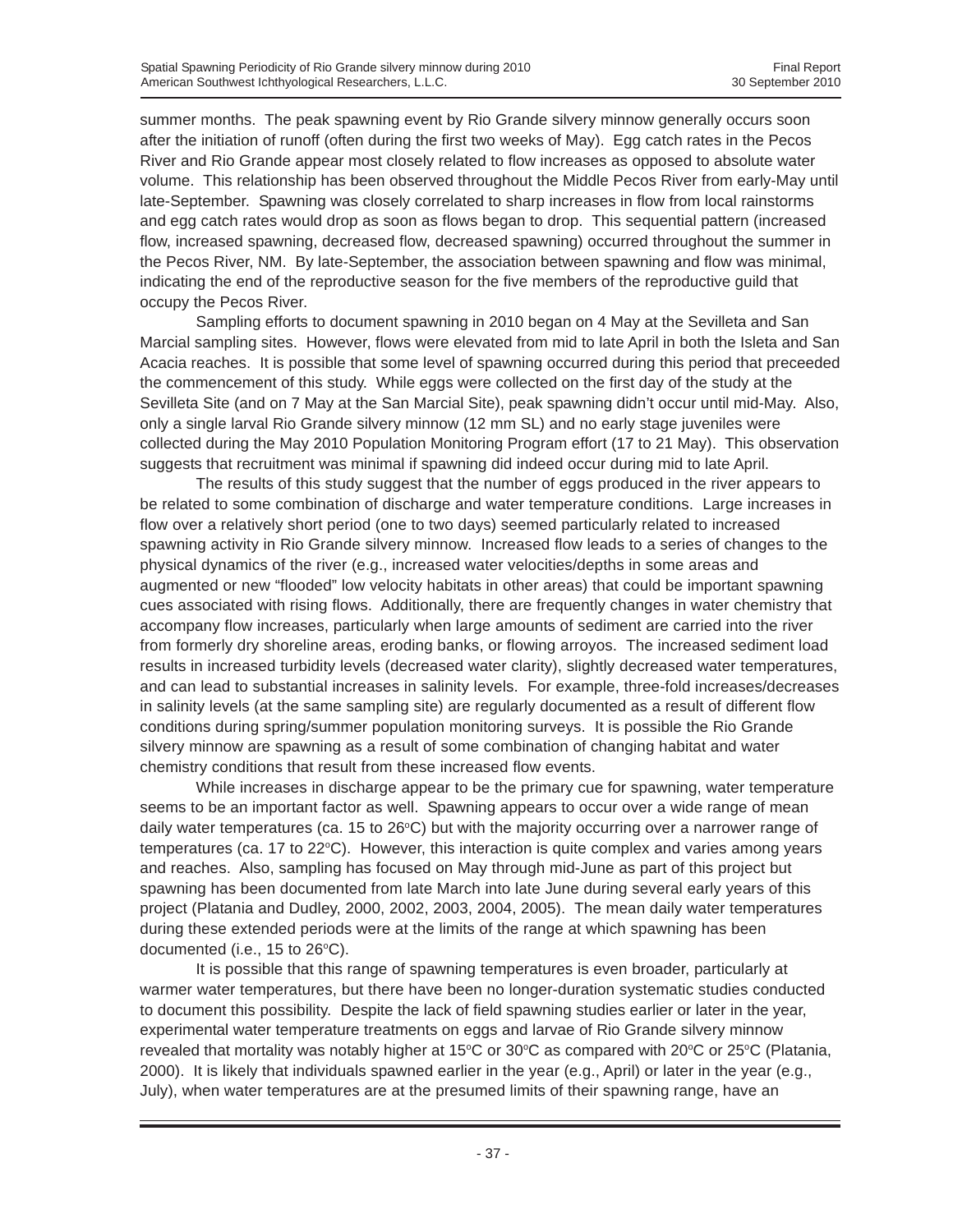increased rate of mortality. Those individuals spawned earlier in the year might have an increased chance of early survival as compared to those spawned later in the year since there would presumably be reduced competitive pressure from other early stage larval fishes, which are generally less abundant in May as compared with June or July (Pease et al., 2006).

There are, however, multiple factors that affect survival of Rio Grande silvery minnow throughout the spring and summer, including numerous abiotic (e.g., flow, temperature, water quality) and biotic (e.g., temporal/spatial resource availability, competitive interactions, predation pressure) factors. Genetic analyses of wild Rio Grande silvery minnow eggs and adults suggested that survival was highly variable, leading to large differences in reproductive success among individuals (Osborne et al., 2005). In fact, the broad range of conditions that result in Rio Grande silvery minnow reproduction could indicate that there is no "perfect" spawning cue (i.e., combination of abiotic/biotic conditions) that would result in a consistently higher chance of early survival and recruitment into the population. The closest combination of favorable conditions, based on the last decade of spawning studies, appears to be increased flows that occur with appropriately warm water temperatures. While increased flows can, and often do, lead to the creation of new or the expansion of existing larval fish nursery habitats and presumably higher recruitment success, there is no guarantee that flows will continue to rise or remain stable after spawning. Sometimes flow in the river will briefly increase and then return to low levels either as a result of changes in ambient temperature (affecting the rate of snowmelt) or as a result of short-term precipitation events. The spawned eggs and subsequent larvae that are produced as a result of these flow events are often subjected to biotic and physical conditions that may preclude their successful growth and survivorship, particularly during summer months. Excessively elevated water temperatures (>30°C) in the Rio Grande, caused by warm ambient conditions and low flows, may reduce the hatching success of newly spawned eggs and survival of larvae. In addition to high water temperatures and possibly poor water quality, the likelihood of intra- and inter-specific interactions (e.g., predator-prey or competition) would be expected to increase during low flows as available aquatic habitat decreases. While the complex interactions among abiotic and biotic variables in the early survival, growth, and recruitment of Rio Grande silvery minnow give some insight to the patterns of their spatial spawning periodicity, there are still many unanswered questions. Future studies may illuminate some of these mysteries as additional data over a wider range of conditions and over a longer time period can fill in the gaps of our understanding.

Efforts were made in 2009 and 2010 to estimate the number of eggs transported downstream of each sampling site based on the total number of eggs collected, volume of water sampled, volume of water available to be sampled, and duration of sampling. This approach required several simplifying assumptions including 1) eggs were approximately evenly distributed within the volume of water passing the sampling site, 2) eggs collected during a six hour period of sampling in a given day approximately represented the rate at which eggs were transported downstream of the site during that day, and 3) the volume of water at the nearest upstream USGS station approximately represented the volume of water passing the sampling site. Even with modest violations of these assumptions, the number of eggs estimated to be transported downstream of sampling sites would still likely be quite high (i.e., several million during 2009 and 2010). These results indicate a substantial downstream transport of drifting eggs at the two sampling sites in the Middle Rio Grande despite the seemingly low numbers collected in individual MECs.

Population trends lend support to the observation that substantial numbers of eggs (and presumably larvae) are being transported downstream every year. In 2009, large numbers of larval Rio Grande silvery minnow were collected along the shoreline in MECs several weeks following the peak spawning events (unpubl. data). In support of these observations, the highest densities of juvenile Rio Grande silvery minnow are most frequently found in the southern reaches of the Middle Rio Grande (Dudley and Platania, 2009). The most recent population monitoring surveys (June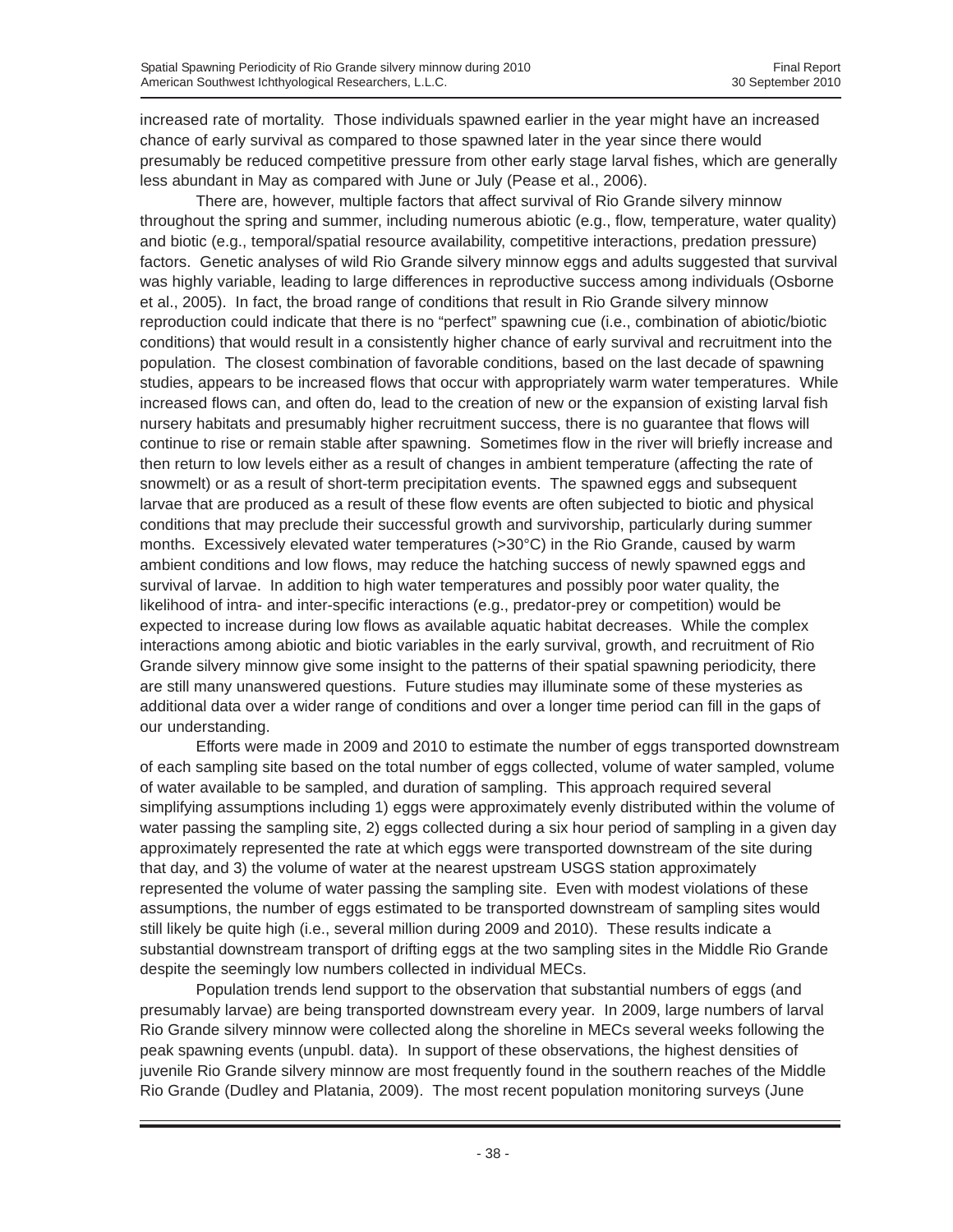2010) show the majority (59.5%) of the population is located in the San Acacia Reach. This trend was first noted over two decades ago (Bestgen and Platania, 1991), before Rio Grande silvery minnow was listed as a federally endangered species, and it persists to the present time. The few exceptions to this trend (i.e., higher densities found in upstream reaches) have almost always occurred following years when flows were very low in the San Acacia Reach, resulting in moderate to substantial river drying and loss of fish in that area.

Despite the seemingly large number of Rio Grande silvery minnow propagules transported downstream every year, some portion do remain upstream. It is likely that the proportion of individuals retained and successfully recruited upstream is related to the complexity of instream habitat conditions and the long-term availability of nursery habitat. Since successful growth and survival of Rio Grande silvery minnow from the egg to the juvenile stage requires about six weeks (Platania, 1995), the persistence of these nursery habitats throughout this critical phase of development could lead to improved recruitment success (Pease et al., 2006). Years with elevated and extended spring runoff conditions appear to create the favorable habitat conditions required for the successful recruitment of early life stages of Rio Grande silvery minnow (Dudley and Platania, 2009).

The high snow pack runoff and elevated discharge that stimulates spawning by Rio Grande silvery minnow resulted in a modest spawning effort during the 2010 study period. Summer monsoonal rainstorms that began in late June and early July contributed considerable water to the Middle Rio Grande and helped maintain flow throughout the study area. Rio Grande silvery minnow appear to have had a good year for spawning and recruitment in 2010 (as compared with drought years), which could translate into increased numbers of reproductively capable females available to spawn in the spring of 2011.

While the population of Rio Grande silvery minnow appears to have stabilized since 2007, the lack of an adequately high spring runoff (high magnitude over an extended duration) combined with summer drying could result in a rapid decline to 2002/2003 population levels. The loss of individuals from downstream reaches during river drying events is particularly problematic as these are the areas that most frequently and consistently support the highest densities of Rio Grande silvery minnow (except in years immediately following downstream drying). The future conservation status of Rio Grande silvery minnow appears dependent on ensuring adequate flow and habitat conditions during the spawning and early recruitment phases of this species while also allowing upstream recolonization by individuals transported downstream.

# **ACKNOWLEDGMENTS**

Numerous people from a variety of state and federal agencies collaborated to make this project possible. We thank Adam L. Barkalow (ASIR), Jennifer L. Hester (ASIR), Richard C. Keller (ASIR), Trevor J. Krabbenhoft (UNM), Tyler J. Pilger (UNM), and Kevin M. Schaus (ASIR) for assistance with undertaking the field work (egg collecting phase) portion. This study was funded by the Middle Rio Grande Endangered Species Collaborative Program through a contract administered by the U. S. Bureau of Reclamation, Projects Office, Albuquerque, New Mexico. Yvette M. Paroz (USBR) assisted with this project on several levels, including assuming contract administration for the USBR.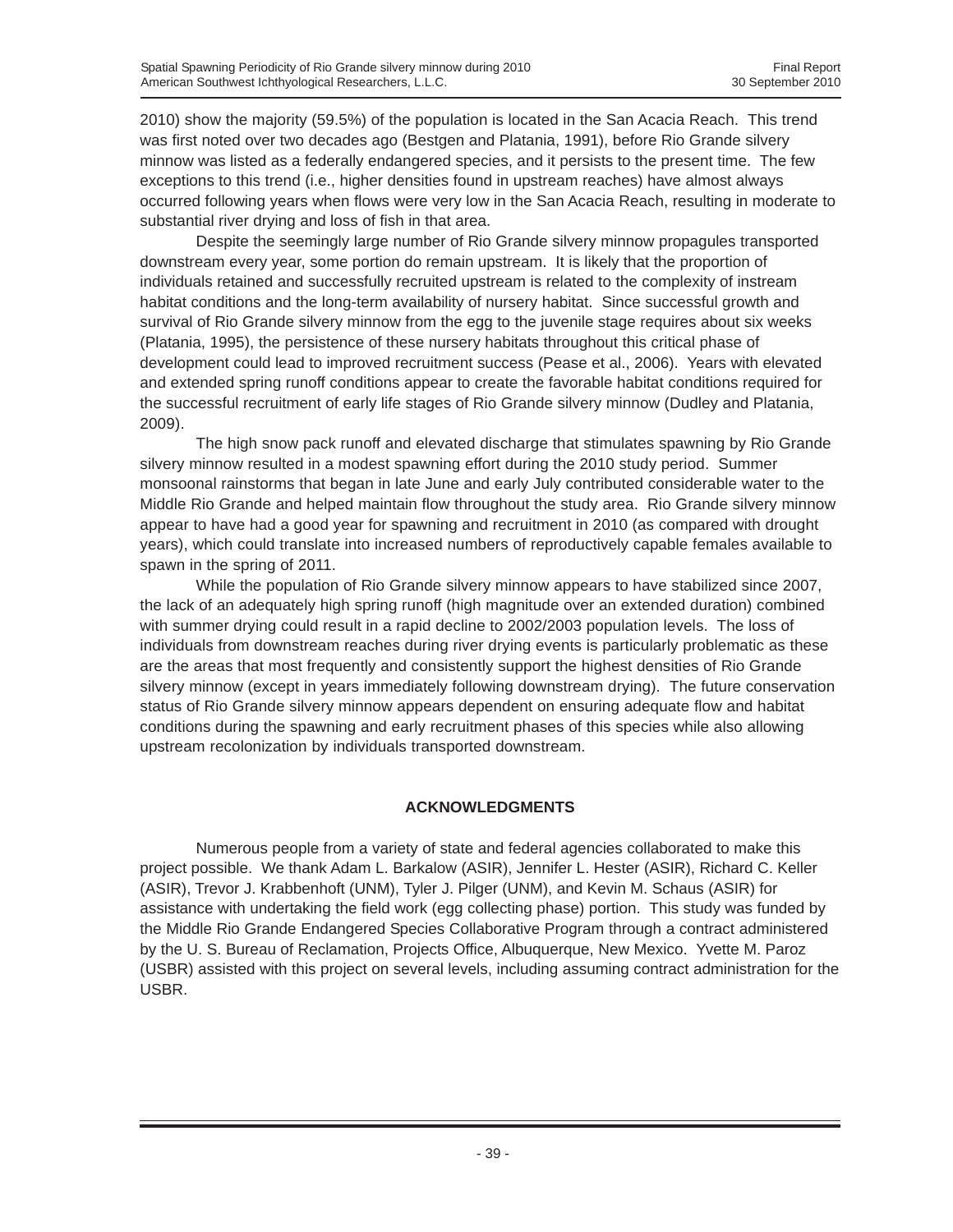# **LITERATURE CITED**

- Altenbach, C. S., Dudley, R. K., and S. P. Platania. 2000. A new device for collection drifting semibuoyant fish eggs. Transactions of the American Fisheries Society 129:296-300.
- Bestgen, K. R., and S. P. Platania. 1990. Extirpation and notes on the life history of *Notropis simus* simus and *Notropis orca* (Cypriniformes: Cyprinidae) from the Rio Grande, New Mexico. Occasional Papers of the Museum of Southwestern Biology 6:1-8.
- Bestgen, K. R., and S. P. Platania. 1991. Status and conservation of the Rio Grande silvery minnow, *Hybognathus amarus.* Southwestern Naturalist 36:225-232.
- Cross, F. B., and R. E. Moss. 1987. Historic changes in fish communities and aquatic habitats in plains streams of Kansas, p. 155-165. *In*: Community and evolutionary ecology of North American stream fishes. W. J. Matthews and D. C. Heins (eds.). University of Oklahoma Press, Norman, Oklahoma.
- Cross, F. B., O. T. Gorman, and S. G. Haslouer. 1983. The Red River shiner, *Notropis bairdi*, in Kansas with notes on depletion of its Arkansas River cognate, *Notropis girardi*. Transactions of the Kansas Academy of Science 86:93-98.
- Cross, F. B., R. E. Moss, and J. T. Collins. 1985. Assessment of dewatering impacts on stream fisheries in the Arkansas and Cimarron rivers. University of Kansas Natural History Museum, Lawrence, Kansas.
- Dudley, R. K., and S. P. Platania. 1999. 1997 population monitoring of Rio Grande silvery minnow. Submitted to the U.S. Bureau of Reclamation, Albuquerque, New Mexico.
- Dudley, R. K., and S. P. Platania. 2000. 1999 population monitoring of Rio Grande silvery minnow. Submitted to the U.S. Bureau of Reclamation, Albuquerque, New Mexico.
- Dudley, R. K., and S. P. Platania. 2001. 2000 population monitoring of Rio Grande silvery minnow. Submitted to the U.S. Bureau of Reclamation, Albuquerque, New Mexico.
- Dudley, R. K., and S. P. Platania. 2002. 2001 population monitoring of Rio Grande silvery minnow. Submitted to the U.S. Bureau of Reclamation, Albuquerque, New Mexico.
- Dudley, R. K. and S. P. Platania. 2007a. Rio Grande silvery minnow population monitoring program results from October 2005 to October 2006. Submitted to the U.S. Bureau of Reclamation, Albuquerque, New Mexico.
- Dudley, R. K., and S. P. Platania. 2007b. Flow regulation and fragmentation imperil pelagicspawning riverine fishes. Ecological Applications 17: 2074-2086.
- Dudley, R. K. and S. P. Platania. 2008. Rio Grande silvery minnow population monitoring program results from December 2006 to October 2007. Submitted to the U.S. Bureau of Reclamation, Albuquerque, New Mexico.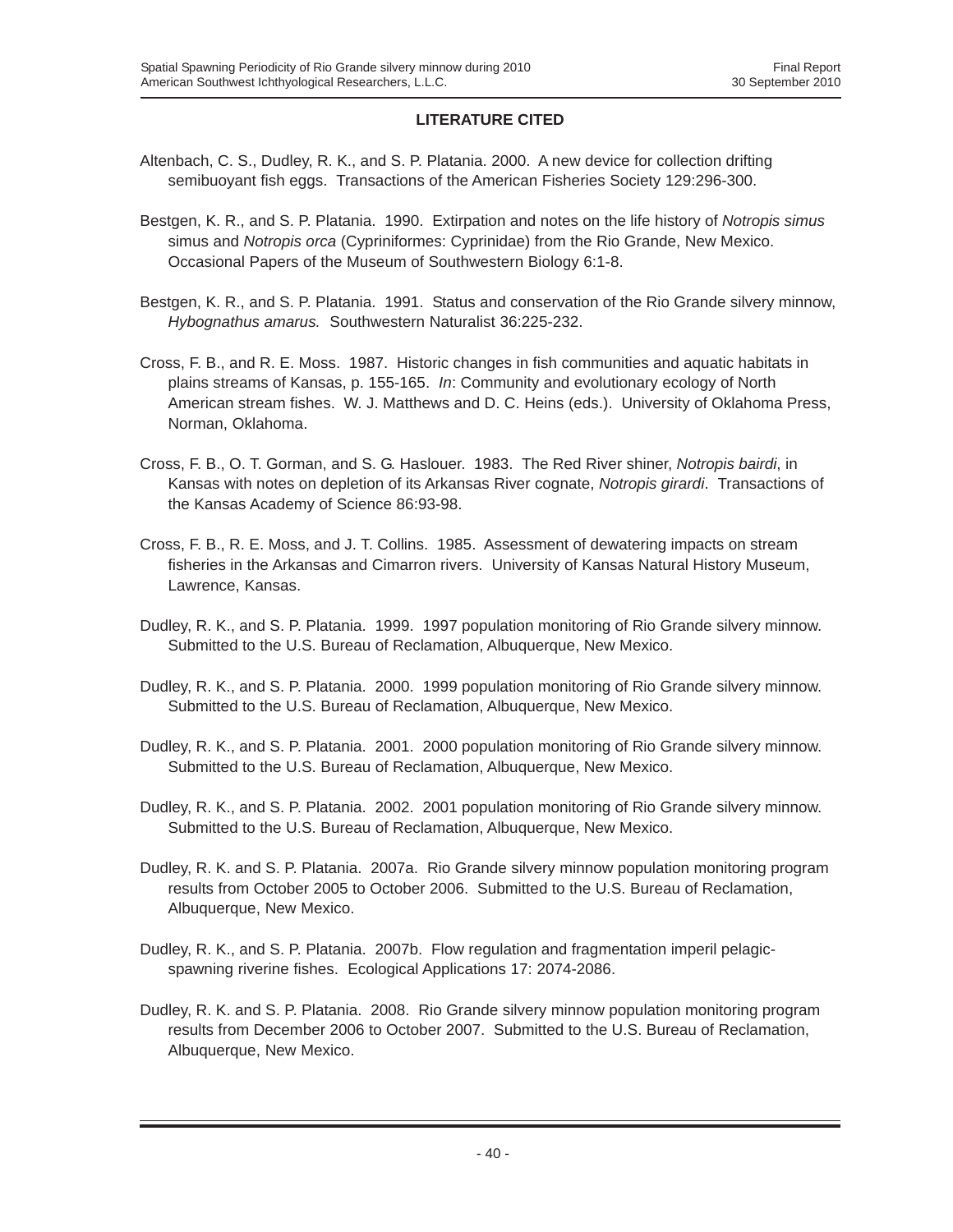- Dudley, R. K. and S. P. Platania. 2009. Rio Grande silvery minnow population monitoring program results from December 2007 to October 2008. Submitted to the U.S. Bureau of Reclamation, Albuquerque, New Mexico.
- Dudley, R. K., S. J. Gottlieb, and S. P. Platania. 2003. 2002 population monitoring of Rio Grande silvery minnow. Submitted to the U.S. Bureau of Reclamation, Albuquerque, New Mexico.
- Dudley, R. K., S. P. Platania, and S. J. Gottlieb. 2004. Rio Grande silvery minnow population monitoring program results from 2003. Submitted to the U.S. Bureau of Reclamation, Albuquerque, New Mexico.
- Dudley, R. K., S. P. Platania, and S. J. Gottlieb. 2005. Rio Grande silvery minnow population monitoring program results from 2004. Submitted to the U.S. Bureau of Reclamation, Albuquerque, New Mexico.
- Gold, R. L., and L. P. Denis. 1985. National water summary: New Mexico surface-water resources. U.S. Geological Survey Water-Supply Paper 2300:341-346.
- Lagasse, P. F. 1985. An assessment of the response of the Rio Grande to dam construction-- Cochiti to Isleta reach. A technical report for the U.S. Army Engineer District, Albuquerque, Corps of Engineers, Albuquerque, New Mexico.
- Luttrell, G. A., A. A. Echelle, W. L. Fisher, and D. J. Eisenhour. 1999. Declining status of two species of the *Macrhybopsis aestivalis* complex (Teleostei: Cyprinidae) in the Arkansas River Basin and related effects of reservoirs as barriers to dispersal. Copeia 1999:981-989.
- Massong, T. M., M. D. Porter, and T. Bauer. 2004. Design improvements for constructed Rio Grande silvery minnow nursery habitat. Submitted to the U.S. Bureau of Reclamation, Albuquerque, New Mexico.
- Osborne, M. J., M. A. Benavides, and T. F. Turner. 2005. Genetic heterogeneity among pelagic egg samples and variance in reproductive success in an endangered freshwater fish, *Hybognathus amarus* (Cyprinidae). Environmental Biology of Fishes 73:463-472.
- Pease, A. A. 2006. Habitat and resource use by larval and juvenile fishes in an arid-land river (Rio Grande, New Mexico). Freshwater Biology 51:475-486.
- Platania, S. P. 1991. Fishes of the Rio Chama and Upper Rio Grande, New Mexico, with preliminary comments on their longitudinal distribution. Southwestern Naturalist 36:186-193.
- Platania, S. P. 1995. Reproductive biology and early life-history of Rio Grande silvery minnow, *Hybognathus amarus*. Submitted to the U.S. Army Corps of Engineers, Albuquerque, New Mexico.
- Platania, S. P. 2000. Effects of four water temperature treatments on survival, growth, and developmental rates of Rio Grande silvery minnow, *Hybognathus amarus*, eggs and larvae. Submitted to the U.S. Fish and Wildlife Service, Albuquerque, New Mexico.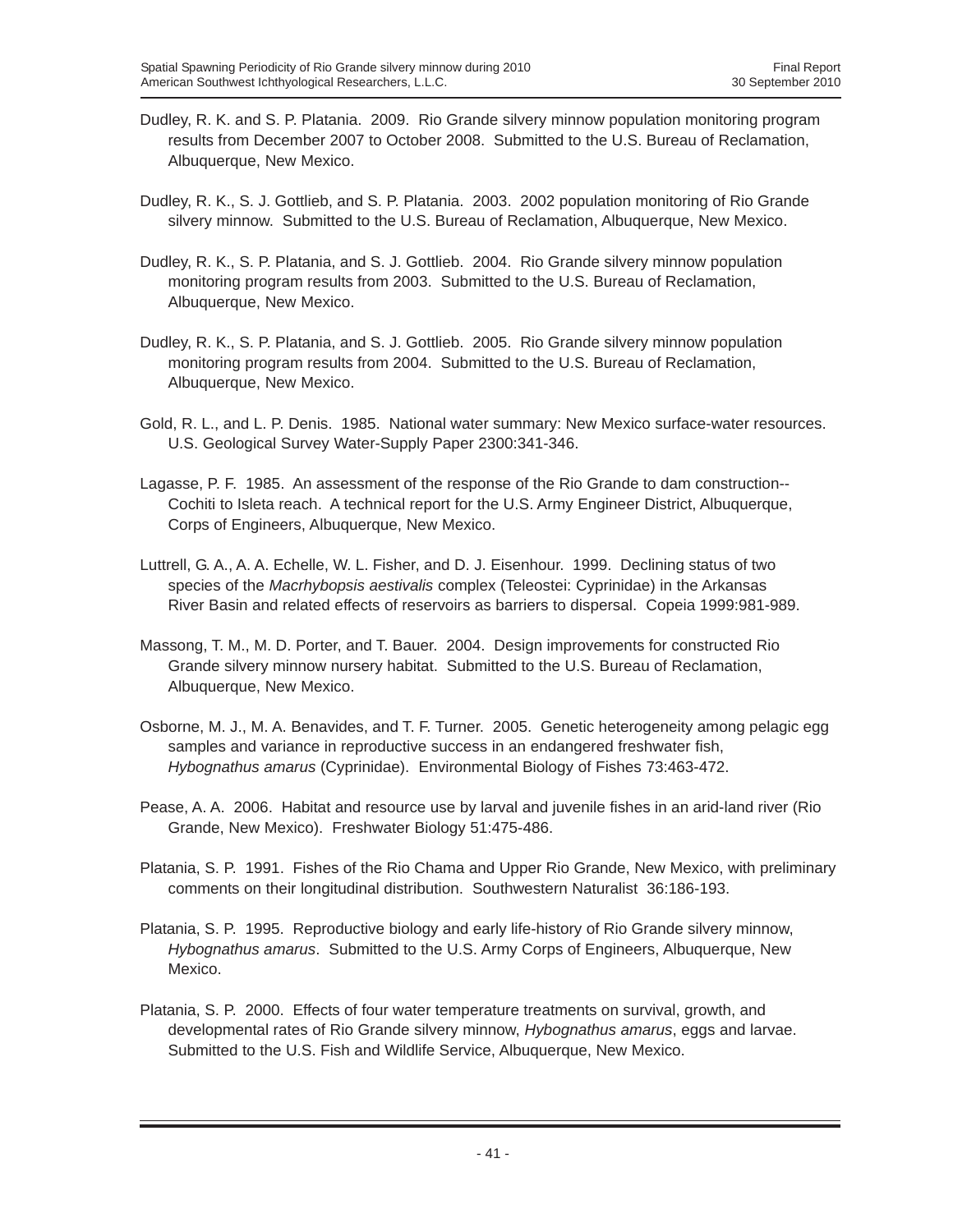- Platania, S. P., and C. S. Altenbach. 1998. Reproductive strategies and egg types of seven Rio Grande Basin cyprinids. Copeia 1998:559-569.
- Platania, S. P., and R. K. Dudley. 2000. Spatial spawning periodicity of Rio Grande silvery minnow, during 1999. Submitted to the U.S. Bureau of Reclamation, Albuquerque, New Mexico.
- Platania, S. P., and R. K. Dudley. 2002. Spawning periodicity of Rio Grande silvery minnow, *Hybognathus amarus*, during 2001. Submitted to the U.S. Bureau of Reclamation, Albuquerque, New Mexico.
- Platania, S. P., and R. K. Dudley. 2003. Spawning periodicity of Rio Grande silvery minnow, *Hybognathus amarus*, during 2002. Submitted to the U.S. Bureau of Reclamation, Albuquerque, New Mexico.
- Platania, S. P., and R. K. Dudley. 2004. Spawning periodicity of Rio Grande silvery minnow, *Hybognathus amarus*, during 2003. Submitted to the U.S. Bureau of Reclamation, Albuquerque, New Mexico.
- Platania, S. P., and R. K. Dudley. 2005. Spawning periodicity of Rio Grande silvery minnow, *Hybognathus amarus*, during 2004. Submitted to the U.S. Bureau of Reclamation, Albuquerque, New Mexico.
- Platania, S. P., and R. K. Dudley. 2006. Spawning periodicity of Rio Grande silvery minnow, *Hybognathus amarus*, during 2006. Submitted to the U.S. Bureau of Reclamation, Albuquerque, New Mexico.
- Platania, S. P., and R. K. Dudley. 2007. Spawning periodicity of Rio Grande silvery minnow, *Hybognathus amarus*, during 2007. Submitted to the U.S. Bureau of Reclamation, Albuquerque, New Mexico.
- Platania, S. P., and R. K. Dudley. 2008. Spawning periodicity of Rio Grande silvery minnow, *Hybognathus amarus*, during 2008. Submitted to the U.S. Bureau of Reclamation, Albuquerque, New Mexico.
- Platania, S. P., and R. K. Dudley. 2009. Spawning periodicity of Rio Grande silvery minnow, *Hybognathus amarus*, during 2009. Submitted to the U.S. Bureau of Reclamation, Albuquerque, New Mexico.
- Platania, S. P. and Hoagstrom, C. W. 1996. Response of Rio Grande fish community to an artificial flow spike. Museum of Southwestern Biology, University of New Mexico, Albuquerque, New Mexico.
- Porter, M. D., and T. M. Massong. 2004. Contributions to delisting Rio Grande silvery minnow: egg habitat identification. Submitted to the U.S. Bureau of Reclamation, Albuquerque, New Mexico.
- Scurlock, D. 1998. From the rio to the sierra: An environmental history of the Middle Rio Grande Basin. General Technical Report RMRS-GTR-5. Fort Collins, CO: U.S. Department of Agriculture, Forest Service, Rocky Mountain Research Station.